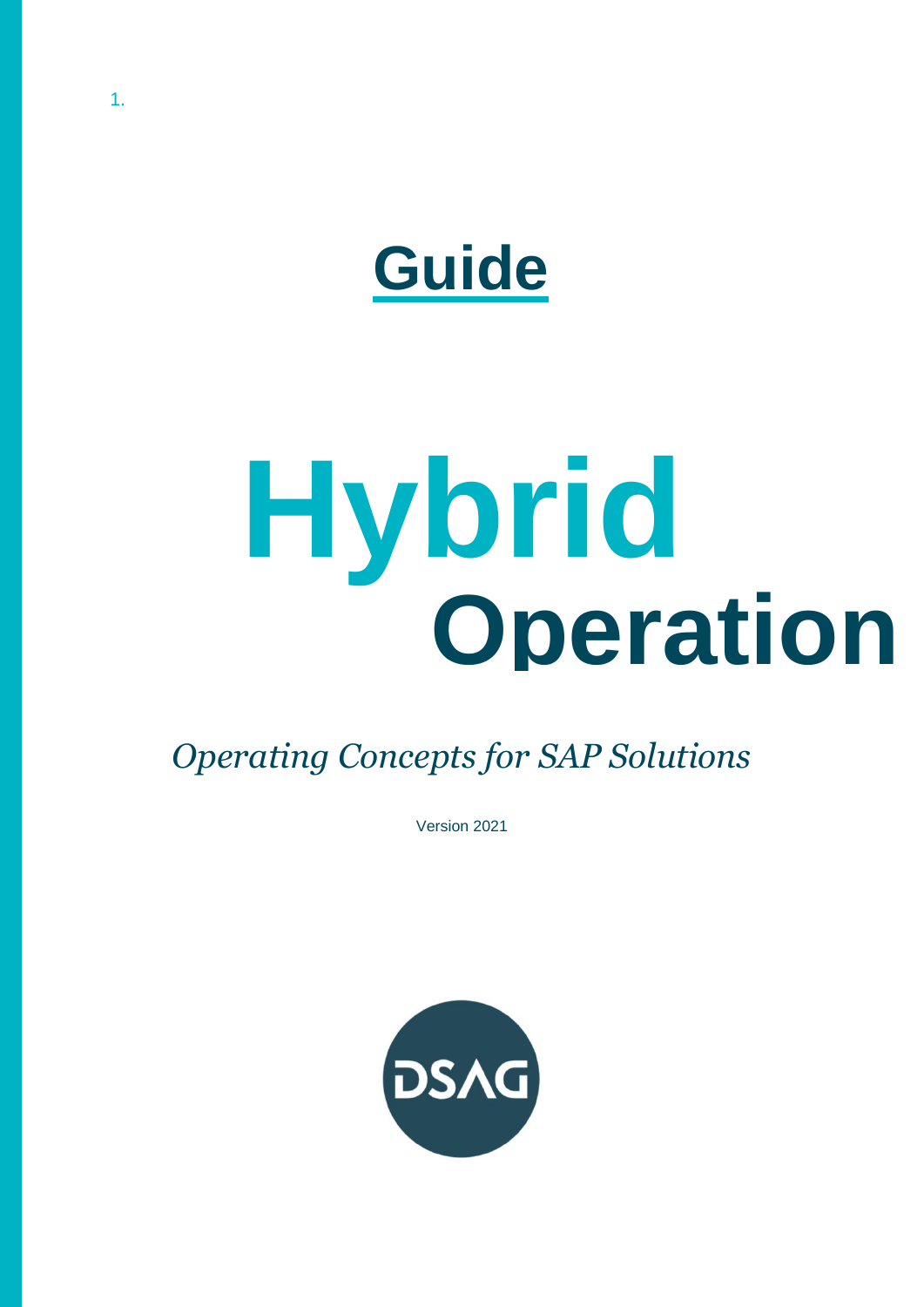# <span id="page-1-0"></span>**Authors**

| <b>Name</b>     | <b>First Name</b> | Company                               | <b>E-Mail Address</b>        |
|-----------------|-------------------|---------------------------------------|------------------------------|
| <b>Berhorst</b> | Ralf              | Miele & Cie. KG                       | ralf.berhorst@miele.com      |
| <b>Dürk</b>     | Marc-<br>Oliver   | <b>SAP SE</b>                         | m.duerk@sap.com              |
| Hauzeneder      | Constantin        | Rohde & Schwarz                       | Constantin.Hauzeneder@rohde- |
|                 |                   | GmbH & Co. KG                         | schwarz.com                  |
| <b>Sperzel</b>  | <b>Sabine</b>     | <b>Evonik</b><br><b>Industries AG</b> | sabine.sperzel@evonik.com    |
| Wagner          | <b>Philipp</b>    | Getinge<br><b>Deutschland</b><br>GmbH | philipp.wagner@getinge.com   |
| Zimmermann      | Ronny             | University of<br>Magdeburg            | ronny.zimmermann@ucc.ovgu.de |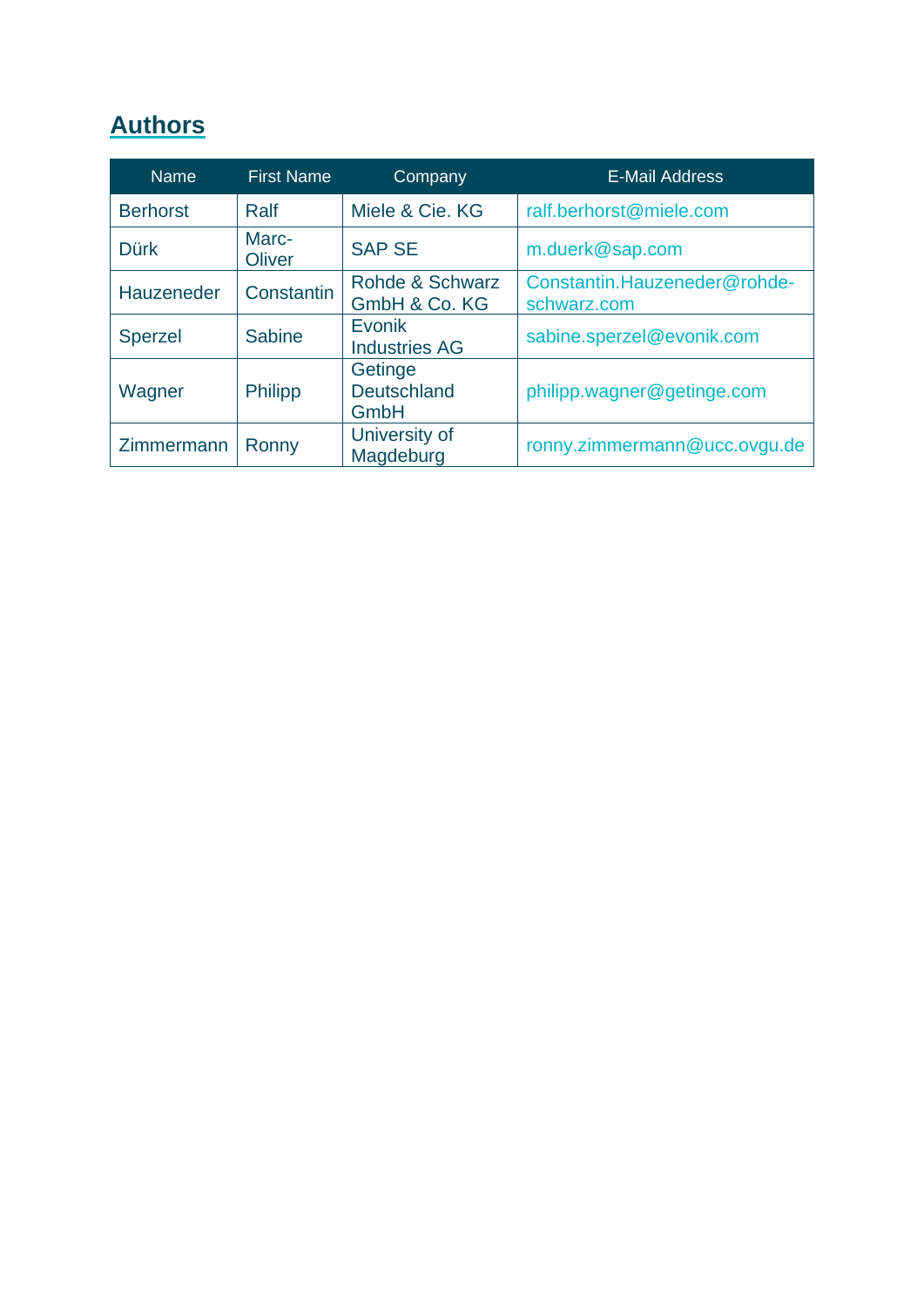# <span id="page-2-0"></span>**Table of Contents**

| 1            |                  |       |  |  |  |
|--------------|------------------|-------|--|--|--|
| $\mathbf{2}$ |                  |       |  |  |  |
| 3            |                  |       |  |  |  |
|              | 3.1              |       |  |  |  |
|              | 3.2              |       |  |  |  |
|              |                  | 3.2.1 |  |  |  |
|              |                  | 3.2.2 |  |  |  |
|              |                  | 3.2.3 |  |  |  |
|              |                  | 3.2.4 |  |  |  |
|              |                  | 3.2.5 |  |  |  |
|              |                  | 3.2.6 |  |  |  |
|              |                  | 3.2.7 |  |  |  |
|              |                  | 3.2.8 |  |  |  |
|              |                  | 3.2.9 |  |  |  |
|              |                  |       |  |  |  |
|              |                  |       |  |  |  |
|              |                  |       |  |  |  |
|              |                  |       |  |  |  |
|              | 3.3 <sub>2</sub> |       |  |  |  |
| 4            |                  |       |  |  |  |
|              | 4.1              |       |  |  |  |
|              |                  | 4.1.1 |  |  |  |
|              |                  | 4.1.2 |  |  |  |
|              |                  |       |  |  |  |
|              | 4.2              |       |  |  |  |
|              | 4.3              |       |  |  |  |
|              | 4.4              |       |  |  |  |
|              |                  | 4.4.1 |  |  |  |

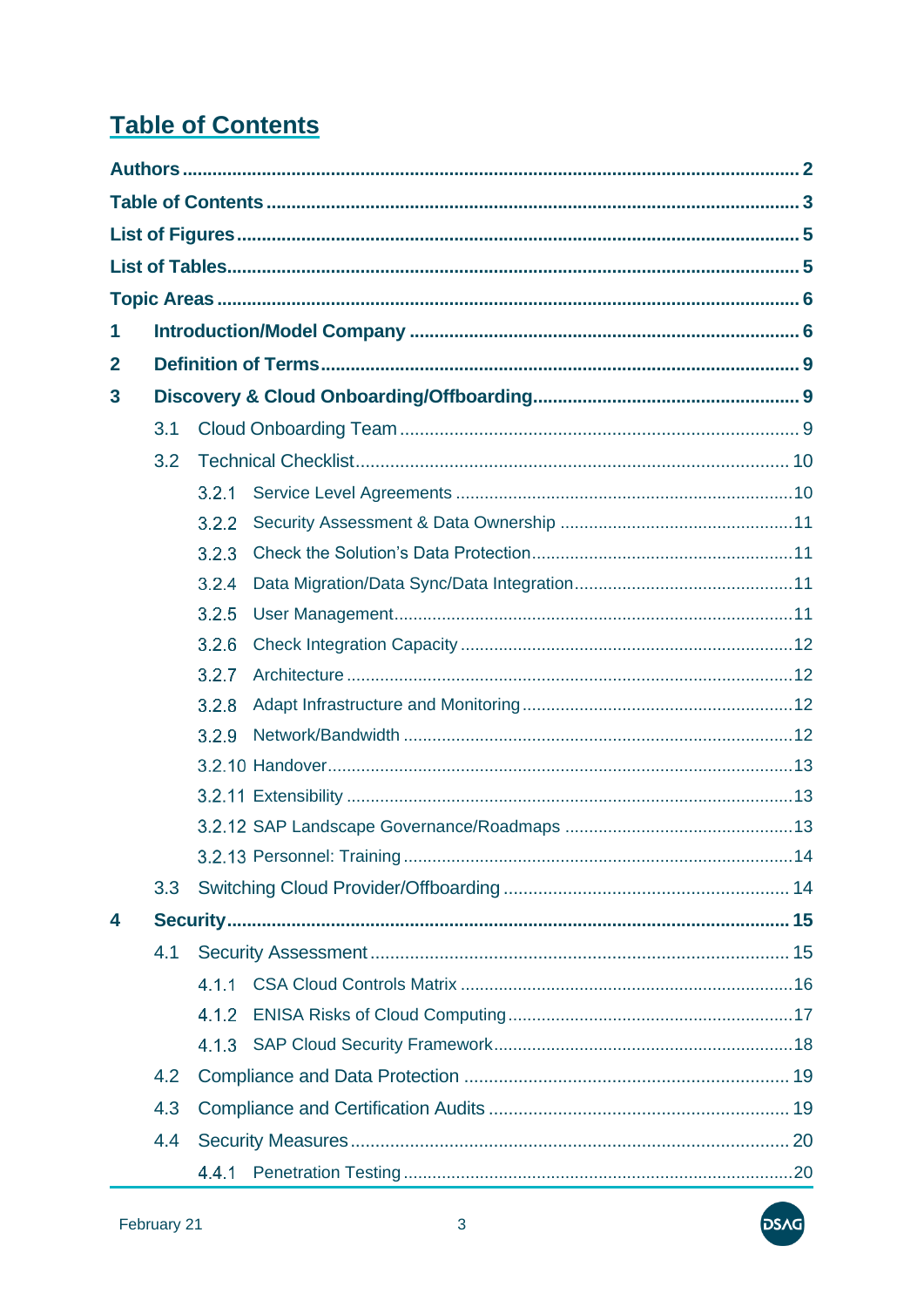|   |     | 4.4.2                                                                    |  |    |
|---|-----|--------------------------------------------------------------------------|--|----|
|   |     | 4.4.3                                                                    |  |    |
|   |     | 4.4.4                                                                    |  |    |
|   |     | 4.4.5                                                                    |  |    |
|   |     | 4.4.6                                                                    |  |    |
|   |     | 4.4.7                                                                    |  |    |
|   |     | 4.4.8                                                                    |  |    |
| 5 |     |                                                                          |  |    |
|   | 5.1 |                                                                          |  |    |
|   | 5.2 | What needs to be taken into account when integrating systems into hybrid |  |    |
|   | 5.3 |                                                                          |  |    |
|   | 5.4 |                                                                          |  |    |
| 6 |     |                                                                          |  |    |
|   | 6.1 |                                                                          |  |    |
|   |     | 6.1.1                                                                    |  |    |
|   |     | 6.1.2                                                                    |  |    |
|   |     | 6.1.3                                                                    |  |    |
|   |     | 6.1.4                                                                    |  |    |
|   | 6.2 |                                                                          |  |    |
|   | 6.3 | Landscape Management - Process in SAP Solution Manager  32               |  |    |
|   | 6.4 |                                                                          |  |    |
|   |     |                                                                          |  | 34 |
|   |     |                                                                          |  |    |
|   | 6.5 |                                                                          |  |    |
|   | 6.6 |                                                                          |  |    |
|   |     | 6.6.1                                                                    |  |    |
|   |     | 6.6.2                                                                    |  |    |
|   |     | 6.6.3                                                                    |  |    |
|   |     | 6.6.4                                                                    |  |    |
|   |     | 6.6.5                                                                    |  |    |
|   | 6.7 |                                                                          |  |    |
|   | 6.8 |                                                                          |  |    |
| 7 |     |                                                                          |  |    |

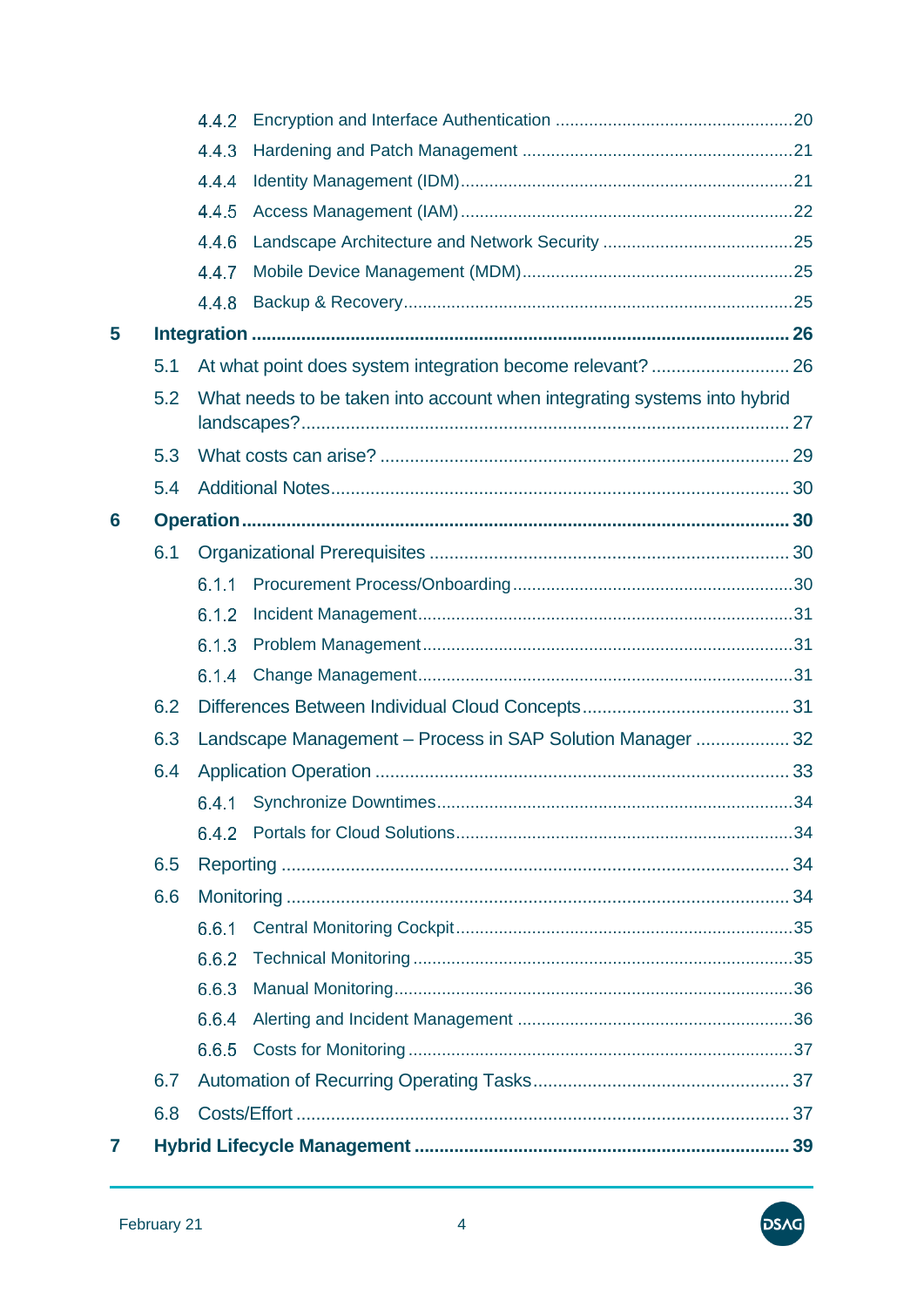|   | 7.1 |       |                                                                   |  |
|---|-----|-------|-------------------------------------------------------------------|--|
|   | 7.2 |       |                                                                   |  |
|   |     | 7.2.1 |                                                                   |  |
|   |     | 7.2.2 |                                                                   |  |
|   |     | 7.2.3 | Change Management in Hybrid Landscapes for Custom Developments.39 |  |
|   |     | 7.2.4 |                                                                   |  |
|   | 7.3 |       |                                                                   |  |
|   |     | 7.3.1 |                                                                   |  |
|   |     | 7.3.2 |                                                                   |  |
|   | 7.4 |       |                                                                   |  |
|   |     | 7.4.1 |                                                                   |  |
|   |     |       |                                                                   |  |
| 8 |     |       |                                                                   |  |
|   | 8.1 |       |                                                                   |  |
|   | 8.2 |       |                                                                   |  |
|   | 8.3 |       |                                                                   |  |
|   | 8.4 |       |                                                                   |  |
|   |     |       |                                                                   |  |
|   | 8.5 |       |                                                                   |  |
|   | 8.6 |       |                                                                   |  |
|   |     |       |                                                                   |  |
|   |     |       |                                                                   |  |
|   |     |       |                                                                   |  |

# <span id="page-4-0"></span>**List of Figures**

| Figure 1: Cloud Applications and Platforms at Joe's Fidget Spinners Inc 8 |  |
|---------------------------------------------------------------------------|--|
|                                                                           |  |
|                                                                           |  |

# <span id="page-4-1"></span>**List of Tables**

|--|--|

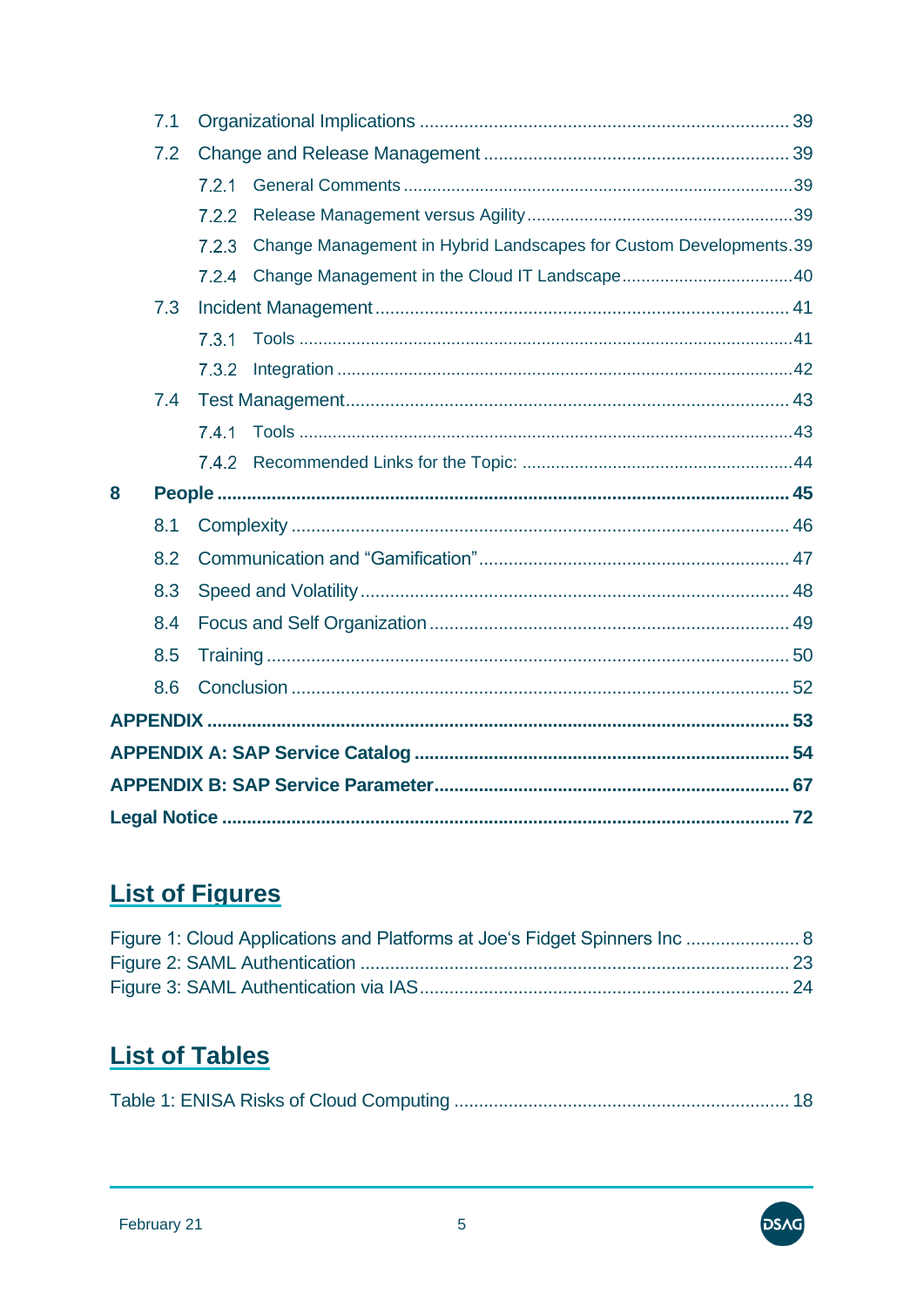# <span id="page-5-0"></span>**Topic Areas**

# <span id="page-5-1"></span>**1 Introduction/Model Company**

Many companies are faced with the challenge of adding new cloud technologies to their existing on-premise landscapes. The purpose of this guide is to assist IT Basis staff involved in supporting companies that are transitioning towards this kind of hybrid system landscape. It is based on best practices from various companies that have been collated since 2017 as part of the DSAG project "Operating Hybrid Landscapes". This is the successor to the ["SAP Basis of Tomorrow"](http://www.dsag.de/sites/default/files/2020-10/20160726_dsag_handlungsempfehlung_sap-basis_von_morgen_1.pdf) project, which was also dedicated to exploring future demands on IT basis departments.

It's important to make it clear from the start that there is no single correct approach or ideal structure for a hybrid landscape. Every company's individual IT landscape is unique and is the result of the company's particular business activities and of decisions that have been made along the way. We would however like to raise awareness of potential problems that commonly arise when operating hybrid landscapes and to refer to the tools provided by SAP for these situations.

### **Joe's Fidget Spinners Inc – The Model Company for Hybrid Operation**

A hybrid landscape comprises multiple cloud solutions (IaaS, PaaS, SaaS) and onpremise systems. To illustrate the working of this system landscape, allow us to introduce the toy manufacturer Joe's Fidget Spinners Inc, a company which operates precisely this kind of hybrid landscape:

Joe's Fidget Spinners Inc has been a successful company for a number of years. Rapid growth and new technologies have made changes to the business model and a transformation of the IT landscape necessary.

• The business would like to transform its sales setup, thus far made up exclusively of sales representatives, by introducing a global end-customer direct sales solution in the form of a web shop. This should make it possible for customers to customize products (lot size 1) and to keep track of the status of their orders. In order to take account of security considerations and global availability, the company has decided against implementing the services required in their own data center in favor of a [Platform as a Service](https://support.sap.com/en/tools/software-logistics-tools/landscape-management-process.html#panel-section-accordion-accordionitem-body) solution in the cloud.



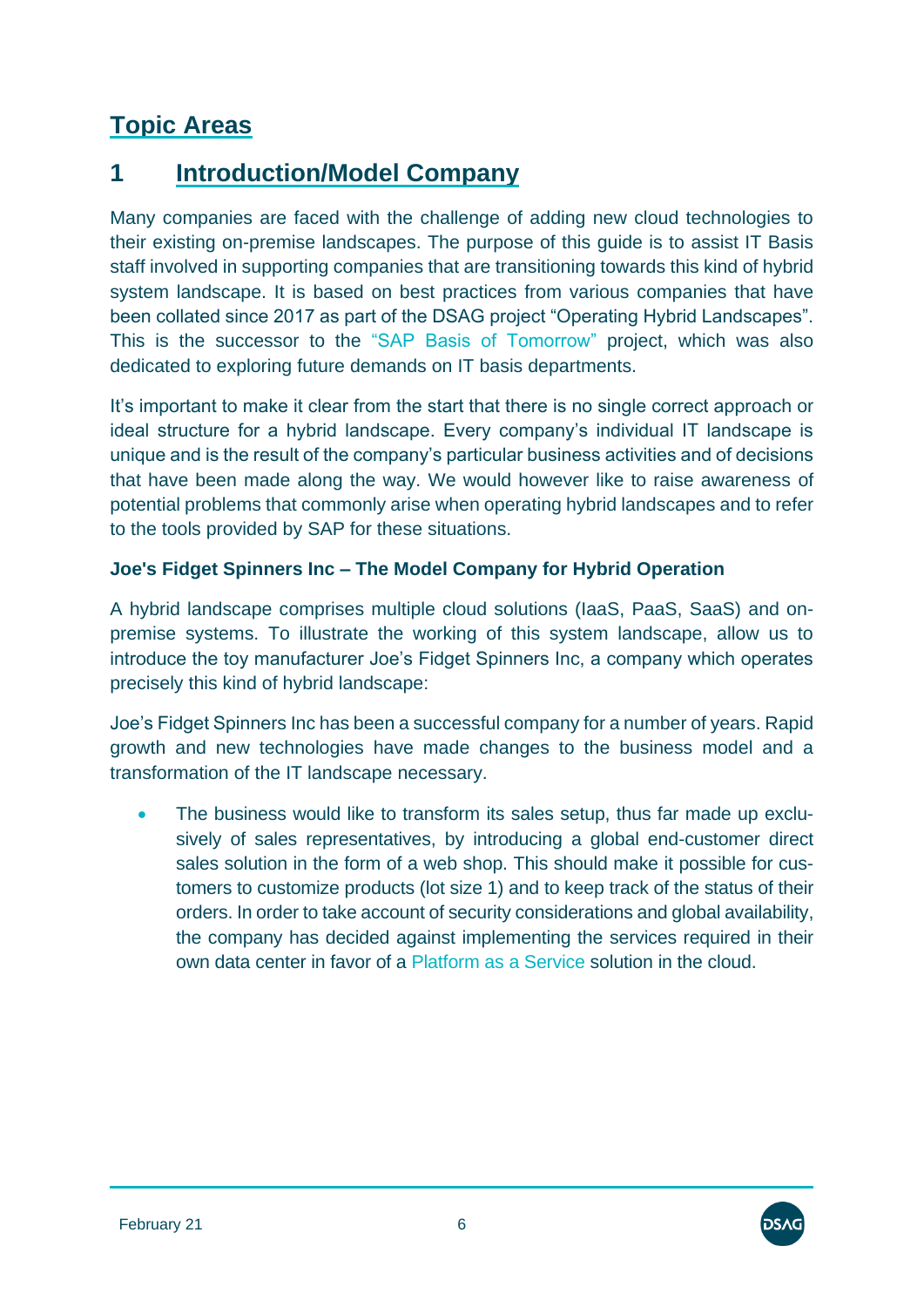- Various LOBs are dissatisfied with the rate at which IT projects are implemented, especially in cases where services are to be provided both internally and externally. In order to further guarantee the stability of the core systems (digital core) while enabling faster development with non-critical/agile systems, companies have ceased programming certain developments and enhancements on internal systems in favor of using *Platform as a Service* offerings as their development and runtime environment.
- The IT department seeks to make better use of its hardware and software resources and would like to see peaks arising during projects represented as opex (operating costs) rather than capex (capital expenditure). Resources for systems that are only used temporarily should therefore be rented from an *Infrastructure as a Service* provider.

For some years now, Joe's Fidget Spinners Inc has been running SAP as its central ERP system, which has enabled its IT organization to acquire a corresponding level of expertise. Given the company's long-standing membership of the DSAG, its colleagues always keep abreast of the latest trends and developments at SAP. The SAP Basis team at Joe's Fidget Spinners Inc were particularly impressed by the DSAG Guide ["SAP Basis of Tomorrow".](http://www.dsag.de/sites/default/files/2020-10/20160726_dsag_handlungsempfehlung_sap-basis_von_morgen_1.pdf) After performing an in-depth analysis of the current situation at Joe's Fidget Spinners Inc, the board realized that, far from making operations leaner, transitioning towards a hybrid solution actually makes things more complex.

Today, Joe's Fidget Spinners Inc runs a hybrid landscape, comprising the following systems and applications, operated either in their own data centers or acquired from SAP in the form of a cloud solution or platform.

Joe's Fidget Spinners Inc runs the following on-premise SAP systems:

- SAP S/4HANA in line with the company strategy, the digital core for core business processes remains on-premise.
- SAP BW the analysis environment receives data from a central system and provides all of the company's reporting.
- SAP PO as the company has to serve a series of different interfaces, the SAP PO system is used as the central "data hub". The same applies for the exchange of data with applications and services from the cloud.
- SAP Solution Manager a central tool for managing the SAP system landscape, both technically (monitoring, service desk and so on) and at application level (solution documentation, test management and so on).
- [SAP Landscape Management](https://support.sap.com/en/tools/software-logistics-tools/landscape-management-process.html#panel-section-accordion-item_5-body) (SAP LaMa) used by SAP Basis for technical control of the system landscape, and performs important tasks, such as system copies.
- MES (non-SAP) a manufacturing execution system is used to connect the company's own production and production system to the central ERP.

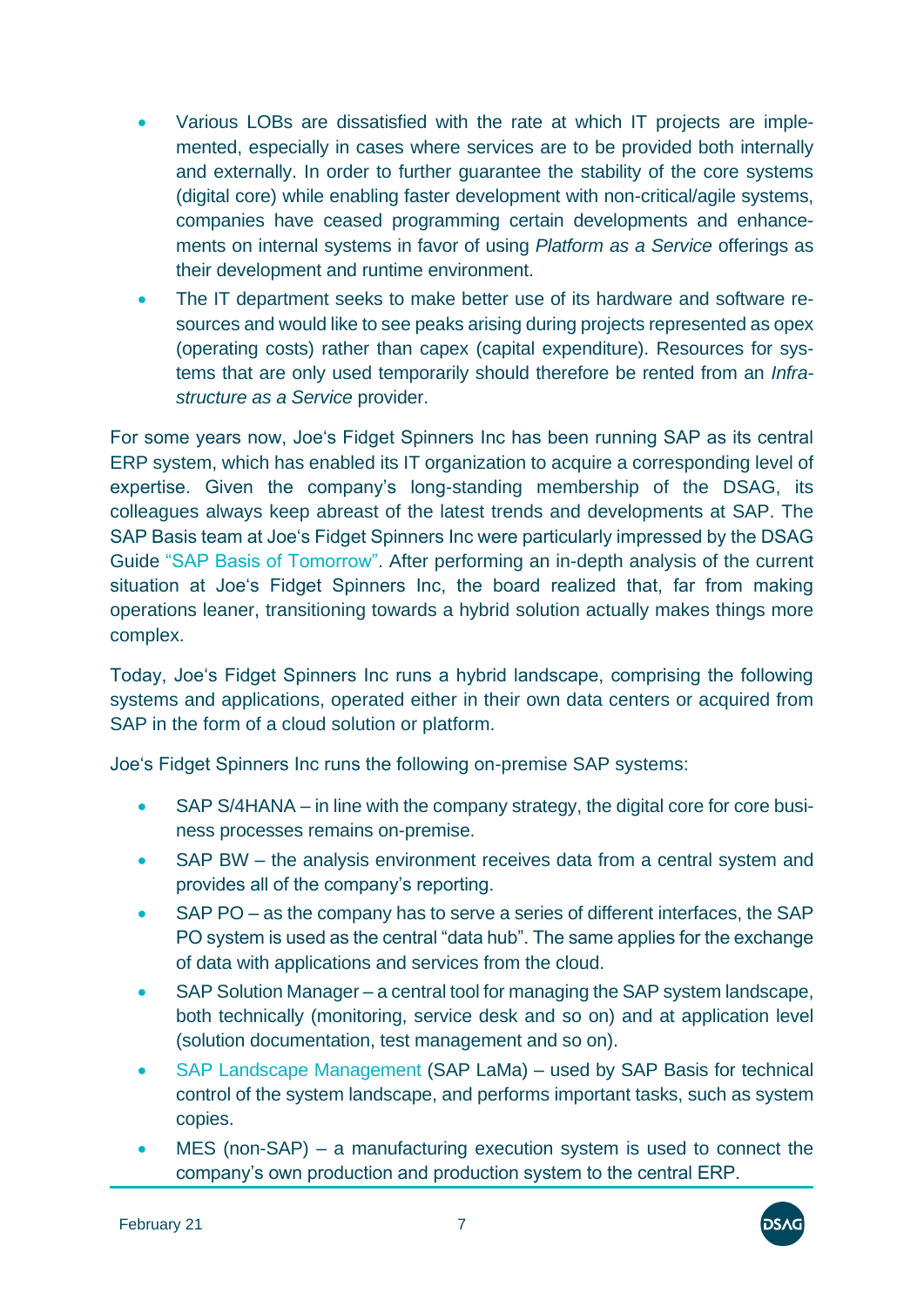SAP Cloud Connector – provides the technical component for connecting onpremise systems with SAP Cloud Platform.

Joe's Fidget Spinners Inc runs the following cloud applications and platforms:

- SAP Cloud Platform the webshop for global direct sales is developed as an application on SAP Cloud Platform.
- SAP Cloud Platform Integration Service as the counterpart to the on-premise data hub PO, this connects the on-premise systems with the cloud applications.
- Cloud for Customers all sales processes for sales representatives are represented via this SaaS solution.
- laaS Public Cloud in projects that require the temporary provision of sandboxes, PoCs, and training systems, the company employs the resources of an IaaS provider.

**SAP Cloud Applications** Public Cloud Provider (laaS) **SAP<sup>®</sup> Cloud Platform** C)  $\bigcirc$ **JFS WebShop**<br>SAPUI5  $C_{\mathbf{\hat{L}}}$ € HIF Ï Virtual Virtual SAP Cloud for Customer **Shop Data**<br>SAP HANA instance  $C_{\widehat{\mathbf{H}}}$ **Machines Machines Cloud Platform Integration Service INTERNET** Secure tunnel Cloud Connecto **SAP PO** Manufacturing **SAP Landscape Execution System Manager SAP S/4HANA ADF SAP BW Joe's Fidget** Spinners AG - Fabrik Joe's Fidget Spinners AG - Datacenter

The figure below illustrates the system landscape:

### <span id="page-7-0"></span>**Figure 1: Cloud Applications and Platforms at Joe's Fidget Spinners Inc**

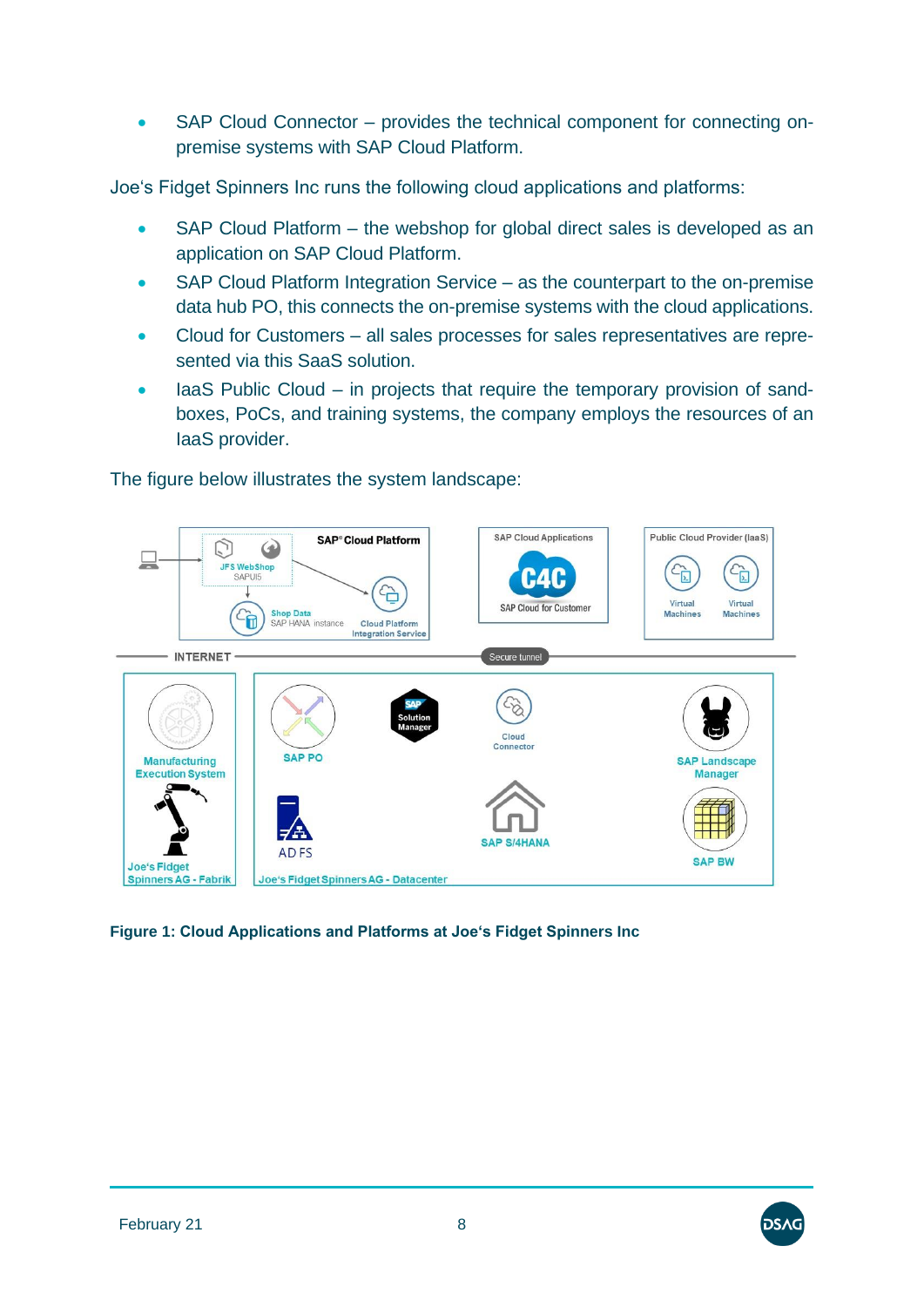# <span id="page-8-0"></span>**2 Definition of Terms**

We distinguish between the following types of landscape<sup>1</sup>:

- On-Premise Landscape: No cloud solutions are used
- Hybrid Cloud: No on-premise systems are used; various cloud deployment models are used (IaaS, PaaS, SaaS)
- Hybrid Landscape: On-premise systems and cloud solutions are used

[Deployment Models](https://support.sap.com/en/tools/software-logistics-tools/landscape-management-process.html#panel-section-accordion-accordionitem-body) and Examples:

- On-Premise: Software installed at the customer, SAP ERP for example
- Private Cloud: Software operated by the customer in their cloud infrastructure
- Managed Private Cloud: Software/systems in the cloud, which are directly assigned to the customer (such as SAP HANA Enterprise Cloud).
- Infrastructure-as-a-Service (IaaS) Cloud: A cloud infrastructure that is hired from a provider and can be installed and operated on the company's own software (AWS for example)
- Platform as a Service (PaaS) Cloud: A runtime and development environment with additional services, where customers develop and operate their own software (such as SAP Cloud Platform)
- Software as a Service (SaaS) Cloud: Software is offered and operated by a third-party provider for use by the customer (SAP SuccessFactors for example).

# <span id="page-8-1"></span>**3 Discovery & Cloud Onboarding/Offboarding**

This chapter is intended as a checklist for cloud onboarding. To begin with, we recommend establishing a cloud onboarding team dedicated to dealing with questions right from the procurement process in order to recognize dependencies at an early stage. We also provide a technical checklist for the onboarding team.

# <span id="page-8-2"></span>**3.1 Cloud Onboarding Team**

- Basis staff: For technical details, the technical assessment, service catalog, ITSM and so on, we recommend outlining a sketch of the current landscape.
- Infrastructure staff: Responsible for IDM, networks and so on.



 $1$  A helpful overview of the various deployment models and SAP offerings can be found at https://support.sap.com/en/tools/software-logistics-tools/landscape-management-process.html#panelsection-accordion-accordionitem-body.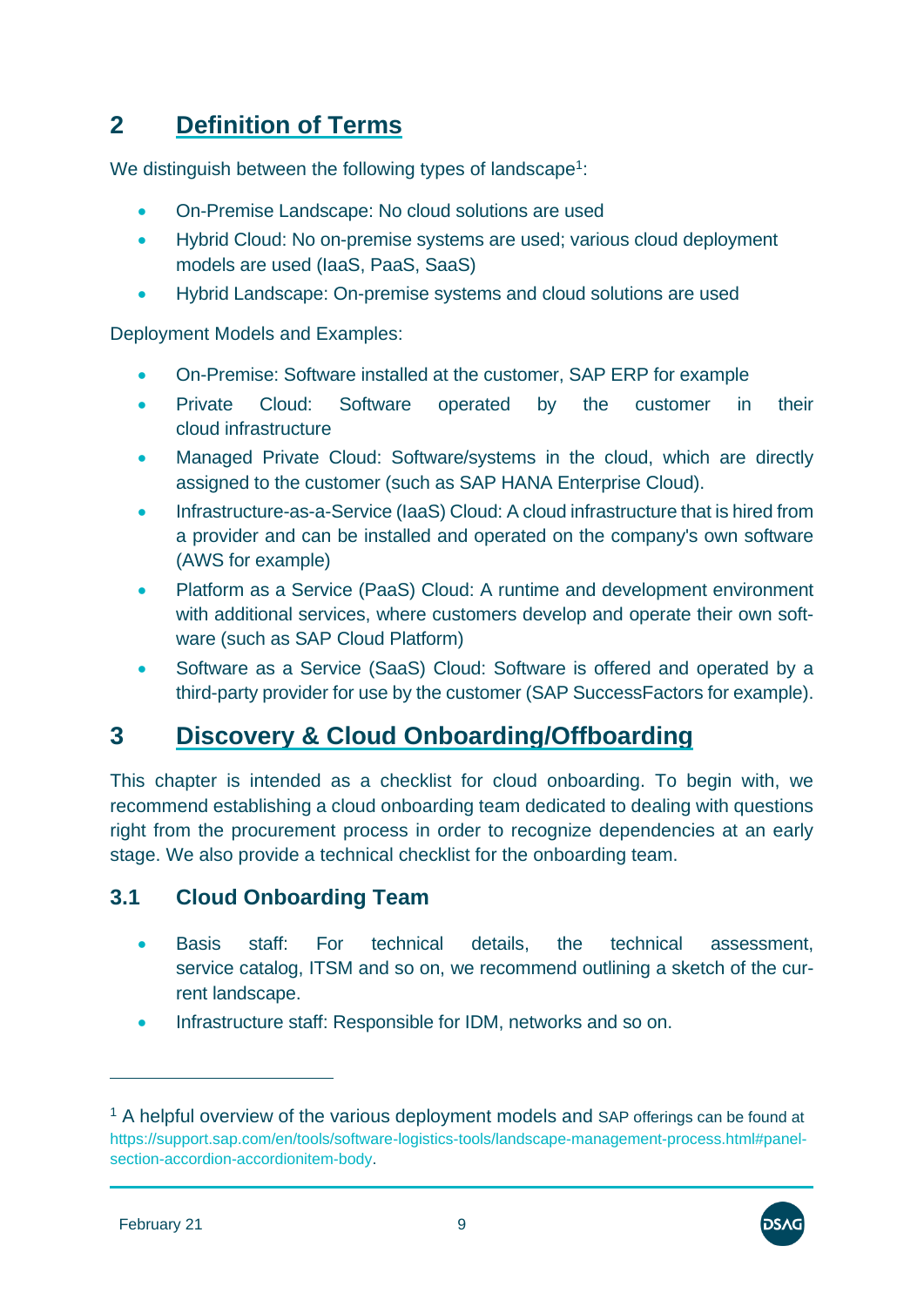- Governance/Security staff: Responsible for clarifying data protection issues, release clauses and security-related questions.
- LOB: Will the new software meet the business requirements of the users?
- Purchasing: Sets the conditions for initial use as well as for potential further purchases for other users. Offboarding conditions can also be agreed upon if necessary.
- Developers: Can ask detailed questions about the potential solution's enhancement concept. Is it possible to tailor the solution to the company?

In a [Software as a Service](https://support.sap.com/en/tools/software-logistics-tools/landscape-management-process.html#panel-section-accordion-accordionitem-body) solution, the infrastructure level normally cannot be influenced by the customer and is therefore not important. It is recommended however to acquire an understanding of the maintenance processes. In the case of maintenance processes effected by the provider (such as updates), the user solution can react in various ways. This should be taken into account when defining the test scenarios. The technical colleagues (Basis) should also check and test the entire process, from problems arising for end users, through creation of tickets for these problems, to forwarding of the tickets and provision of solutions by the cloud provider. When Basis activities like these are outsourced, there is an increased risk of internal technical expertise being lost. In situations like this it can sometimes be necessary to call upon an external service provider to perform the technical assessment.

It is particularly important to pay attention to the responsibilities and to check the highavailability concept and SAP's service agreement. The support models have to be adapted to the existing on-premise agreement, since the cloud solutions are not automatically aligned with it. Services that are covered at present might have to be posted separately for the cloud.<sup>2</sup>

# <span id="page-9-0"></span>**3.2 Technical Checklist**

#### <span id="page-9-1"></span> $3.2.1$ **Service Level Agreements**

When drawing up the service level agreement (SLA), the solution and the company's business model both have to be considered. We strongly recommend having close alignment between the responsible department and the IT team in order to take account of in-house operational level agreements, such as infrastructure services.

It is absolutely necessary for the responsibilities for the supply model to be defined unambiguously in a jointly agreed service catalog. The basic principles are generally set out in the agreements or statements of work. This must include a precise agreement on the required operation and maintenance processes that can provide the



<sup>2</sup> 07-2019: https://support.sap.com/en/offerings-programs.html#section\_792055716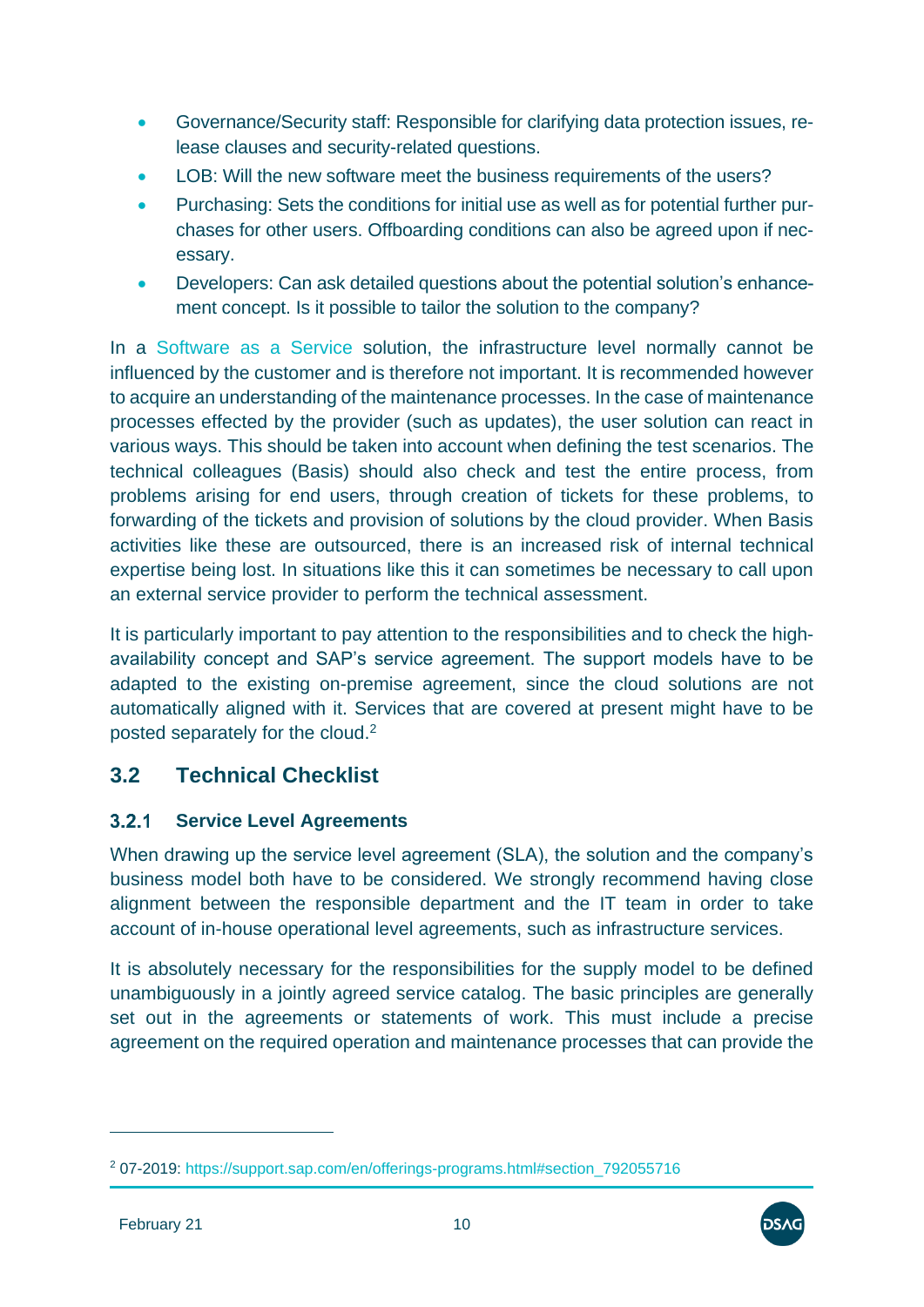basis for the practical work, and prevent delays further down the line when operation has started.

The service level agreements should also incorporate definition of the general conditions in the form of service parameters. SLAs are often reduced to mere availability SLAs, although this is not sufficient for analyzing the quality of service. We recommend precise definition of the measurement algorithm for the parameters. It can be helpful for example to agree on specific response time SLAs in accordance with the processes (SAP Batch, Online or RFC for example) or E2E SLAs in different regions. An overview of the service parameters is provided in th[eSAP Basis Operation.](#page-66-1)

#### <span id="page-10-0"></span> $3.2.2$ **Security Assessment & Data Ownership**

When introducing software, a [Security Assessment](#page-14-1) should generally be carried out in order to build fully secure landscapes (security by design). This involves checking the certification status of the cloud solution and of all integration components, also with regard to SOC2 reports. If specific requirements apply (in the automobile sector or in medical technology for example), the company's internal compliance requirements have to be checked (see [Security\)](#page-14-0).

#### <span id="page-10-1"></span> $3.2.3$ **Check the Solution's Data Protection**

It is also necessary to check whether all legal prerequisites are met (where is data stored, who can view it, privacy shield agreement and so on). It should be noted here that it can take **several weeks to perform a legal check**.

#### <span id="page-10-2"></span> $3.2.4$ **Data Migration/Data Sync/Data Integration**

Migration of master data and transaction data is a core part of the onboarding process. The exchange of data, the technology to be used, and the mapping, should therefore be clarified at an early stage. Mapping the data structures can be particularly time consuming. It is also necessary to take account of legal requirements: Which countries have specific data storage legislation? (USA/GER, RUS/GER for example). This has to be taken care of by the governance team (see [Integration\)](#page-25-0).

#### <span id="page-10-3"></span> $3.2.5$ **User Management**

A new cloud solution is very unlikely to be compatible with the existing user management of the on-premise systems. The following questions therefore have to be examined together with the responsible LOB and the governance team:

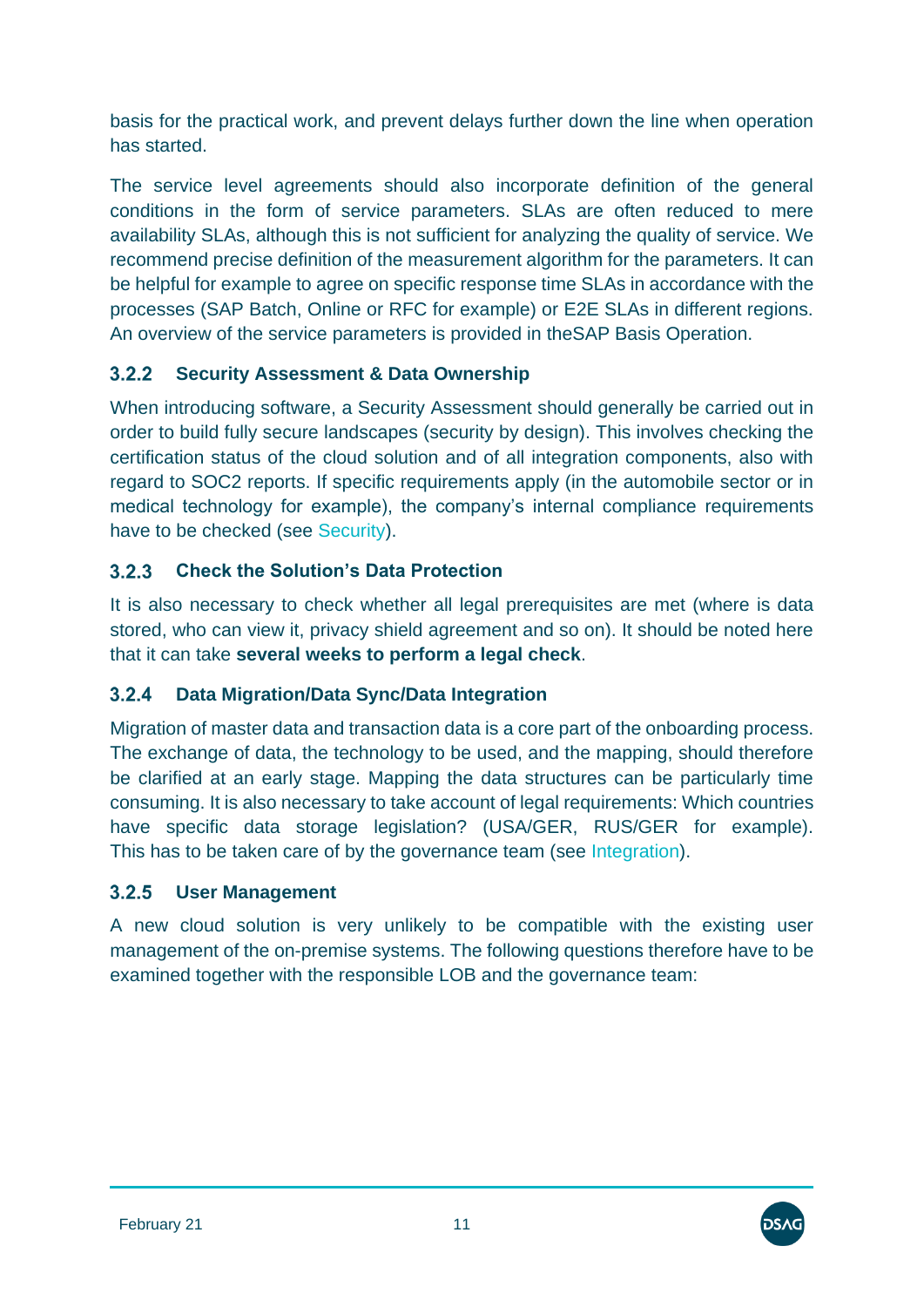- Who is an administrator?
- How are authorizations assigned in the new solution?
- Is there a connection to the existing IDM?
- How is access management regulated?
- Who will be responsible for provisioning authorizations and how?
- Are there existing naming concepts that need to have cloud themes added to them? All cloud users start with a fixed prefix followed by a number for example.
- Is deprovisioning taken into account

#### <span id="page-11-0"></span> $3.2.6$ **Check Integration Capacity**

Master data, transaction data, SSO, SAML, IDM, ticket connection and so on must all be taken into account during integration. During the implementation of a cloud solution, it is surprising how little attention the sales team and the line of business often pay to the technical setup, and to what extent they underestimate the question of connecting the cloud solution. The internal IT team can quickly find itself on the defensive here if the cloud sales team underestimates the task of closing the deal quickly. Only the internal IT team is cognizant of the prerequisites and governance regulations (legal) in their company. It is therefore essential for the SAP Basis team to be involved in the selection process.

### <span id="page-11-1"></span>**Architecture**

All interfaces between the existing on-premise landscape and the new cloud solutions must be described clearly as a way of preparing integration into regular operation.

### <span id="page-11-2"></span>**Adapt Infrastructure and Monitoring**

The complexity of the network should be checked, and the ports considered. Integration of the network can be very costly (Hybris Commerce Suite). Bottlenecks also have to be taken into account. This also involves checking the global service: In the case of local components, it is important to check whether they can also meet requirements at a global level. Further details are provided in the [Monitoring.](#page-33-3)

#### <span id="page-11-3"></span> $3.2.9$ **Network/Bandwidth**

- Where will the cloud solution be operated (consider latency time)?
- What kind of demands does the cloud solution place on the connection? Is there anything in particular that must be taken into account here?
- Does the internal Internet provider's bandwidth have to be increased (geocaching)?

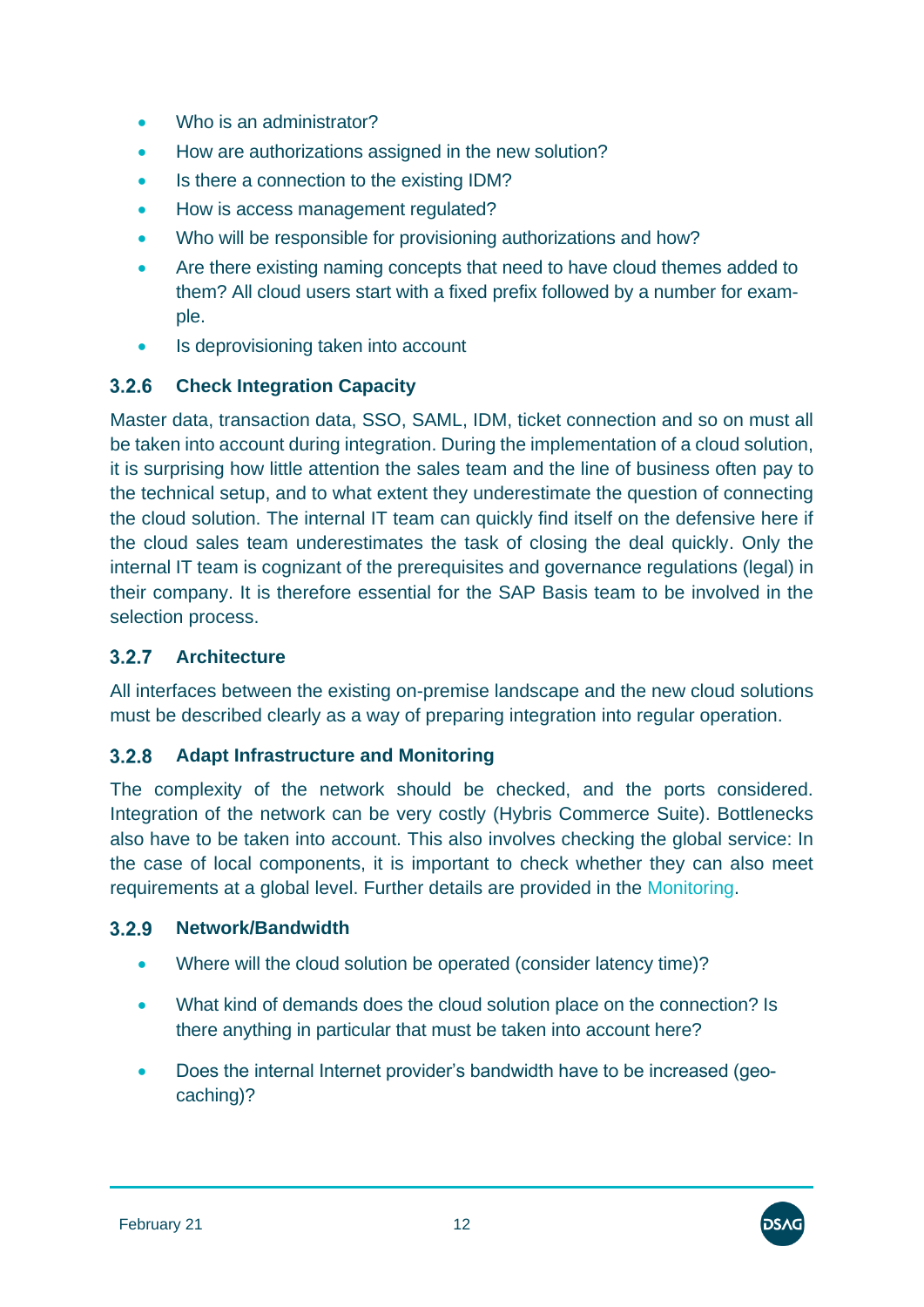### <span id="page-12-0"></span>**3.2.10 Handover**

To ensure smooth operation of the cloud solution, the team responsible (hotline, 1st Level, 2nd Level) must be informed and be integrated in the documentation process. Existing ITSM processes can help to flesh out the structure of the documentation. The aim here is to provide a graphical and contextual description of the new solution, together with the accompanying IT service management processes, so that the relevant teams can be quickly identified and informed if problems arise. We therefore recommend clarifying who is responsible for the handover already during the design phase.

It should be noted that monitoring layers in the various solutions work differently. [IaaS](https://support.sap.com/en/tools/software-logistics-tools/landscape-management-process.html#panel-section-accordion-accordionitem-body)  [solutions](https://support.sap.com/en/tools/software-logistics-tools/landscape-management-process.html#panel-section-accordion-accordionitem-body) normally expect standardized messages for example. It is important to have a holistic view of monitoring throughout the company (see [Monitoring\)](#page-33-3).

### <span id="page-12-1"></span>**Extensibility**

One of the benefits of a cloud solution is that capacities can easily be ramped up further down the line if required. The process and the general set-up (responsibilities) should be checked here in order to prevent any nasty surprises.

How is extra capacity procured? On demand? Or must every increase be negotiated separately? Smart alignment of availability periods with operating periods (shutting down at weekends for example) makes it possible to reduce costs.

# <span id="page-12-2"></span>**SAP Landscape Governance/Roadmaps**

Firstly, we urge you to follow the *SAP Runtime Recommendations*: [https://wiki.scn.sap.com/wiki/display/SLGB/Landscape+Recommendations.](https://wiki.scn.sap.com/wiki/display/SLGB/Landscape+Recommendations)

In addition to this, it is important to pay attention to the *roadmap* for the solution in question. A lot of money can be saved here, especially during roll-out activities. With SAP's current integration plans, synergies are highly likely.

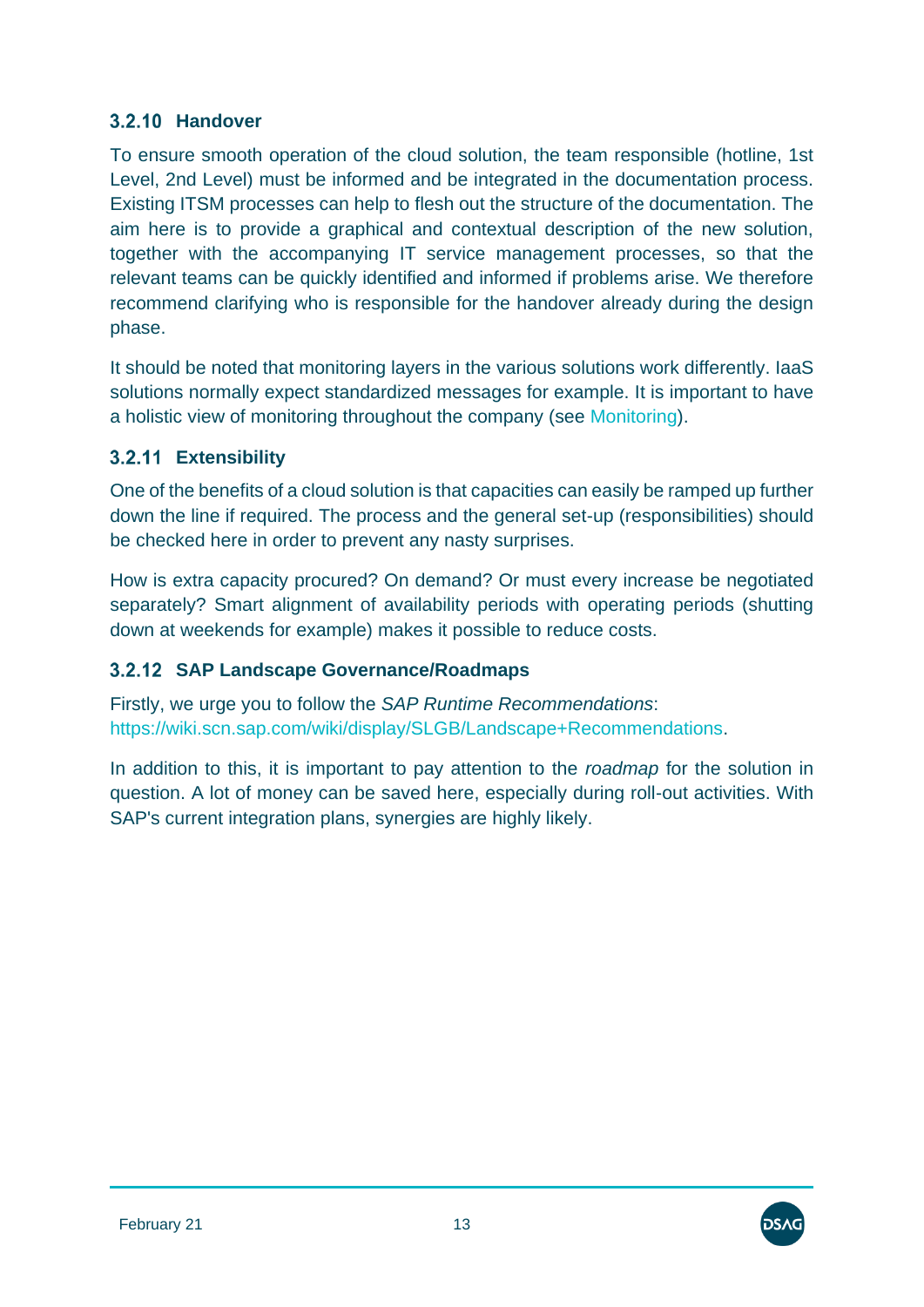The fundamental questions should be as follows:

- Is there a transport system between the landscapes?
- What does an ideal landscape look like? (A three-step landscape architecture or two-step?).

It is also necessary to adapt the cloud solution's release cycle (four-weekly for example) to the needs of the company. If the solution has to be validated (in the case of medical technology for example), it might not be possible to implement it.

# <span id="page-13-0"></span>**Personnel: Training**

Training is essential for all employees who will be involved with the new cloud solution, and should be planned as early as possible. This can help to significantly reduce the duration of the project.

|           |                                                | The fundamental questions should be as follows:                                     |  |
|-----------|------------------------------------------------|-------------------------------------------------------------------------------------|--|
|           |                                                | Who is the technical owner of the new solution?                                     |  |
|           | Who can book services from the cloud provider? |                                                                                     |  |
|           | What does the role concept look like?          |                                                                                     |  |
| ٠         | Who can release a tenant?                      |                                                                                     |  |
| $\bullet$ | Who is the system owner?                       |                                                                                     |  |
| $\bullet$ |                                                | Who is the system administrator and what authorizations does s/he have?             |  |
|           |                                                | Who is responsible for what?                                                        |  |
|           | <i><b>Important:</b></i>                       | Responsibility matrix - Who does what?<br>Responsibilities must be clearly defined. |  |
|           |                                                | All relevant employees should be made aware of the ramifications of having a clou   |  |

All relevant employees should be made aware of the ramifications of having a cloud solution (IaaS, SaaS). In many cloud solutions, the pricing and the billing model are related to the operating times. It might be possible to close systems down at the weekend or at certain other times when they are not needed in order to reduce costs. Given that these are not relevant factors in the on-premise world, employees should be made aware of them.

# <span id="page-13-1"></span>**3.3 Switching Cloud Provider/Offboarding**

It might be necessary to switch to a different cloud provider. This involves additional costs. The project phases (see Cloud [Onboarding Team\)](#page-8-2) then have to be worked through again. Synergies can exist in the financial review (requirements of cloud solutions). Migration of data to the cloud provider is often free of charge. In order to bind cloud customers for as long as possible however, there is a charge for exporting data to another provider.

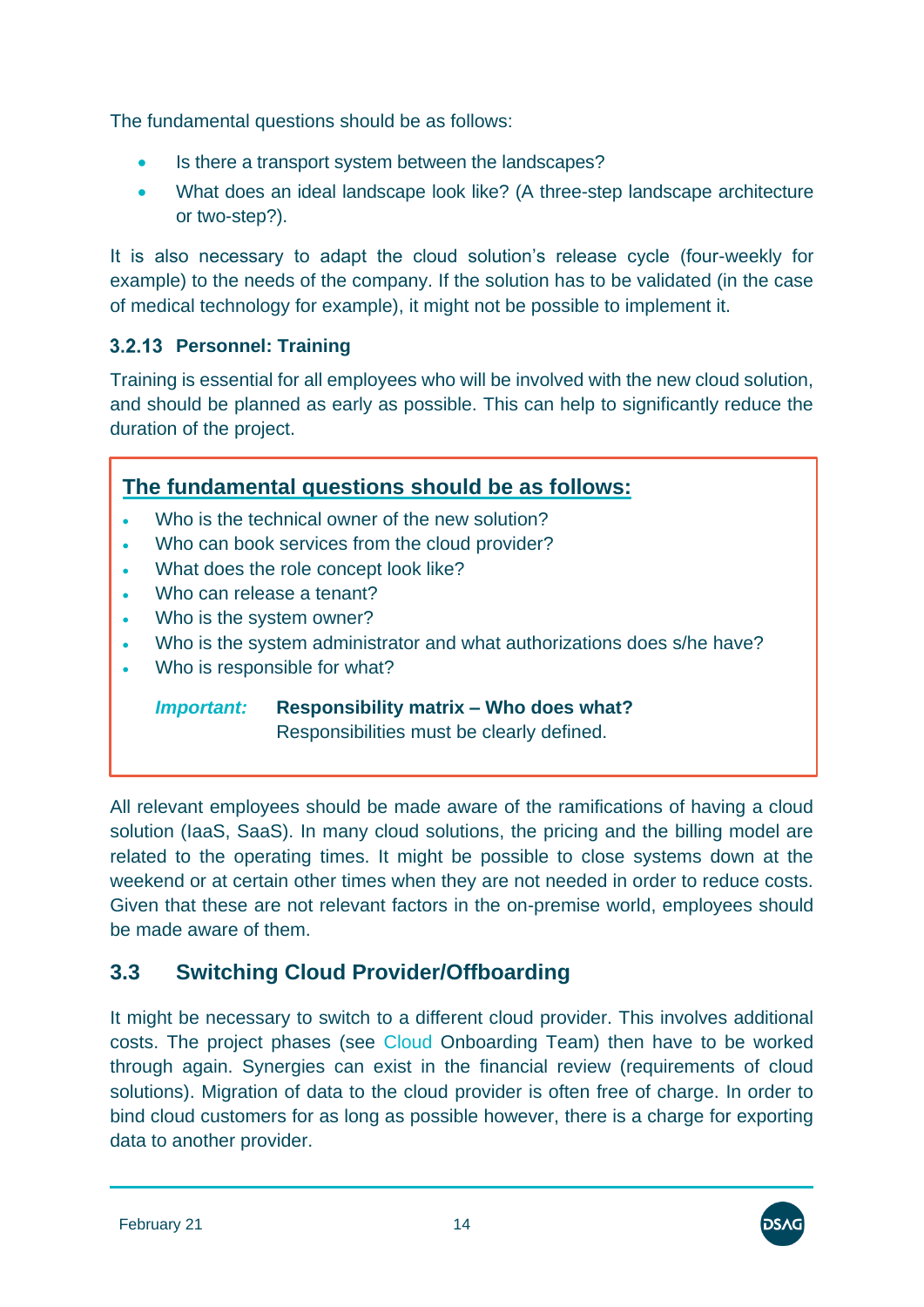When offboarding, the company should cease using the cloud solution. At this point it is necessary to agree on the retention periods to apply and on where the data should be stored in future. This can involve checking with the governance/revision team whether the data should be stored for reference purposes in the company's own archive or on the cloud provider's server.

We recommend thinking through the dependencies of offboarding/switching provider already during the implementation project so as to avoid nasty surprises or increased costs further down the line. This point should be considered already during selection and price negotiations.

# <span id="page-14-0"></span>**4 Security**

This chapter deals with the main security-related considerations to be dealt with when implementing and operating hybrid landscapes. The points discussed in the [Cloud](#page-8-2) [Onboarding Team](#page-8-2) chapter, such as security assessment, data ownership or [Switching](#page-13-1)  [Cloud Provider/Offboarding](#page-13-1) will be covered in more depth here. This chapter also provides information about hidden costs that can arise in security operation and management.

The purpose of information security is to ensure adequate protection of all information in the company. Security risks are derived from risk management and should be evaluated in accordance with the likeliness of them occurring and on the potential damage that can arise. Options for dealing with these risks should be subjected to a cost and benefit analysis that examines the level of threat. By minimizing the likeliness of these situations occurring and the potential damage that can arise, the potential risk can be reduced.

Unlike in standard on-premise operation, the governance of security and compliance in a cloud computing scenario is to some extent the responsibility of the cloud provider. Prior to the implementation of a cloud service, it is therefore necessary to perform a risk analysis. This should involve examining the provider's security policies and how it handles personal data in light of the national data protection regulations, together with the compatibility of these points with the company's own compliance policies.

# <span id="page-14-1"></span>**4.1 Security Assessment**

A fundamental organizational problem arises during cloud computing due to the provisioning of cloud services initially not requiring the involvement of the IT team. In practice therefore, cloud products are often ordered directly by the LOB. Only once they are operational does it then become apparent that master and transaction data are required, together with a central user management concept.

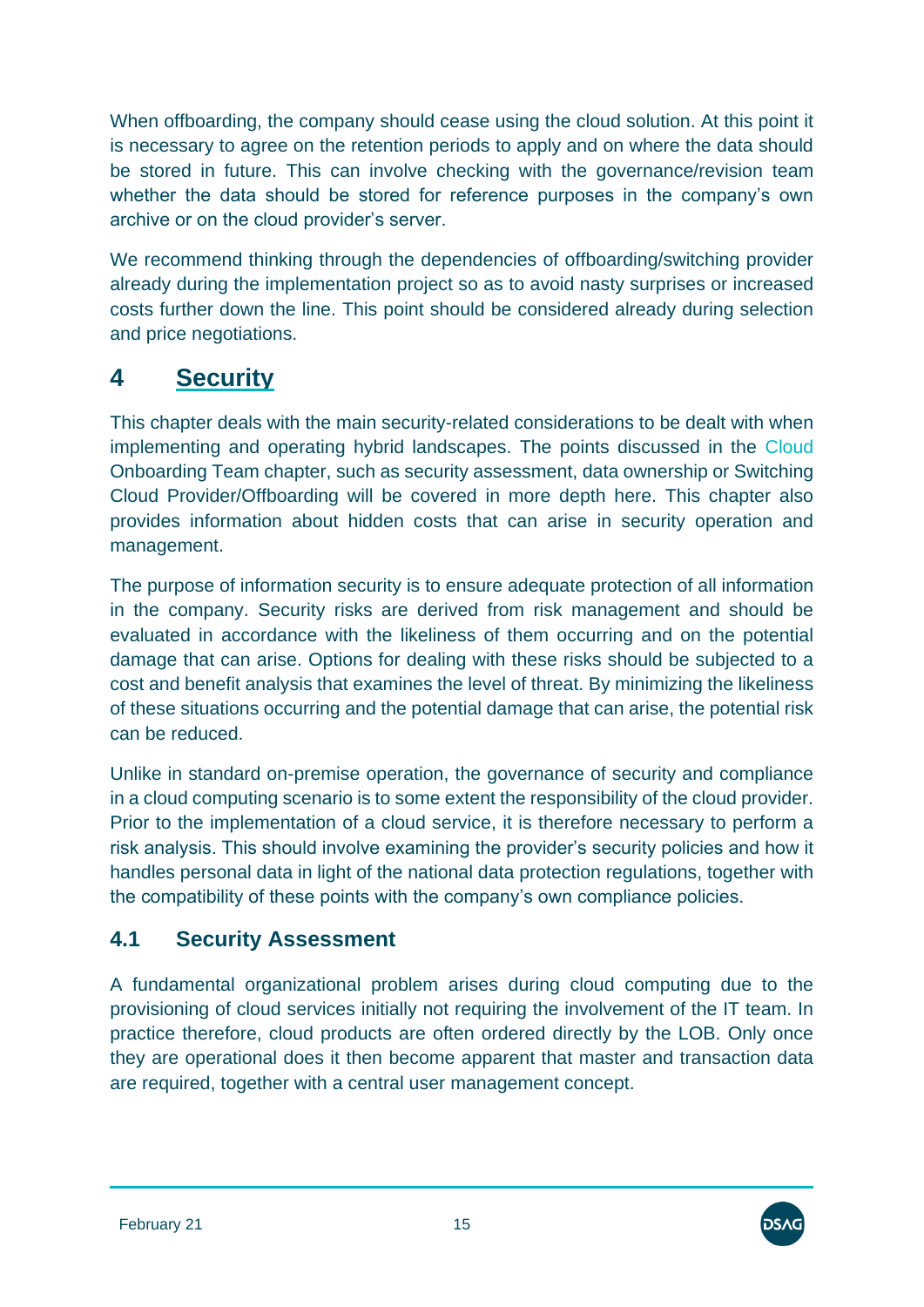A further problem in this regard is that security requirements in connection with the cloud service are not examined, which can result in the company's IT being compromised and even cause legal problems to arise.

It is therefore advisable to involve the security and compliance teams and data protection experts right from the start in order to prevent the landscape being endangered by substandard integration. Ideally the security assessment should be given the highest priority of all.

At the same time it is not enough to simply perform the security assessment for the implementation of a service, as services can change during the course of their life cycle. Thought should therefore be given to arranging security assessments at regular intervals.

Both the assessment itself and the implementation of relevant measures can demand quite considerable preparation in advance. Measures arising from the security assessment can also be contractual in nature, which of course is a problem if the agreement has already been signed. Depending on its complexity, this process can take up to a year to complete and should therefore be scheduled for as early as possible. In the context of SAP Cloud Products, it is advisable in addition to the assessment of the specific cloud product to examine SAP itself as a cloud provider, along with its data centers. As many SAP security policies and processes are valid for multiple cloud products, this saves time if further SAP cloud products are implemented. Individual products can differ greatly from one another however, especially in the case of acquisitions. The scope of the assessment should therefore be defined at the beginning.

In addition to the assessment of the cloud product, it is also important for integration into the on-premise landscape to pay attention to the integration components, such as reverser proxies, firewalls or application gateways. While cloud providers often go to great lengths to protect their data centers from attacks, adequate security measures also have to be enacted by the customer. When operating hybrid environments, companies therefore need to pay special attention to protecting their own on-premise systems.

How exactly an assessment is carried out is something to be decided by the company in question. Various frameworks and recommendations are described in publications dedicated to this topic. Two common frameworks and an SAP source are described below.

#### <span id="page-15-0"></span> $4.1.1$ **CSA Cloud Controls Matrix**

To analyze the risks arising from using cloud computing providers and to enact appropriate security measures, the Cloud Controls Matrix (CCM), part of the non-profit organization Cloud Security Alliance (CSA), offers a comprehensive framework for evaluating and analyzing security risks and the corresponding measures.

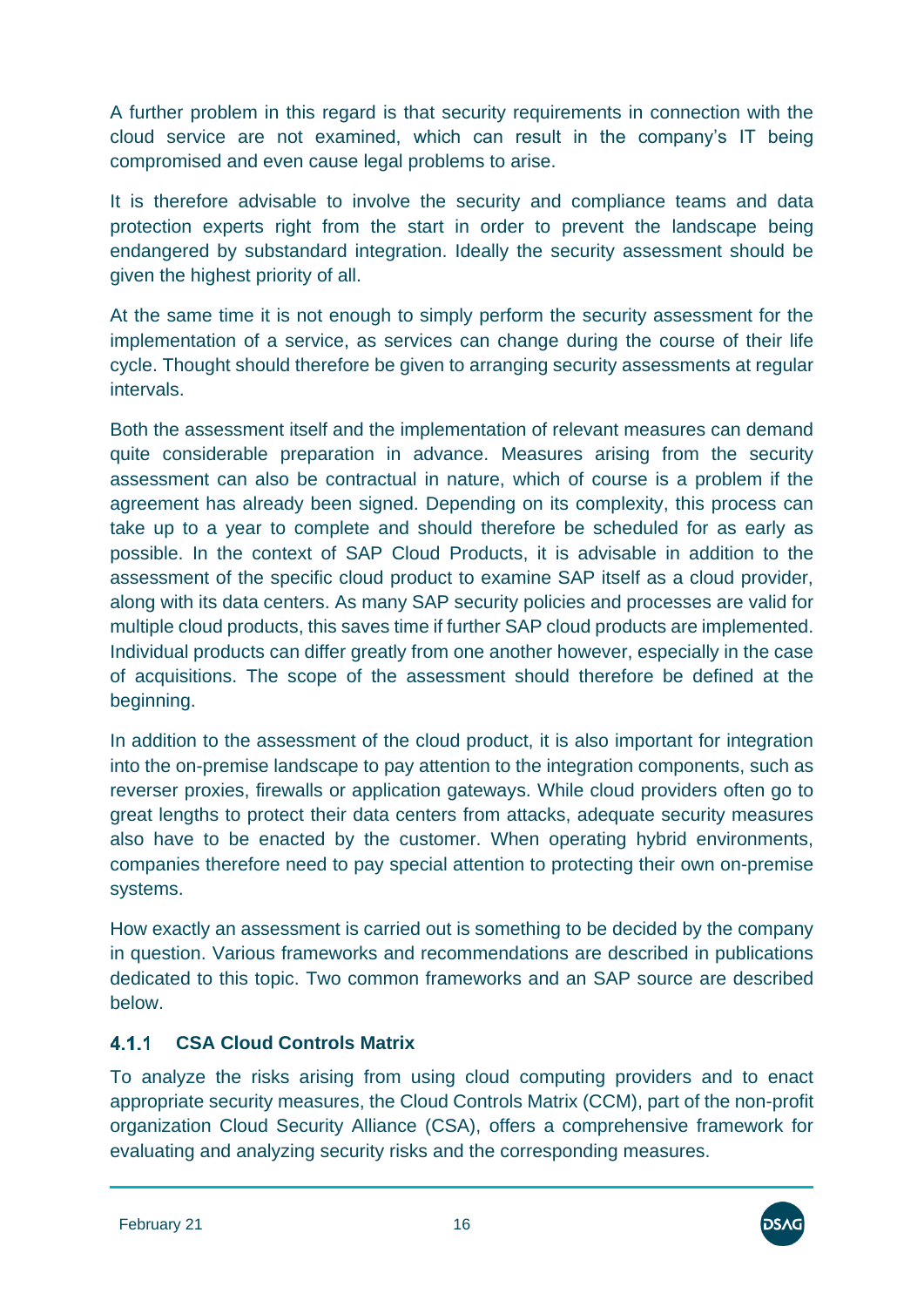The current version of this framework encompasses a detailed collection of security principles and concepts divided into 16 areas:

- 1. Application & Interface Security (AIS)
- 2. Audit Assurance & Compliance (AAC)
- 3. Business Continuity Management & Operational Resilience (BCR)
- 4. Change Control & Configuration Management (CCC)
- 5. Data Security & Information Lifecycle Management (DSI)
- 6. Datacenter Security (DCS)
- 7. Encryption & Key Management (EKM)
- 8. Governance & Risk Management (GRM)
- 9. Human Resources (HRS)
- 10. Identity & Access Management (IAM)
- 11. Infrastructure & Virtualization Security (IVS)
- 12. Interoperability & Portability (IPY)
- 13. Mobile Security (MOS)
- 14. Security Incident Management, E-Discovery & Cloud Forensics (SEF)
- 15. Supply Chain Management, Transparency and Accountability (STA)
- 16. Threat & Vulnerability Management

This framework is part of a collection of standards for cloud computing. It contains CloudAudit, the Cloud Trust Protocol, and the Consensus Assessments Initiative Questionnaire (CAIQ). This security-based questionnaire provides cloud customers with a useful tool for analyzing and benchmarking cloud providers: [https://cloudsecurityalliance.org/star/cloud-customer/.](https://cloudsecurityalliance.org/star/cloud-customer/)

# <span id="page-16-0"></span>**ENISA Risks of Cloud Computing**

A study published by the European Union Agency for Network and Information Security (ENISA) entitled ["Cloud Computing Risk Assessment"](https://www.enisa.europa.eu/publications/cloud-computing-risk-assessment) contains a cloud computing risk analysis from the point of view of the cloud customer.

| <b>Policy and Organization Risks</b>                    |  |  |  |  |
|---------------------------------------------------------|--|--|--|--|
| Lock-in                                                 |  |  |  |  |
| Loss of governance                                      |  |  |  |  |
| Compliance challenges                                   |  |  |  |  |
| Loss of business reputation due to co-tenant activities |  |  |  |  |
| Cloud service termination or failure                    |  |  |  |  |
| Cloud provider acquisition                              |  |  |  |  |
| Supply chain failure                                    |  |  |  |  |
|                                                         |  |  |  |  |

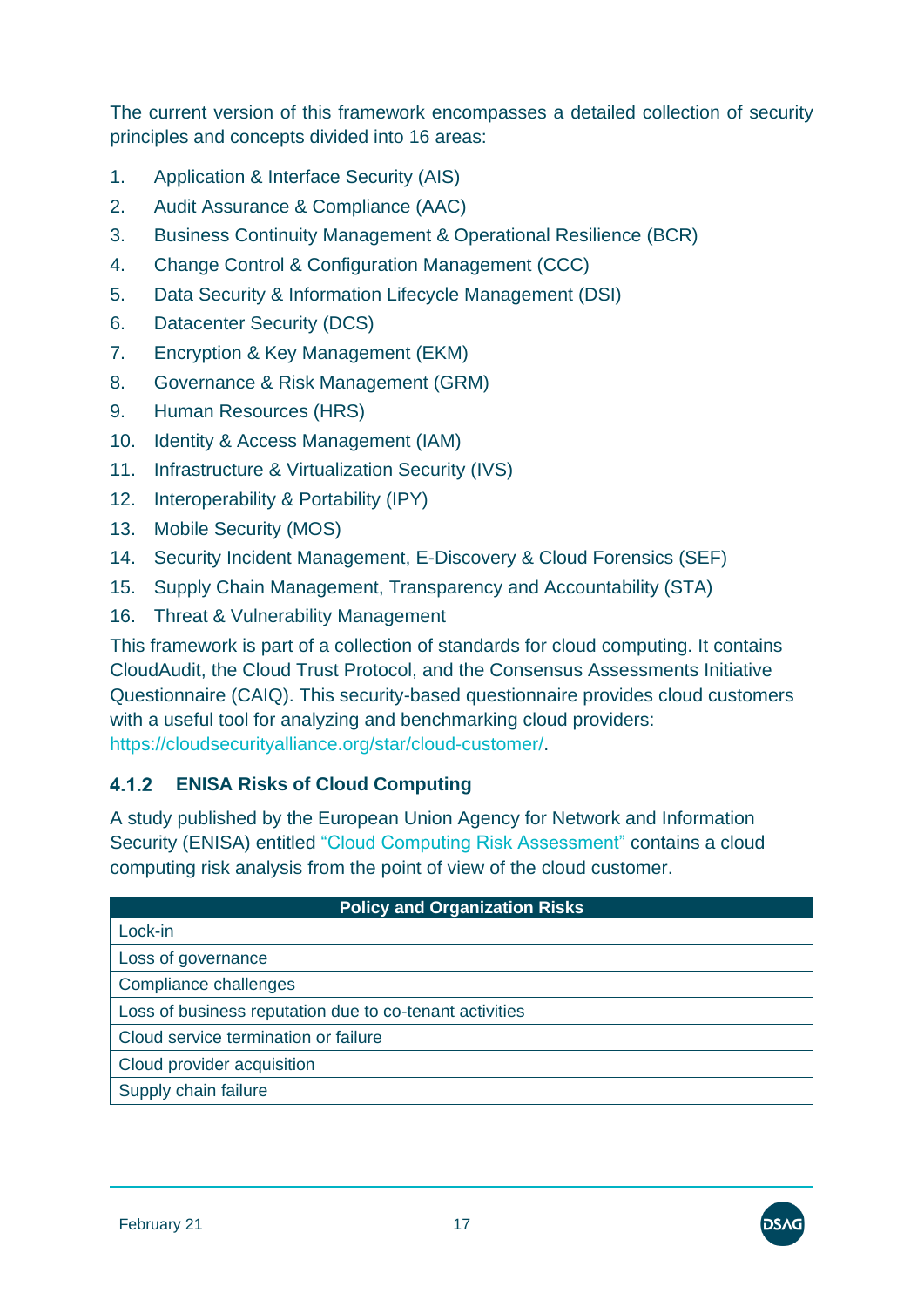| <b>Technical Risks</b>                                                         |
|--------------------------------------------------------------------------------|
| Resource exhaustion (under or over-provisioning)                               |
| <b>Isolation failure</b>                                                       |
| Cloud provider malicious insider - abuse of high privilege role                |
| Management interface compromise (manipulation, availability or infrastructure) |
| Interception data in transit                                                   |
| Data leakage on up/download, intra-cloud                                       |
| Insecure or ineffective deletion of data                                       |
| Distributed denial of service (DDOS)                                           |
| Economic denial of service (EDOS)                                              |
| Loss of encryption keys                                                        |
| Undertaking malicious probes or scans                                          |
| Compromise service engine                                                      |
| Conflicts between customer hardening procedures<br>and cloud environment       |
| <b>Legal Risks</b>                                                             |
| Subpoena and e-discovery                                                       |
| Risk from changes of jurisdiction                                              |
| Data protection risks                                                          |
| <b>Licensing risks</b>                                                         |

### <span id="page-17-1"></span>**Table 1: ENISA Risks of Cloud Computing**

ENISA analyzes the likeliness of security risks occurring and the possible consequences of this, before going on to compare risks arising from cloud computing with those arising in an on-premise landscape. ENISA also classifies risks as either political, organizational, technical or legal.

The ENISA study provides valuable insights into factors to be examined when performing the security assessment of the cloud solution. It also describes best practices and security measures for reducing risks.

#### <span id="page-17-0"></span> $4.1.3$ **SAP Cloud Security Framework**

For SAP products in particular, the SAP Cloud Security Framework provides a handy introduction to the relevant security checks and measures. The document is published by SAP on request and contains measures, policies and checks that are adopted/performed by SAP in order to meet compliance and security standards. The document covers most SAP cloud solutions, although individual cloud products are not covered. It deals with the subject areas information security, data protection and compliance in general, while also going into the specific differences that apply for each cloud service. It should be stressed that the same standards apply for both nonproductive and productive systems, although only productive environments are checked by auditors.

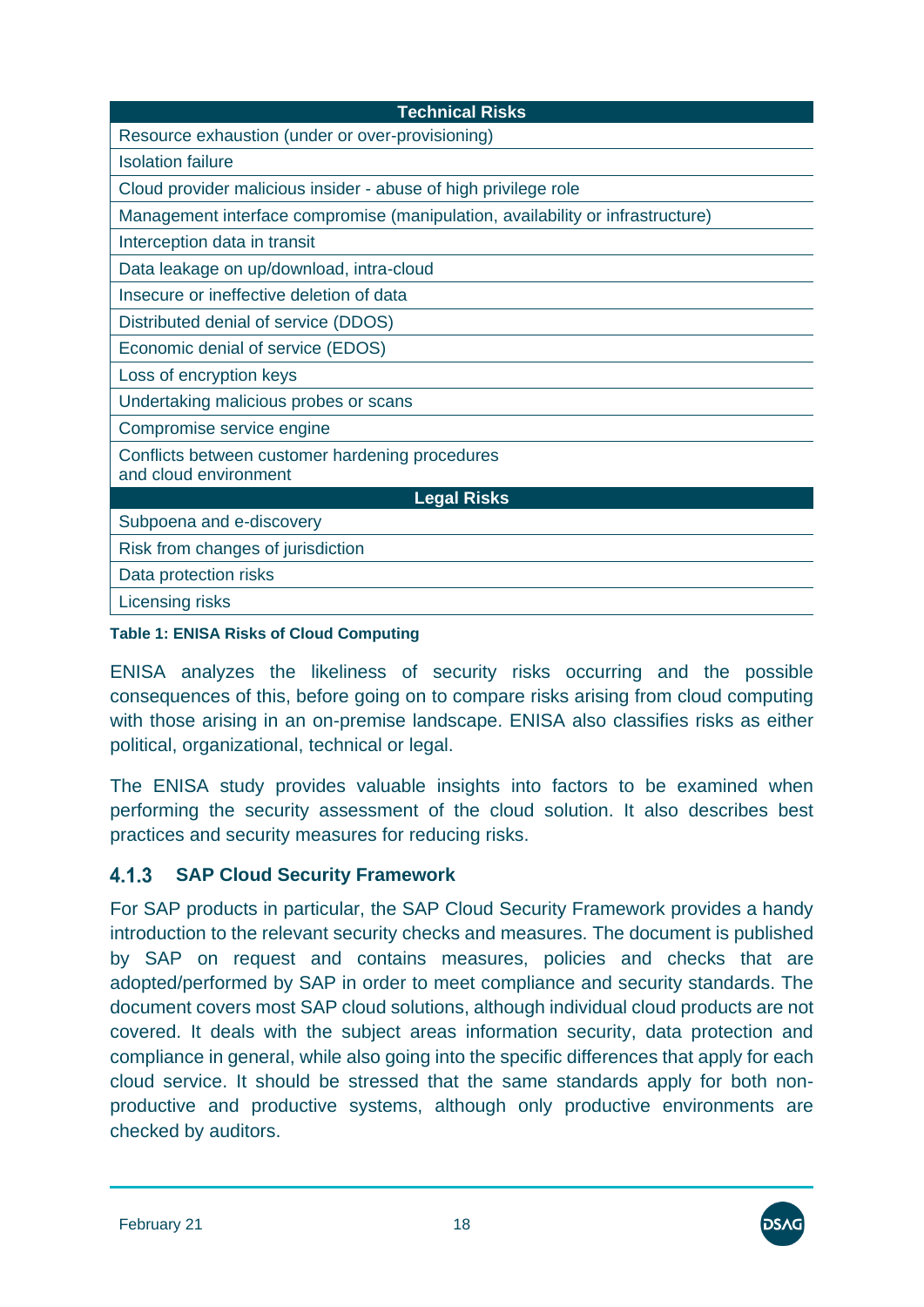# <span id="page-18-0"></span>**4.2 Compliance and Data Protection**

When implementing cloud products it is important to ensure that all requirements and regulations the customer has to comply with are also complied with by the cloud provider. In addition to data protection requirements, the cloud user also needs to comply with the required legal provisions.

In Germany, these include requirements arising from the Telecommunications Act (Telekommunikationsgesetz/TKG), stipulations regarding the processing of fiscal data contained in the General Fiscal Law (Abgabenordnung/AO), stipulations regarding the processing of account-related data contained in the German Commercial Code (Handelsgesetzbuch/HGB), and provisions contained in the German Criminal Code (Strafgesetzbuch/StGB).

In the case of cloud computing, it is particularly important to check compliance with legal data protection requirements, as the European General Data Protection Regulation (GDPR) stipulates that cloud users are responsible for the data security in relation to third parties. In all cases where data is processed in the cloud, the cloud user is responsible for this data and has to ensure that the data on the cloud provider's servers is handled in accordance with the prevailing legislation.

An order processing agreement also has to be drawn up with the cloud service provider. In addition to the general conditions of the GDPR, the following points demand close attention. This includes listing all subcontractors used. The cloud customer must be accorded a right of objection so that s/he has the option of withdrawing from the agreement If any additional subcontractors are used.

A further point is the assertion of rights of control. As this is not possible in situ, the right of control can be rendered by means of certificates. It is necessary however to check whether the specific cloud service is covered by the scope of the certificate. This can often only be guaranteed by examining the auditing logs.

It is also necessary to guarantee the option to change provider, to export data, to delete data subsequently and for the data to remain the property of the company.

# <span id="page-18-1"></span>**4.3 Compliance and Certification Audits**

An established instrument for checking that compliance and security standards are observed is to involve independent auditors. From the customer's point of view, certification renders the cloud provider more trustworthy. As the various SAP solutions are operated in different data centers and under different technical prerequisites, it is essential to check various standards depending on the area of application, geographical restrictions and regional jurisdiction. As far as SAP is concerned, the various cloud solutions are certified in accordance with the following standards:

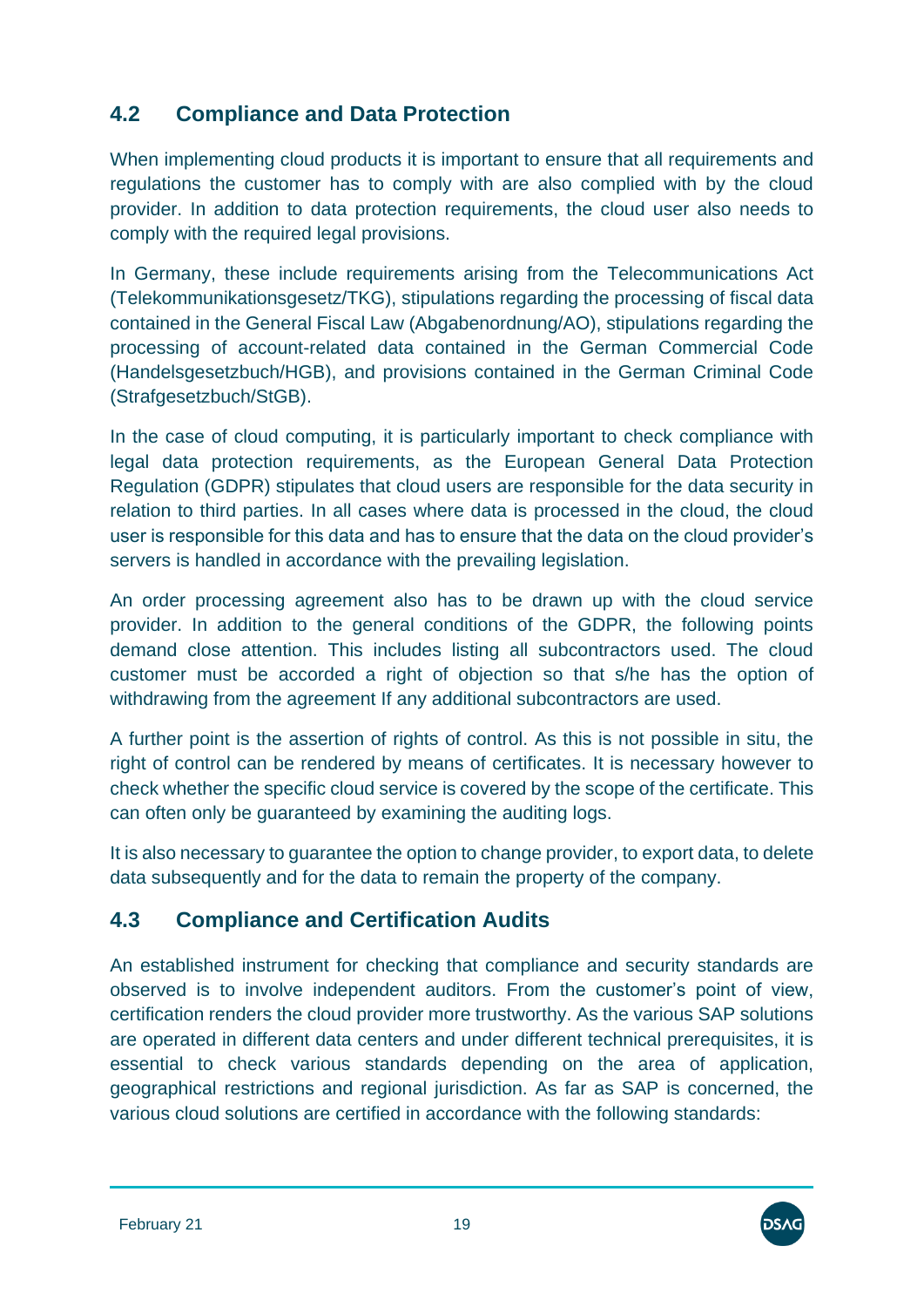- ISAE3402/SSAE18-SOC 1 Type II and/or SOC 2 Type II
- ISO 27001:2013
- ISO 22301:2012
- ISO 9001:2008
- BS 10012:2009
- PCI-DSS 3.2

The corresponding certificates can be viewed in the [SAP Cloud Trust Center](https://www.sap.com/about/trust-center/) for the corresponding solutions. It is important however to check whether each certification is valid for the cloud solution being employed.

It is also advisable to request the test reports under Non-Disclosure Agreement (NDA) and to examine them in accordance with the customer's internal security policies.

# <span id="page-19-0"></span>**4.4 Security Measures**

Following on from the security assessment of the solutions to be implemented, various security measures can be adopted in order to minimize the risk of them occurring and the potential damage that can arise. The following is a selection of some of the measures and best practices that can be adopted.

#### <span id="page-19-1"></span>**Penetration Testing** 4.4.1

As hybrid landscapes involve the integration of cloud systems with on-premise systems, it is especially important for the central integration components to be secured. The test reports for each cloud solution certify the performance of regular penetration tests. The customer's infrastructure should be tested and strengthened accordingly however. It might therefore make sense for the cloud solution to be subjected to penetration tests on the customer side. The performance of these tests should be agreed with the provider however, and to examine the agreements, as penetration tests can also impact other customers, especially in public cloud environments.

### <span id="page-19-2"></span>**Encryption and Interface Authentication**

Communication in cloud and on-premise systems should always be encrypted. This involves employing secure encryption protocols and technologies, and regularly ensuring that the latest version is being used. Non-secure cryptographic algorithms and cipher suites should not be used.

For the authentication of interfaces, certificates or secure procedures such as OAuth2.0 should be used. If possible, the use of basic authentication comprising user and password should be avoided. While regularly updating certificates does serve to heighten security, the amount of time and effort that this involves in larger distributed environments should not be underestimated.

In addition to encryption of the exchange of data (data-in-transfer security) via the corresponding interfaces, it is also important to ensure encryption of the data in the

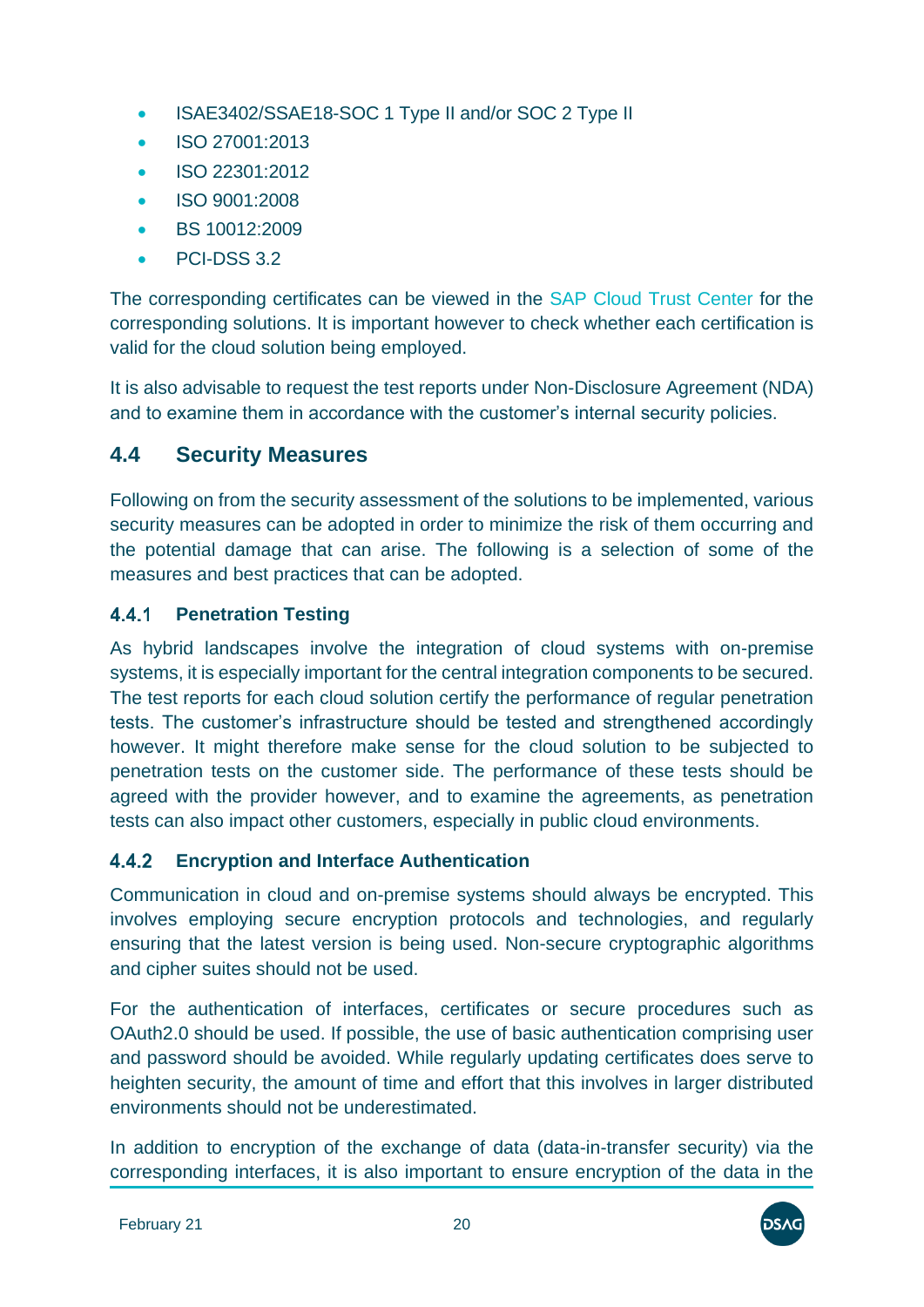cloud (data-at-rest security) and to store the corresponding codes securely. This applies to the corresponding tenants, containers or data backups. The security assessment should include a careful examination of these security questions and the adoption of corresponding measures. Ideally there should be mechanisms in place to allow the customer to define the codes him/herself. This helps to reduce the risk of unauthorized access by the provider.

#### <span id="page-20-0"></span> $4.4.3$ **Hardening and Patch Management**

When implementing cloud services it is important to not rely entirely on the adoption of security measures by the provider, as the company's own infrastructure also requires hardening and maintenance as soon as the systems are integrated with one another. In order to close potential security breaches, it is particularly important to carry out regular maintenance of the on-premise integration components in the SAP cloud environment. Critical weaknesses regularly arise in connection with the Cloud Connector for example. Resolving these security breaches should therefore be an integral part of Change Management in order to enable rapid action where required.

Depending on the [operating model](https://support.sap.com/en/tools/software-logistics-tools/landscape-management-process.html#panel-section-accordion-accordionitem-body) (IaaS, PaaS, SaaS), the infrastructure, platform or application is operated and maintained by the provider. Also depending on the operating model, this means that different components have to be patched by the customer. It is therefore necessary to clarify who is responsible for third-party libraries and how to test most efficiently. Does the operator offer tools to check for weaknesses in customer developments for example?

As new infrastructure components, such as web application firewalls, reverse proxies or Cloud Connector are set up when designing hybrid landscapes, the costs for the maintenance and further development of these components increase commensurately.

#### <span id="page-20-1"></span>4.4.4 **Identity Management (IDM)**

Unauthorized access to company data can cause serious damage to companies and customers. Compared to on-premise applications, which are often only accessible from the corporate network, cloud services can be accessed via the Internet, which hugely increases the risk of unauthorized access. As cloud and on-premise systems are often closely integrated with one another, the danger in such cases is that on-premise data will be compromised too.

To reduce the risk of misuse of data, a central cross-system Identity Management System (IDM) should be set up in hybrid landscapes with different systems and corresponding authorization concepts. It is necessary for example to ensure that users are locked when they cease working for the company, as cloud services can also be accessed from outside the corporate network.

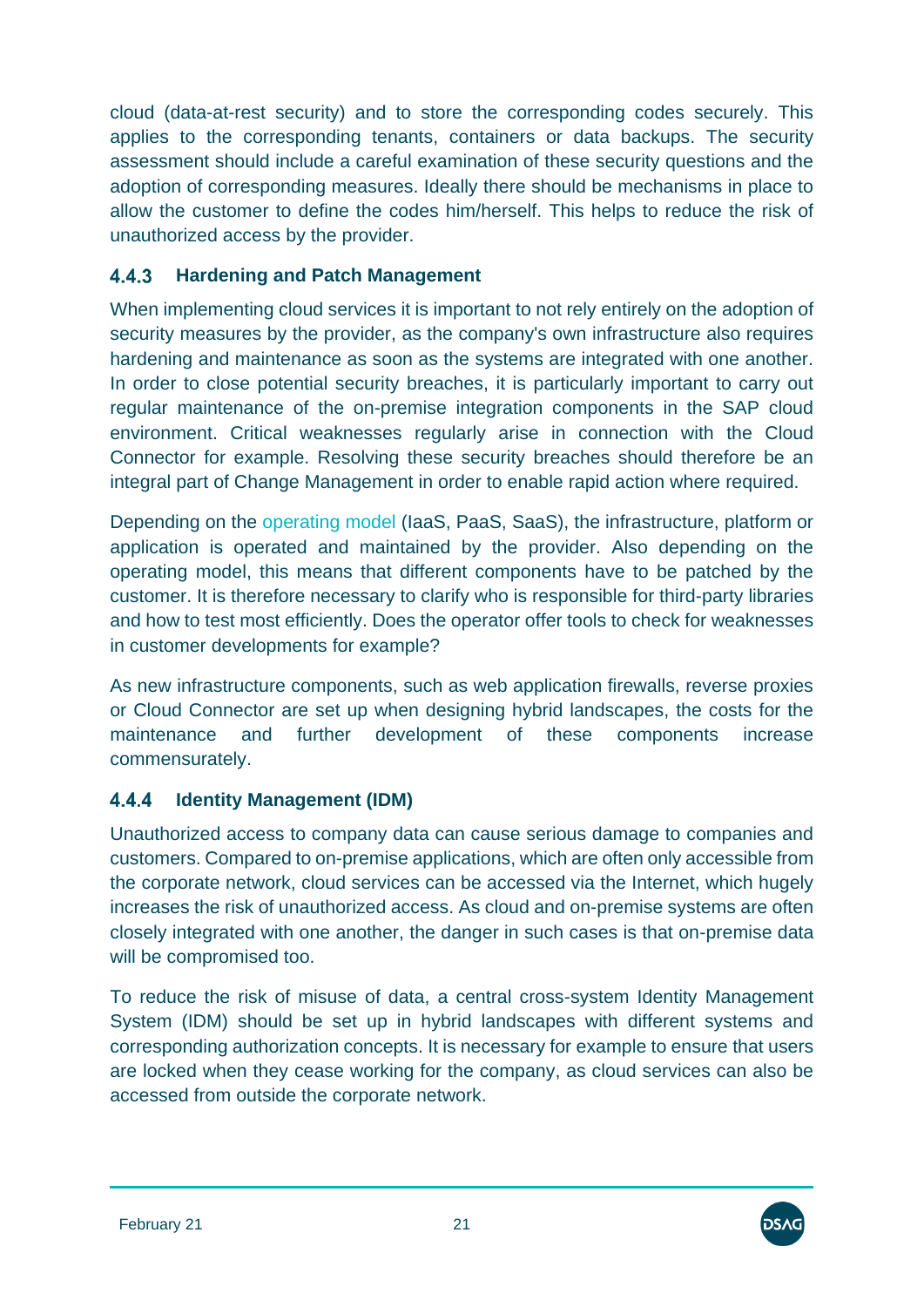Corresponding processes, such as creating or locking users, and assigning authorizations, are checked during audits and revisions in accordance with standards such as ISO 27000, SOX, BSI, or the EU GDPR.

Starting from a certain size of company, equating to a medium-sized company for our purposes, the effort required for manual user administration and authorizations should not be underestimated, and can only be dealt with efficiently by means of automation.

Many companies therefore already employ IDM systems while still working solely with on-premise systems. In the context of hybrid landscapes, this makes it necessary to check how users and authorizations can be managed in cloud systems.

A standard for cross-system user management is the System for Cross-Domain Identity Management (SCIM). This provides a simple set of commands for creating, updating, reading and deleting, and is based on the interface technology REST and data format JSON. Many SAP cloud products already support SCIM by default.

In addition to the direct connection of the cloud services to the IDM system, the use of the SAP Cloud Platform Identity Provisioning service should also be checked. This provides standard integration with most SAP Cloud Platform services. Mapping of user attributes therefore ideally only needs to be done in one place, namely between the on-premise IDM and SAP Cloud Platform Identity Provisioning. SAP Cloud Platform Identity Provisioning is particularly relevant in cases where the company does not operate its own IDM for its own user management.

With regard to EU GDPR, it is necessary to check whether the respective cloud application supports mechanisms to delete user information when required.

#### <span id="page-21-0"></span>**Access Management (IAM)** 4.4.5

In addition to maintaining users and authorizations using a central IDM system, it is also advisable to consider using a central identity provider for authentication.

A very common standard for the exchange of authentication and authorization data in the Internet is Security Assertion Markup Language 2.0 (SAML 2.0).

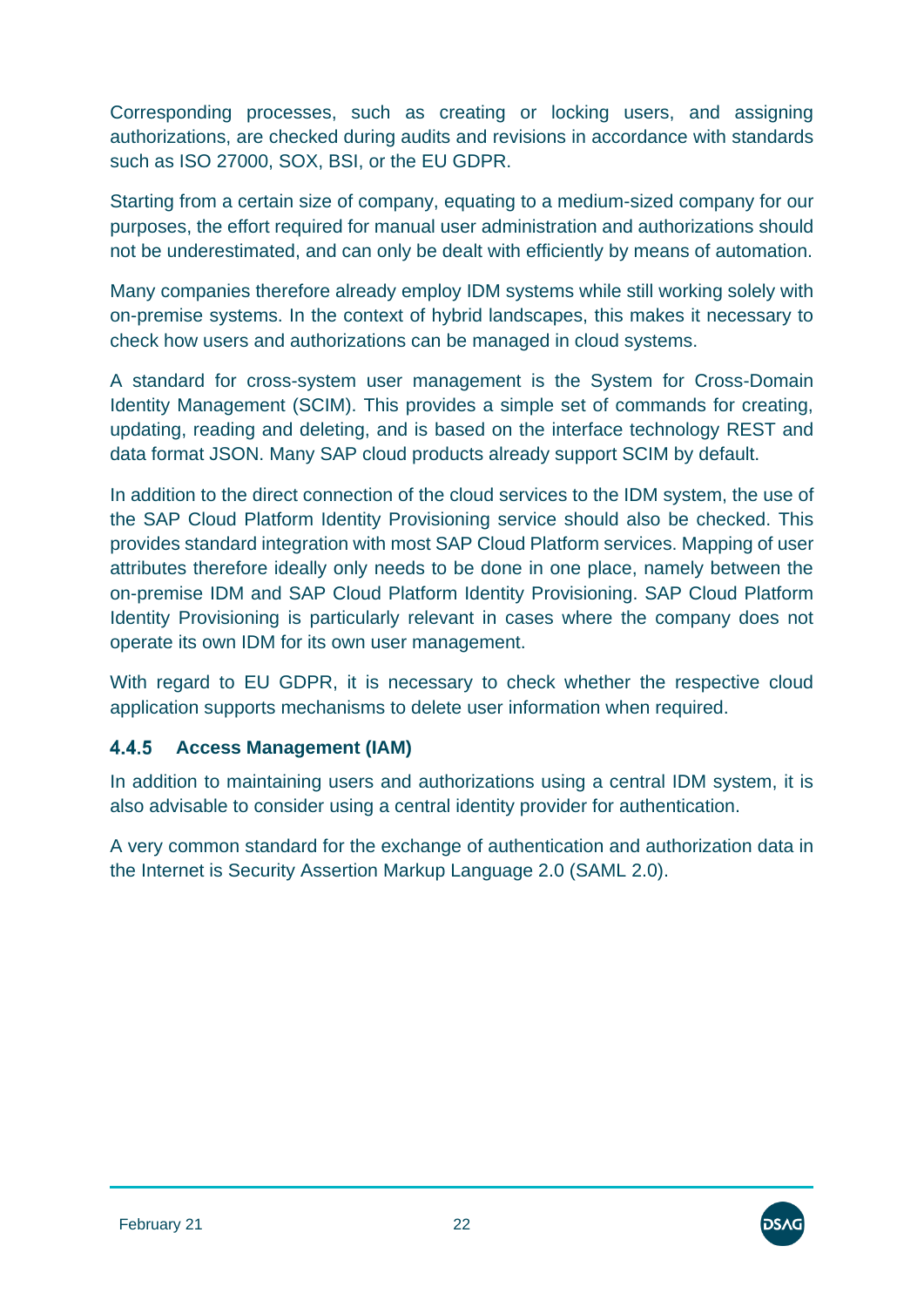

### <span id="page-22-0"></span>**Figure 2: SAML Authentication**

[Figure 2](#page-22-0) illustrates a simplified process where authentication is delegated to the corporate identity provider. In this example, the corporate identity provider checks whether a valid active directory user exists and then returns an access token so that the user can authenticate him/herself. This type of system has a number of advantages.

Single sign-on can be used across cloud and on-premise systems for example. After logging on, the user does not have to enter access data again when calling the corresponding cloud application, as authentication takes place in the background via the identity provider (IDP).

It is also possible to define various security policies on the corporate identity provider. These can be used for example to stipulate that a user logging on from outside the corporate network has to use two factor authentication.

If the company does not run its own identity provider, it can use SAP Cloud Platform Identity Authentication Service (IAS) instead. Most cloud services offer standard integration. It might therefore make sense to switch IAS before the corporate identity provider in order to speed up the connection of SAP Cloud Platform services.

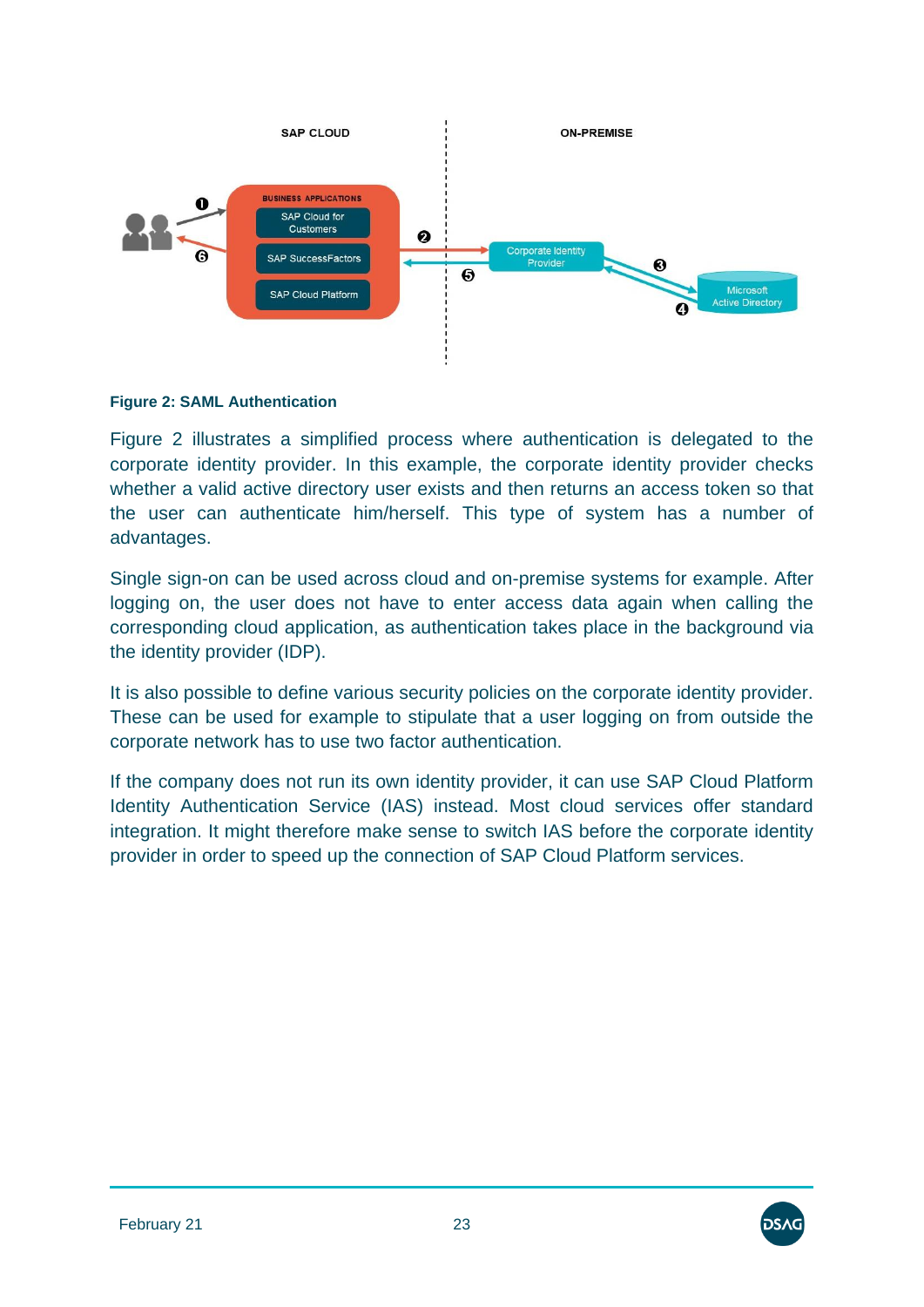

### <span id="page-23-0"></span>**Figure 3: SAML Authentication via IAS**

[Figure 3](#page-23-0) illustrates authentication via IAS and the corporate identity provider. In addition to standard integration with most SAP cloud services, further advantages with this type of system are functions such as the connection of different user stores for external users and users for SAP Support, who do not have to be maintained together with internal users in the active directory or should be kept apart in accordance with the security policies.

From the point of view of risk, it should be noted that a central identity provider is a highly critical component in the system landscape. If this component is unavailable for whatever reason, no users can authenticate themselves. In order to avoid this eventuality, effective high-availability measures should be adopted.

In order to prevent performance bottlenecks during login, globally operating companies should implement a decentralized setup (over multiple regions).

This can result in unplanned costs if the central IDP is unavailable or if there is no decentralized setup. Maintaining authentication policies and general operation should not be underestimated either.

Depending on the license model, significant costs can arise, for example if the provider charges by login request, and the number of connected systems continually increases.

With regard to mobile applications for iOS or Android, the cloud services should ideally support OAuth. With pure SAML authentication, the session is often lost if the user closes the app or the operating system suspends the application. In practice, users therefore have to authenticate themselves several times a day. Using OAuth it is possible to keep the session alive if the app is closed and restarted. The initial authentication here works via SAML 2.0 Bearer Assertion Flow for OAuth. Once the user has authenticated using SAML, the OAuth token is issued. The duration of the token's validity depends on how it has been configured.

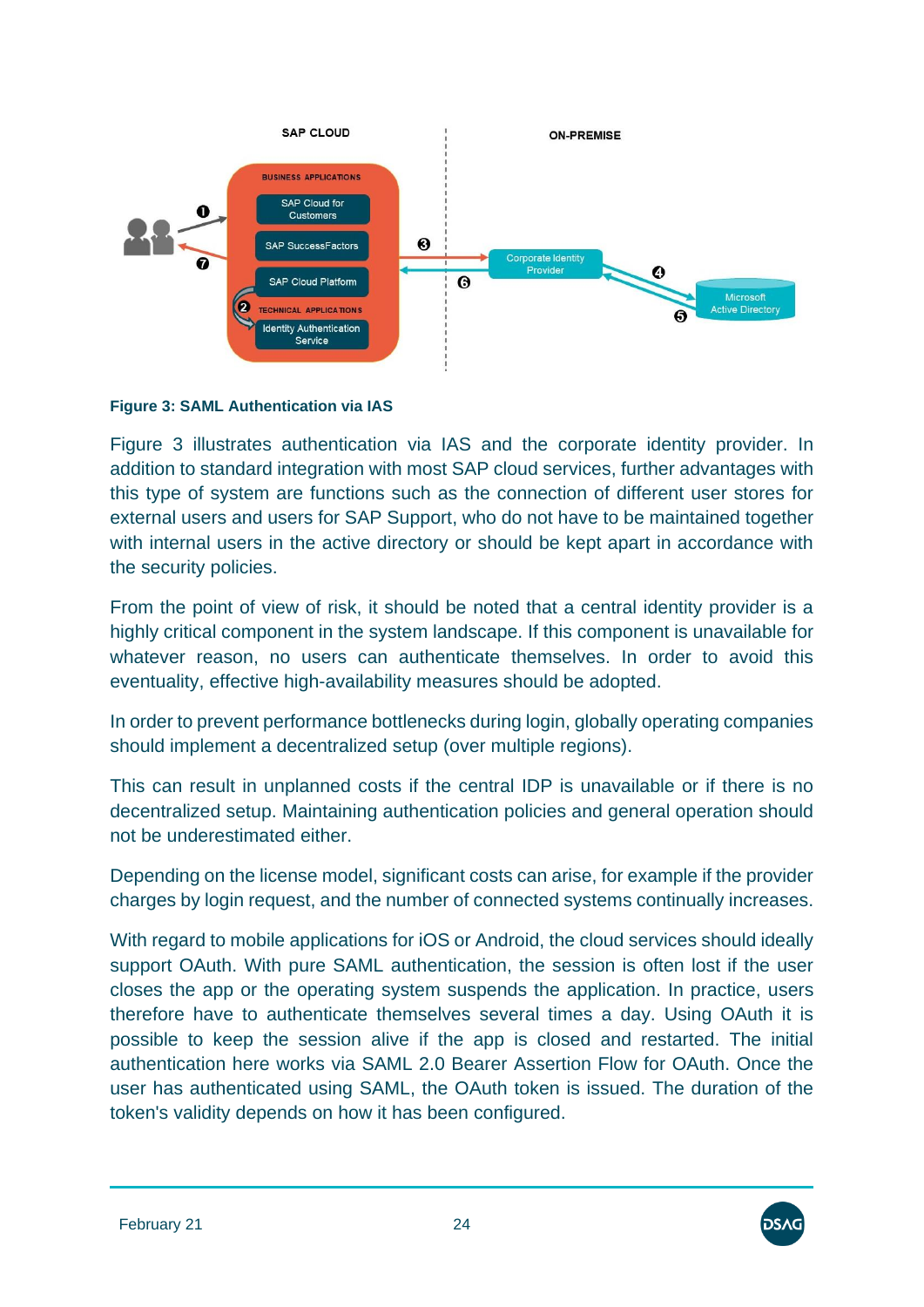#### <span id="page-24-0"></span>4.4.6 **Landscape Architecture and Network Security**

The various SAP cloud solutions have different technological foundations. In the case of direct integration with third-party systems, all interfaces should be listed. They should also be checked in order to determine whether they can be called directly or whether middleware is required. In a hybrid landscape, it is important to carefully check whether dedicated components such as the Cloud Connector are required if using SAP Cloud Platform, or whether the connection is established using other customer-specific reverse proxies and firewalls that are supported by the provider. Ideally, the connection to the SAP Cloud Platform should take place via a central component so as to increase maintainability and to avoid backdoors.

Unfortunately however, mature hybrid landscapes often do not possess a unified architecture. In practice this leads to hidden costs for maintenance, troubleshooting, or closing security breaches.

#### <span id="page-24-1"></span>4.4.7 **Mobile Device Management (MDM)**

Many cloud solutions offer mobile applications. With regard to mobile device management, it is necessary to check that the cloud solution can be accessed from devices that are not managed by the corresponding MDM solution. This can be done by rolling out client certificates for example, or using key value authority process. It is also necessary to check whether it is possible to comply with the company's security policies during mobile access or for example if access can happen without authentication.

#### <span id="page-24-2"></span>4.4.8 **Backup & Recovery**

Depending on the operating model (and especially so in the case of PaaS and SaaS), the [operative tasks,](#page-29-1) such as regularly backing up data, are passed on to the provider in cloud computing scenarios. The customer therefore no longer has direct control over the execution and storage of database backups. This makes it more important still for these tasks to be performed conscientiously, so that the systems can be restored should this be necessary.

The ISO 27001and SOC-2 certifications also include checking the processes for execution and storage of data backups. An example of this is checking how often backups are created and how often they are replicated in backup data centers so as to minimize the risk of loss of data if the data center suffers an outage. A maximum period that loss of data can occur for is defined in the SLAs in accordance with the backup process.

A risk arises in hybrid landscapes on account of the integration of on-premise systems. Due to the master data and transaction data being replicated with the on-premise systems, inconsistency between systems could arise in case of loss of data on the cloud application side. In cases like this there is the option of restoring the on-premise systems to the same state as the cloud application. In practice this is often not done

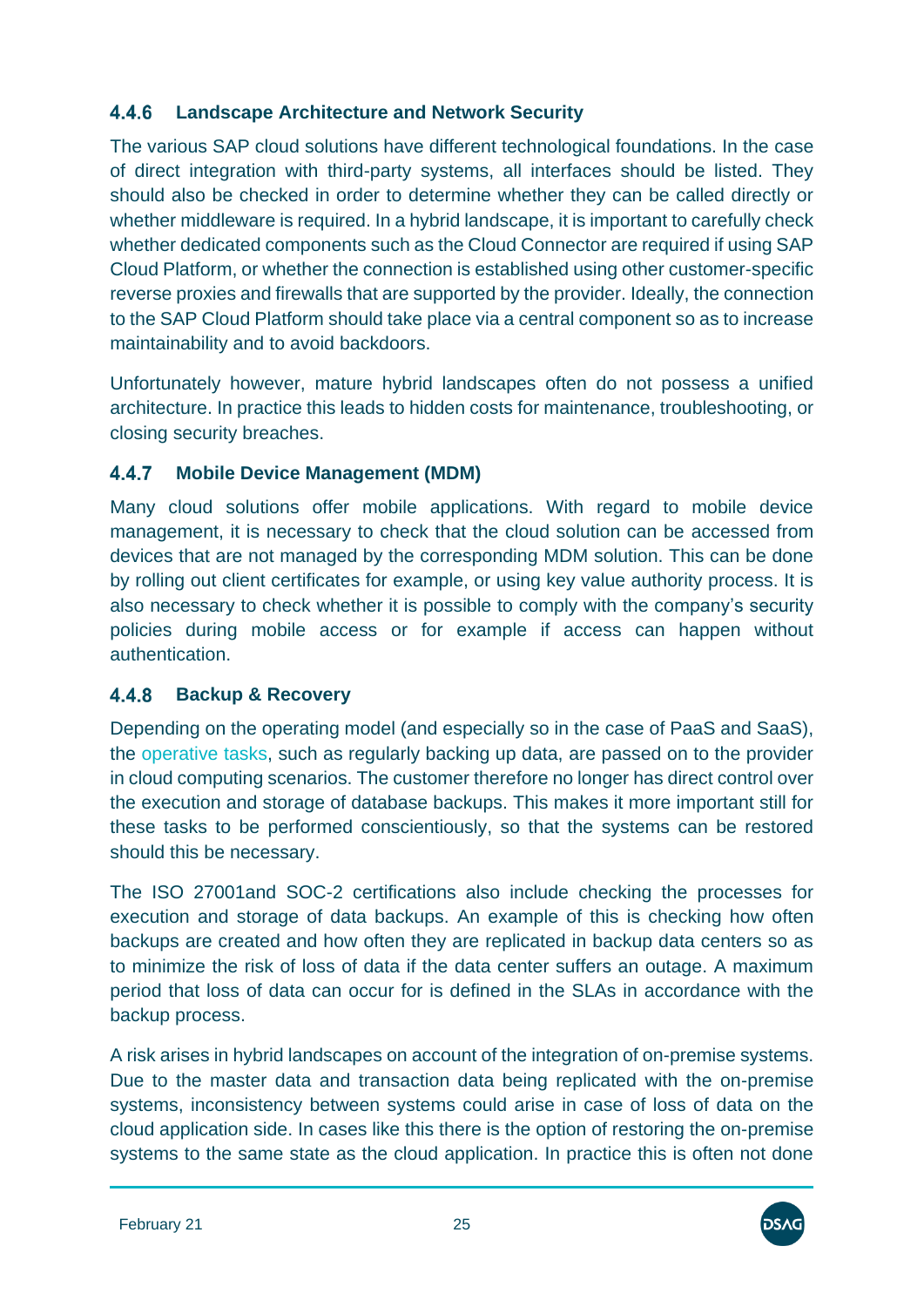though, as it would involve resetting the ERP system for example. Another option is transferring all changes again. In the case of loss of data, all messages therefore have to be transferred to the system again.

In a hybrid landscape with various SLAs, elaborating this type of disaster recovery concept (DSR) demands a huge amount of effort. Cloud providers ensure that corresponding DSR tests are carried out. These tests are only performed dedicatedly for systems that the company is responsible for however, and which do not involve the customer. This means that concepts developed by the customer cannot be checked sufficiently.

If possible, this type of DSR test should be performed before implementation and at regular intervals, with the involvement of all integrated systems. All of which can result in increased effort during operation.

# <span id="page-25-0"></span>**5 Integration**

Although the service provider is often responsible for operating the cloud services (depending on the SLA in question) in the context of hybrid system landscapes, the customer is always responsible for ensuring smart integration ("ownership").

The following sections deal with system integration, especially with regard to process integration and data integration. In the context of increasingly complex hybrid landscapes, business processes (still) run across multiple systems. "Digitalization is increasing the complexity of system landscapes. Business processes do not halt at the boundary between one application and another. Instead, they are made up of or orchestrated by multiple applications."<sup>3</sup> Smart system integration can therefore even offer an opportunity to improve processes, especially in terms of quality and speed.

System integration can therefore provide an opportunity to improve processes, especially in terms of quality and speed. This means that system integration is one of the drivers for automization - especially in light of Industry 4.0.

# <span id="page-25-1"></span>**5.1 At what point does system integration become relevant?**

System integration is essential in hybrid scenarios and therefore should be given thought to right from the very start. When selecting which services to implement at the very latest, it is necessary to check the extent to which integration into existing scenarios is necessary. By the time systems or cloud services go live it might already be too late.



<sup>&</sup>lt;sup>3</sup> Steffen Pietsch at the DSAG Technology Days event, 2019.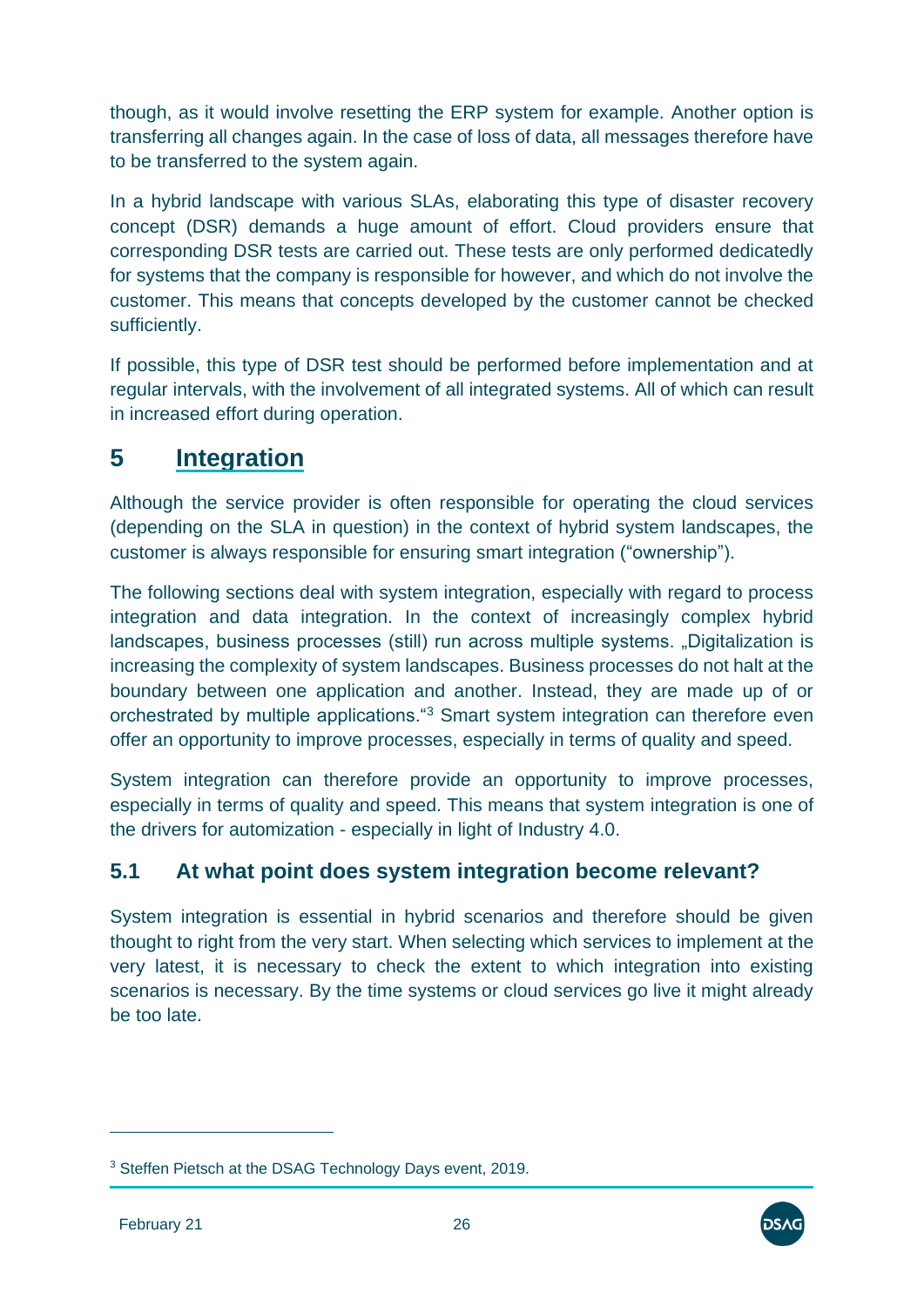# <span id="page-26-0"></span>**5.2 What needs to be taken into account when integrating systems into hybrid landscapes?**

In the context of system integration<sup>4</sup>, numerous things should be taken into consideration, ideally already when selecting the systems and services to be implemented.

The first question to examine is whether the cloud solutions or on-premise solutions can actually provide the required level of integration. This has a direct effect on the amount of effort that will be involved during the implementation project and subsequent operation, with regard to integration into monitoring for example. It is essential to have interfaces that use modern message formats and transport protocols in order to support the required process. It should be ensured that the technologies used for the interfaces are compatible with the company's integration strategy and that the required tools are available. If there is a need for additional tools, the effort involved can be taken into account at an early stage, which might actually result in other services being preferred.

It is also advisable to check whether (additional) on-premise systems are required for integration with the existing IT landscape. Reverse proxies might be required for example that still have to be installed on-premise and integrated with the corresponding network segments (DMZ for example). If the on-premise systems are hosted in a (private) cloud, partners can be involved at an early stage, and the additional effort involved can be taken into account.

The existence of pre-configured integration processes ("Integration Content") can constitute a major advantage. Due however to the different deployment models of the cloud solutions (SaaS as opposed to PaaS) and the wide range of options for building and using integrations, this has to be examined and estimated on a case-by-case basis. It is not possible to make a general recommendation here, since system integrations are simply too individual to allow this. A general recommendation however is to carefully check the delivered content so that is possible to estimate the extent to which it can be used for the planned scenario. It could be that the content does not meet the requirements and therefore has to be enhanced. The effort involved for this is also something that should be identified at an early stage. A distinction is made here between purely configurable content that does not allow major adjustments, and content that allows unlimited copying and modification. In the latter case however, it



<sup>4</sup> The SAP Integration Solution Advisory Methodology can help with system integration: [https://blogs.sap.com/2020/05/14/new-version-of-the-sap-integration-solution-advisory-methodology](https://blogs.sap.com/2020/05/14/new-version-of-the-sap-integration-solution-advisory-methodology-template-released/)[template-released/](https://blogs.sap.com/2020/05/14/new-version-of-the-sap-integration-solution-advisory-methodology-template-released/)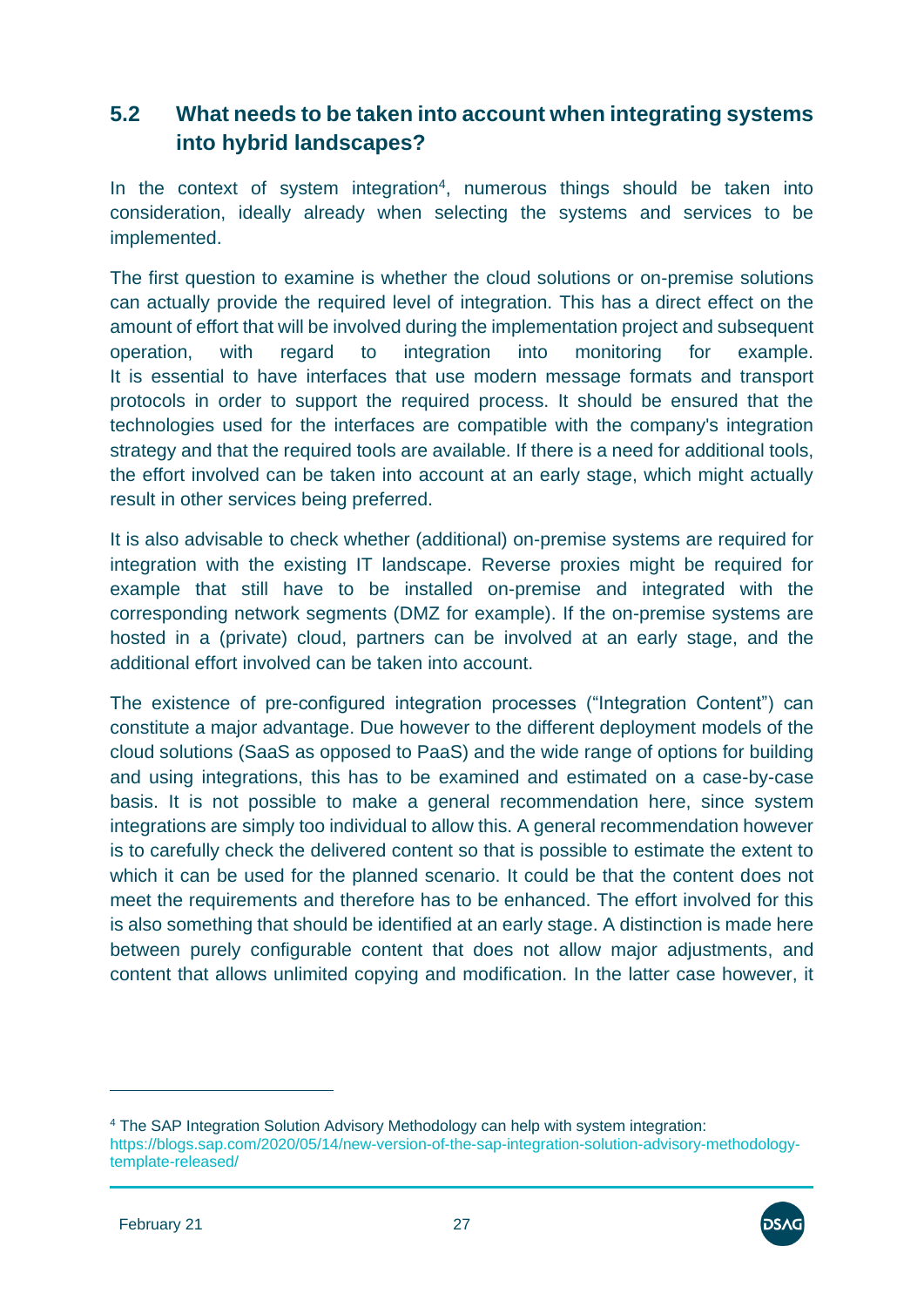should be noted that individual modifications to the content might make it impossible to run automatic updates to new versions.<sup>5</sup>

Many software providers, including SAP, pursue an "API first" strategy. This involves providing interface modules, mostly in the form of OData services or Web services, in order to connect the system. It is therefore advisable to carefully examine the software provider's API repositories (SAP Business Hub for example) before deciding whether to use these technologies. If extensive use is made of APIs, consideration should be given to using a corresponding management tool, such as SAP API Management. These tools make it possible to meet the requirements in terms of API provision, security, traffic management, metering, and analytics.

Encryption, authentication, and authorization should meet the requirements set by the company and be compatible with its integration strategy. As various different procedures can be adopted, it is only possible to make a general recommendation. The requirements of the services to be integrated also have to be taken into account, in particular the question of whether these requirements are fulfilled by the certificates currently in use.

Special attention should also be paid to the data models. It is important to find out whether the data models of the systems to be connected match each other semantically, in other words whether data consistency can be ensured. Timely collaboration with the line of business is therefore recommended, so that any additional effort can be estimated and planned for.

It is also necessary to check whether the SLAs for integrating a service are compatible with the SLAs in your company. If a critical business process has a required availability of 99.9% for example, but interface availability of only 95% is ensured, a solution must be found.

In the case of cloud solutions, especially SaaS, the company's IT does not always have the same level of insight into the integration layer as in familiar on-premise systems. Unintentional mass replications should be prevented however.

It is also important of course to check whether the networks can cope with the additional load arising from the planned integration scenarios. Depending on the importance of the business processes in question, it might be possible to implement additional requirements and to reduce the risk of outages arising from redundancy, and to improve the data transfer speed improved (latency and bandwidth).



<sup>5</sup> With regard to the Prepackaged Integration Content for SAP Cloud Platform Integration, there is now a solution available for this purpose: "Integration Flow Extension" [https://help.sap.com/viewer/368c481cd6954bdfa5d0435479fd4eaf/Cloud/en-](https://help.sap.com/viewer/368c481cd6954bdfa5d0435479fd4eaf/Cloud/en-US/d3741720e29842e4bf547dcd66139f7f.html)[US/d3741720e29842e4bf547dcd66139f7f.html](https://help.sap.com/viewer/368c481cd6954bdfa5d0435479fd4eaf/Cloud/en-US/d3741720e29842e4bf547dcd66139f7f.html)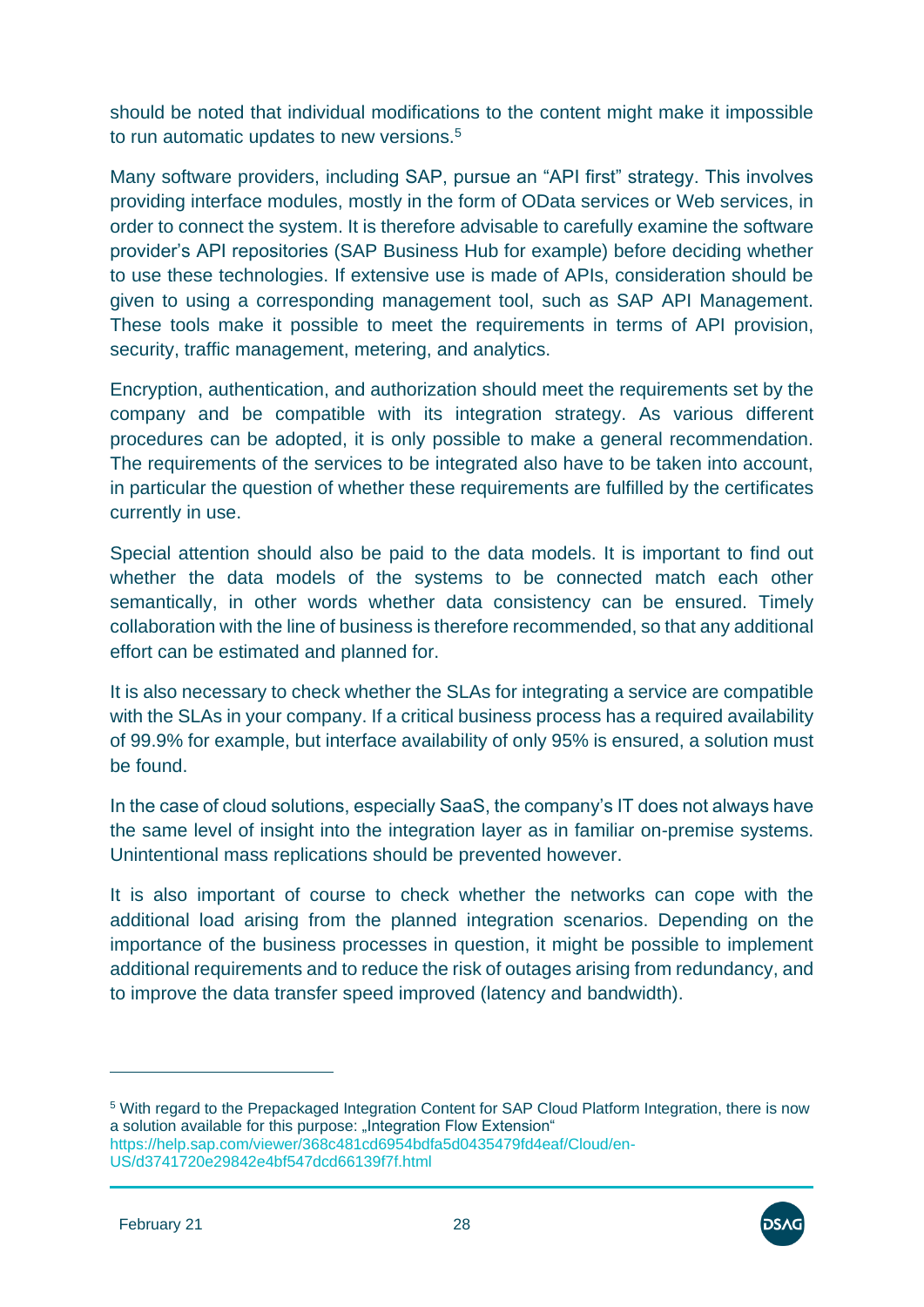# <span id="page-28-0"></span>**5.3 What costs can arise?**

Integration costs are highly variable. It is not possible to provide specific figures here. Our purpose is more to detail cost-generating factors and thus to raise awareness of hidden or unexpected costs that can arise. A general observation is that there is a tendency to slightly underestimate the effort and cost involved in system integration. In this regard it is particularly important to achieve transparency and to check and estimate the costs at an early stage, ideally before selecting the systems and services to be implemented.

**Licenses**: Are the components and services required for the planned integration already included, or will additional licenses or fees be necessary? Are these one-off costs? Or recurring costs that are perhaps based on a quantity structure?

**Implementation:** What level of effort is required for implementation? To what extent do the interfaces or the delivered content require modification? How easy is it to connect a service? Can all efforts be managed internally? Or is external support required from a partner or from the service provider itself?

**Middleware**: Is the required middleware (SAP Process Orchestration or SAP Cloud Platform Integration for example) already available? Are the middleware licenses sufficient? Are the middleware's system resources sufficient, or do they need to be enhanced?

**Certificates**: Are all required (public signed) certificates already available? How often do these need to be renewed? What are the costs arising from this?

**Indirect Use**: Does the planned system integration count as "indirect use"? It is advisable to discuss this matter with a member of the SAP sales team.

**Infrastructure Components:** Which costs have to be calculated for additional components, such as reverse proxies or gateways?

**Networks:** Do network components have to be enhanced in order to achieve better latency and bandwidth? Does this necessitate changing the agreements with the Internet providers? Are additional redundancies needed in order to keep the required SLAs?

**Coordination**: Does this integration project involve distributed teams that have to collaborate with one another?

**Operation**: What level of effort is required for monitoring? Which regular activities have to be performed with regard to interfaces? How complex is the handover?

**Skills**: Are the company's employees already acquainted with the technologies being used? What kind of extra know-how needs to be acquired? What kind of know-how needs to be purchased from external resources?

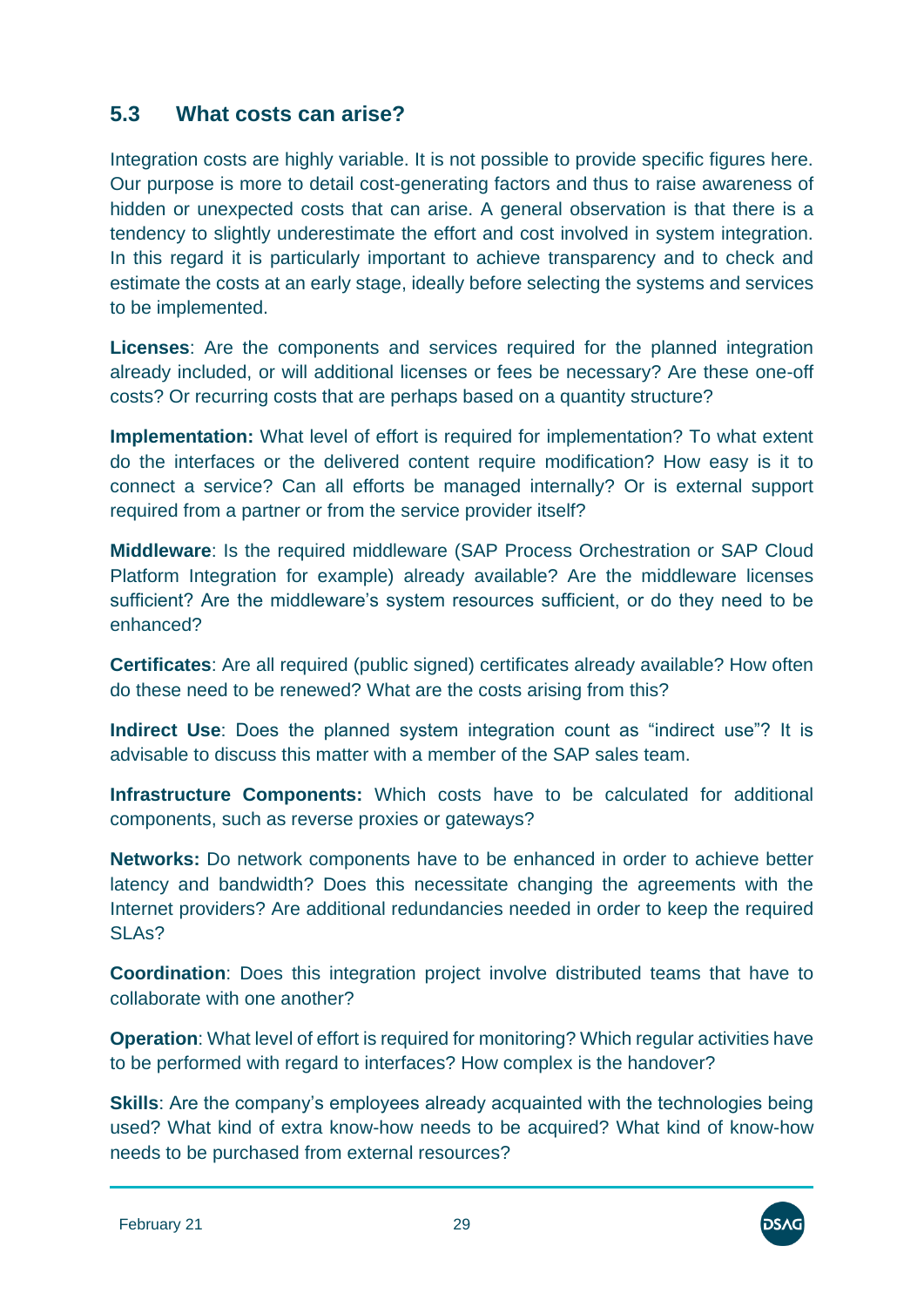# <span id="page-29-0"></span>**5.4 Additional Notes**

For more in-depth information on the subject of integration, the following are recommended:

- [CIO Guide: Process and Data Integration in Hybrid Landscapes](https://www.sap.com/documents/2018/06/de3238a0-077d-0010-87a3-c30de2ffd8ff.html?infl=9bbc7451-ebf8-48df-83cc-2dd741708462)
- YouTube video of [Steffen Pietsch's keynote presentation at the DSAG Tech](https://www.youtube.com/watch?v=W9EnN5mCCrs)[nology Days 2019 \(in German\)](https://www.youtube.com/watch?v=W9EnN5mCCrs)

# <span id="page-29-1"></span>**6 Operation**

Integration of SAP Cloud solutions with the existing SAP on-premise landscape requires effort in SAP Basis and in other groups involved in operation, both for the initial go-live and for subsequent continued operation.

Depending on the size of the IT organization, consideration should be given to creating virtual teams for cloud solutions. Cloud solutions are not only implemented in the SAP environment.

With the introduction of cloud solutions, the existing landscape is enhanced once more. Often cloud solutions are built without a corresponding scale-down of the old solutions. The growth that arises with the introduction of cloud solutions must therefore be taken into account in all aspects of operation.

Growth is not just a question of mass. It also translates into an increase in information about new software and technologies. As a landscape becomes more complex, the effort involved in coordinating with internal and external partners and providers grows too. When errors occur, the analysis effort grows considerably, and responsibilities shift.

The help desk personnel (1st level) have to deal with new concepts and systems. In "Operating/Application Support" (2nd level), where tasks such as central monitoring, job control and routine tasks are performed, an understanding for the new situation must be acquired. The teams for the individual applications or the infrastructure (3rd level) need to master the new technologies, and it must be clear how a connection functions at all levels.

# <span id="page-29-2"></span>**6.1 Organizational Prerequisites**

#### <span id="page-29-3"></span> $6.1.1$ **Procurement Process/Onboarding**

As described above under [Discovery & Cloud Onboarding/Offboarding,](#page-8-1) we recommend involving the IT team already during the procurement process for cloud services and purchasing, as only the IT team can have a complete overview of all integration aspects. The security/compliance team should also be involved. It is necessary here to check whether the cloud solution conforms with the company's security standards.

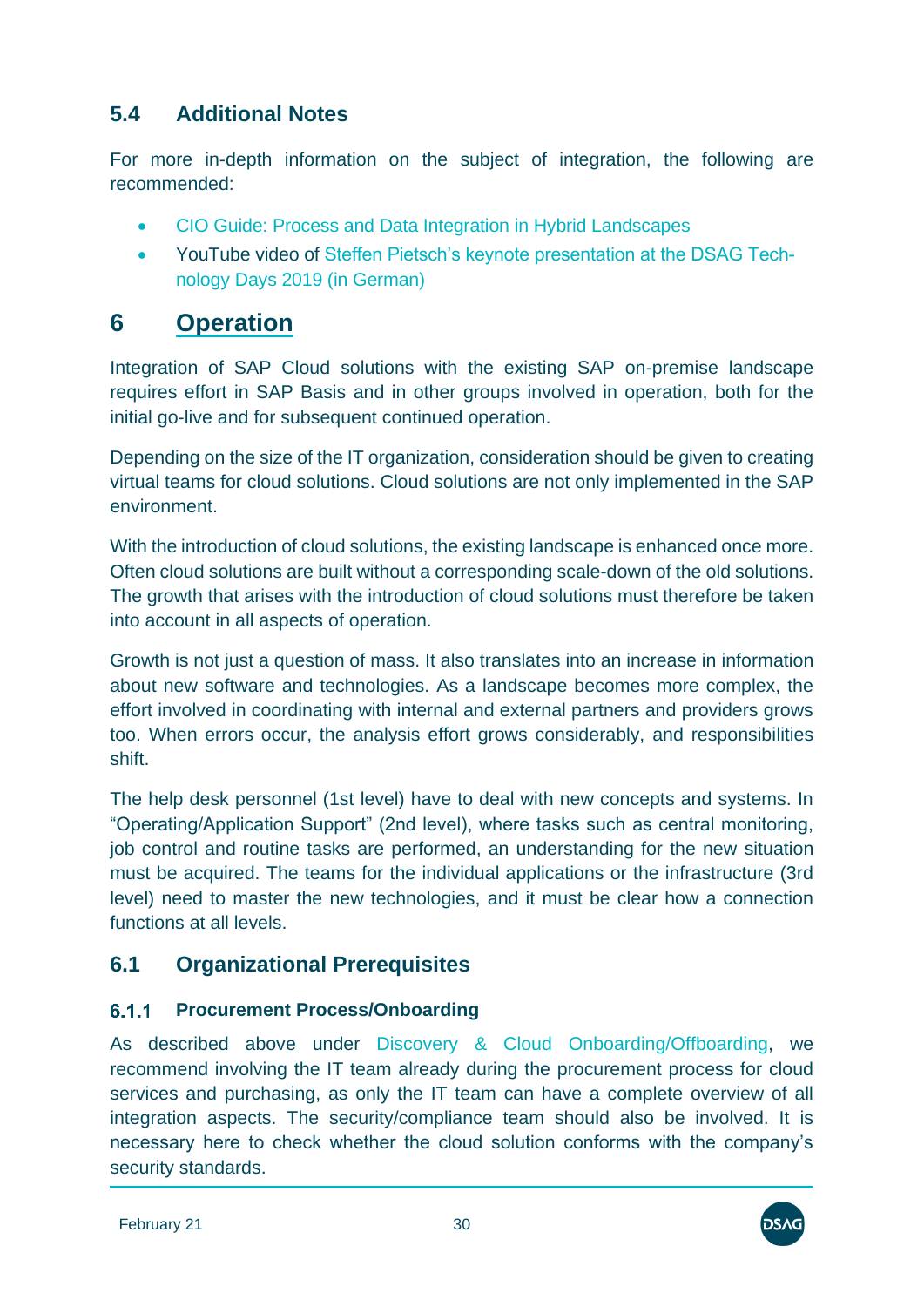#### <span id="page-30-0"></span> $6.1.2$ **Incident Management**

Depending on the solution/applications, users (external customers and employees) must be enabled to create messages to report incidents. Editing SAP messages (OSS messages/SAP Support Portal) must remain in the Basis, although thought must be given to how the various solutions for handling incidents can be connected.

For more information, see [Incident Management.](#page-40-0)

#### <span id="page-30-1"></span> $6.1.3$ **Problem Management**

The same rules apply here as for familiar on-premise solutions. As with incident management, external service providers must also be involved.

Not every service provider and provider is able or willing to work in the individual customer's "software/solution for problem management".

### <span id="page-30-2"></span>**Change Management**

The resolution of change dependencies becomes far more complex. This also depends on the scope and frequency of changes in the various cloud solutions. We therefore recommend creating a cross-solution change and release calendar.

It is necessary to clarify how changes can be integrated with the structures and processes without additional downtimes occurring in the applications. Existing definitions for downtime and SLAs might need to be modified.

- System copies over all application chains
- Downtimes of cloud solutions
- Who is informed when downtimes or incidents occur?

For more information, see chapter 7 [Hybrid Lifecycle Management](#page-38-0) under 7.2 [Incident](#page-40-0)  [Management](#page-40-0) and the information about SLAs under [3.2 Service Level Agreements.](#page-9-1)

# <span id="page-30-3"></span>**6.2 Differences Between Individual Cloud Concepts**

IaaS, PaaS, SaaS. These different approaches all have their own particular advantages and disadvantages, and need to be appraised in accordance with the specific requirements. The German Federal Office for Information Security (Bundesamt für Sicherheit in der Informationstechnik) provides a description of the differences between the various concepts in [Cloud Computing Basics.](https://www.bsi.bund.de/EN/Topics/CloudComputing/Basics/Basics_node.html)

An overview of these processes can be found under [Public Cloud Operations](https://support.sap.com/en/alm/solution-manager/expert-portal/public-cloud-operations.html) in the SAP Expert Portal. Without going into too much detail regarding the differences between these three categories, it is important to consider the implications for the company's IT setup if one or the other of them is introduced. What is the company looking to achieve?

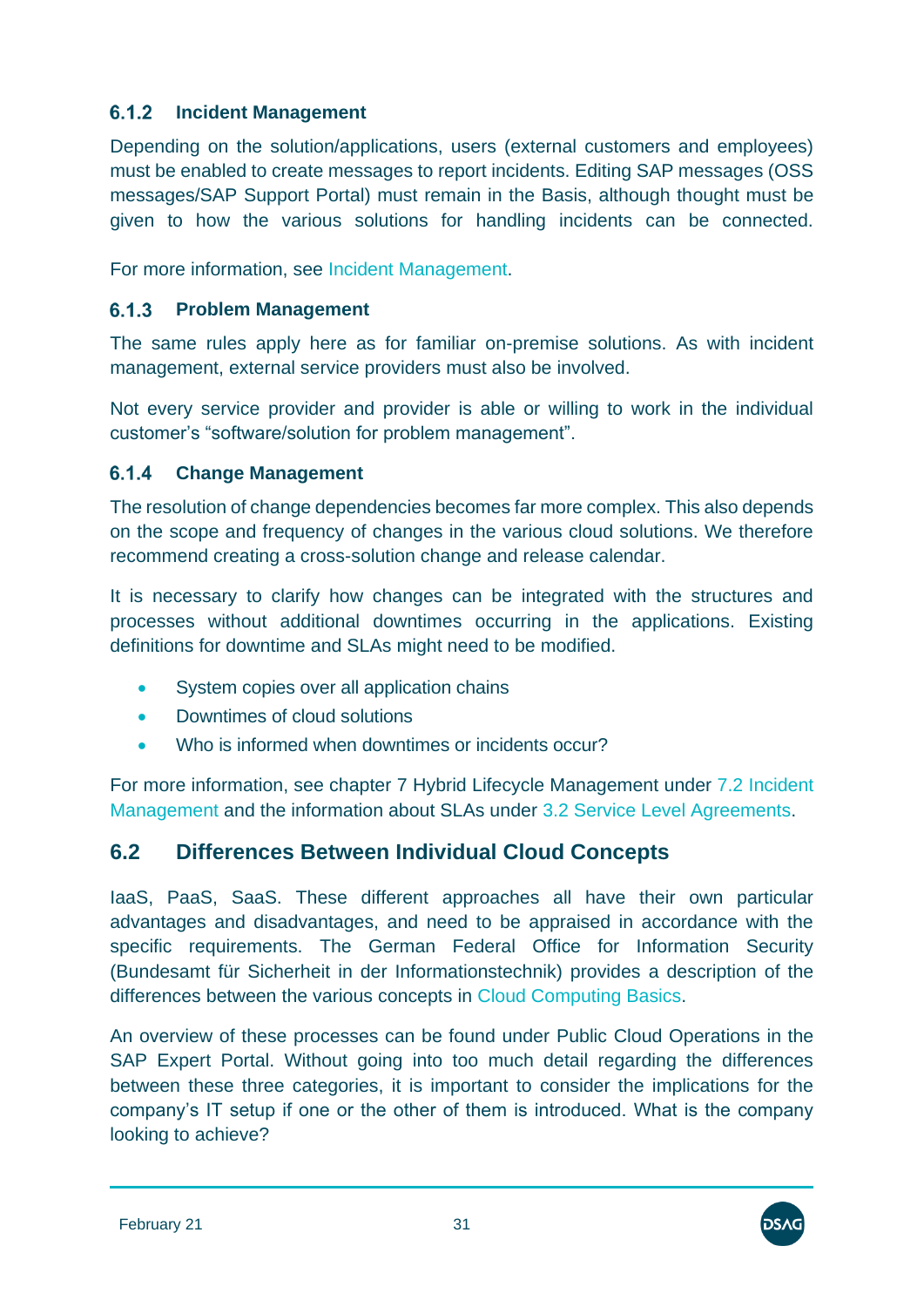There are a large number of questions to be dealt with here. How do I deal with licenses if I opt for IaaS and therefore do not need an on-premise infrastructure and therefore simply order infrastructure from a hyperscaler? Can I also install software acquired as part of an enterprise license on servers that are not on my company's premises? With IaaS, there is no need to think about servers and other forms of "physical" infrastructure, but all other questions need to dealt with consistently, such as data backups and monitoring. Taking SAP Basis as an example, there are virtually no changes at all if the IaaS approach is adopted.

In the case of PaaS, the question of the operating system license is possibly answered right from the start, as the license is a central part of the provider's service. Regular computer backups are also created. Somebody still has to install the software however, and has to deal with issues by means of support agreements or by calling on external expertise. Obscure (small) bundles are ideal candidates to be moved into the cloud. Taking SAP Basis as an example once more, database administration could be moved into the cloud, as this is made available by PaaS service providers.

If database administration is to be moved into the cloud as well, SaaS is the option of choice. The solution is available at the touch of a button and just needs to be filled with data. Integrations of these solutions are still necessary and also generate a certain amount of effort in SAP Basis.

Whichever of these three variants is adopted, it is necessary to check that the SLAs are adhered to. Only by consistently examining these SLAs can possible benefits such as cost reduction be ensured. Processes like incident management or problem management are still required for "operation" however. In other words: Not all (IT) tasks can be outsourced by adopting cloud solutions.

# <span id="page-31-0"></span>**6.3 Landscape Management – Process in SAP Solution Manager**

The purpose of the Landscape Management process is to collect data from the IT landscape via the *System Landscape Directory* (SLD) and *Landscape Management Database* and to make this data available.

This data can be made available in order to calculate changes in the landscape, such as updates, upgrades and conversions. It can also be made available to other functions, a particular example being IT landscape monitoring. The introduction of cloud solutions has made it possible to operate a [hybrid landscape](https://support.sap.com/en/tools/software-logistics-tools/landscape-management-process.html#panel-section-accordion-accordionitem-body) comprising both cloud and on-premise systems. As far as possible, the SAP-related cloud systems should be integrated in Solution Manager. This is necessary for continuous monitoring of the SAP landscape.

The [Landscape Management Process](https://sap.com/landscape-management-process) page on the SAP Support Portal describes this core function and provides background information regarding the various deployment models and the big picture of Change Management, implemented with either the

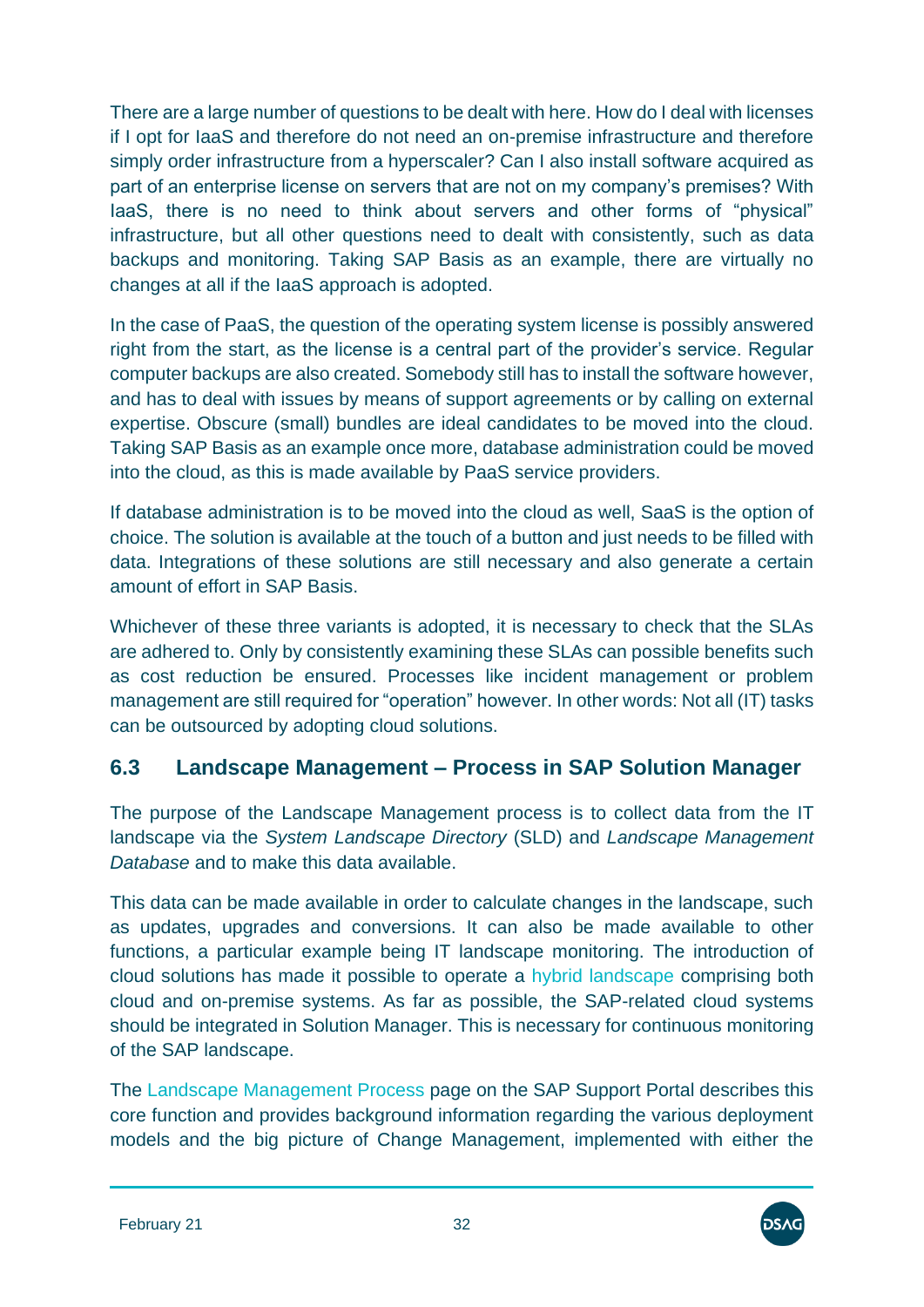Maintenance Planner – for a system managed by the customer – or by subscribing to cloud services.

This information is accompanied by an overview of

- [Integration of the Landscape,](https://support.sap.com/en/tools/software-logistics-tools/landscape-management-process.html#panel-section-accordion_1844628003-accordionitem_863147625-body)
- Development,
- [Transport Tools](https://support.sap.com/en/tools/software-logistics-tools/landscape-management-process.html#panel-section-accordion_1844628003-accordionitem-body)
- and enhanced options for operation with [SAP LaMa.](https://support.sap.com/en/tools/software-logistics-tools/landscape-management-process.html#panel-section-accordion_1192686741-accordionitem-body)

### <span id="page-32-0"></span>**6.4 Application Operation**

Certain tasks and activities that have to be performed are also required for the operation of cloud solutions. Some of these are listed below. Some of these activities have to be performed by the company's own SAP Basis team.

The following points are intended as a *checklist* for operations that should be performed. In each case it is necessary to check who is responsible. In a public cloud, the cloud provider is responsible for many of them. In a private cloud, this depends on the Service Level Agreement (SLA).

### **Checklist**

- ✓ Start/Stop, Maintenance
- System Copy, System Refresh
- ✓ Monitoring
- ✓ Certificate Management
- Job Control
- ✓ Testing
- ✓ Coordination of system downtimes/system updates/ system patches and so on. The effort involved can be considerable and should not be underestimated.
- Who creates the documentation (operating manuals) for the cloud solution - also in conjunction with the existing on-premise solutions?
- Credit Request/Penalty: If the SLAs are not fulfilled, do they have to be billed for?
- When does the cloud solution go live?
- What prerequisites apply for the go-live?
- $\checkmark$  Alignment with the involved groups
- $\checkmark$  Publication of an operating manual
- $\checkmark$  Who is responsible for what?
- ✓ Who can create OSS messages?
- $\checkmark$  How enhanceable/scalable is the cloud solution?
- How to deal with "validated systems"?

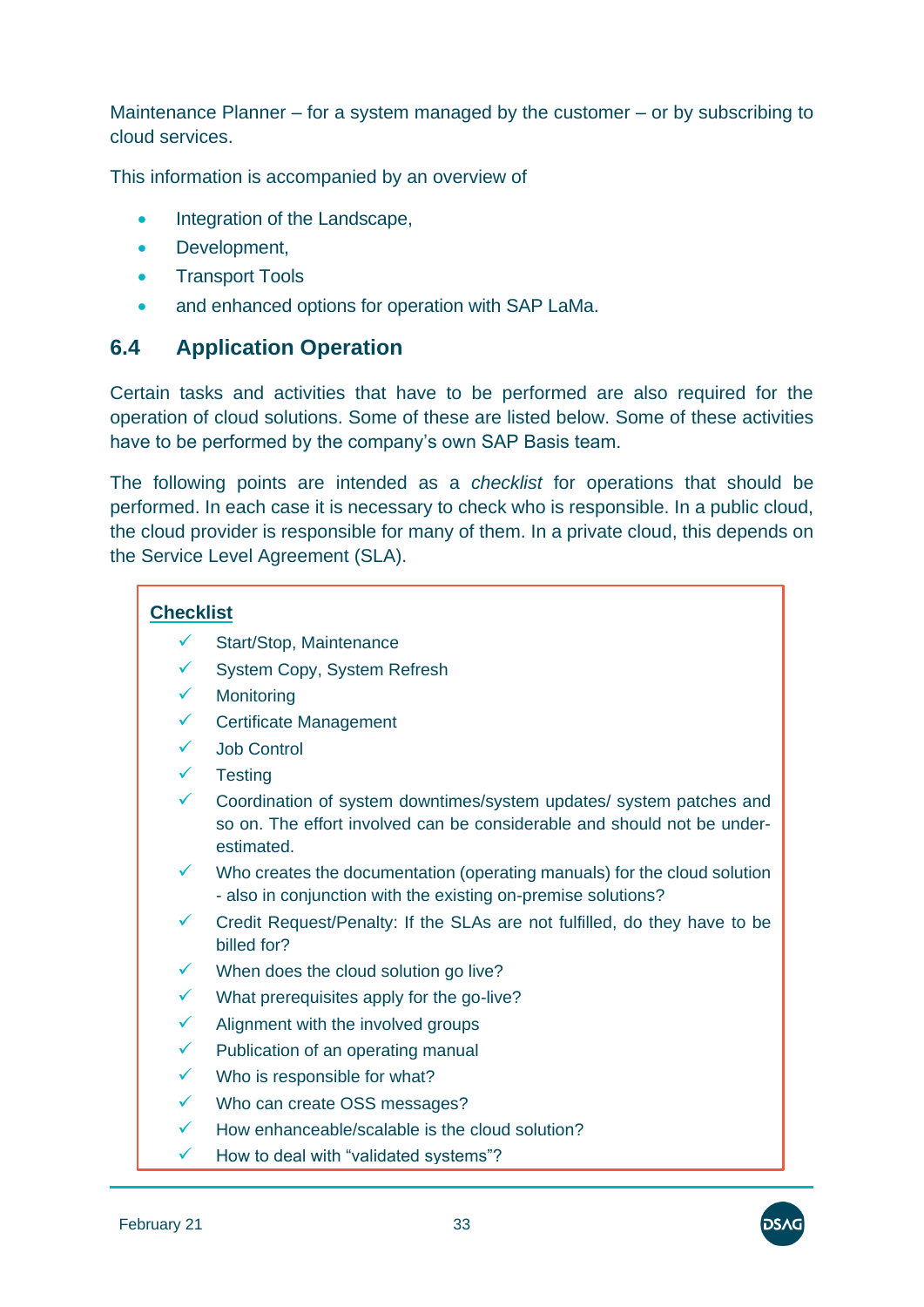#### <span id="page-33-0"></span> $6.4.1$ **Synchronize Downtimes**

How can it be ensured that this information can still be used, for example in system monitoring of the Solution Manager, during planned work?

Planned work in the cloud solutions must be announced on the operating side so that this information can be brought together with the on-premise solutions. Possible influences for downtimes must be taken account of and it must be assumed that an interface will not be available on the on-premise side during the downtime. During this time there should not be any reporting of problems arising with this interface for example. Efforts should also be made to ensure proper coordination of work between cloud and on-premise systems.

# <span id="page-33-1"></span>**6.4.2 Portals for Cloud Solutions**

The large number of portals represents a significant challenge. When starting a cloud project, the following questions need to be examined:

- $\bullet$  Which URLs are available?
- Which user group and/or roles are intended for which portal?
- Which products can be found in which portals?
- What task does the portal have?
- Who manages the authorizations?
- Which components should be relevant for creating support calls?

# <span id="page-33-2"></span>**6.5 Reporting**

The SLAs of the various solutions need to be monitored in order to ensure stability and availability, and to be enforce claims against the provider if necessary. By logging on to a website with just a few clicks (in SAP Solution Manager with User Experience Monitoring – UXMon) it is thus possible to check whether the system is available. This monitor can then be used independently of the defined threshold values to trigger an alert or to determine the availability of the solution.

It is important for customers to monitor the SLAs. It is then possible to generate reports on these SLAs on a monthly basis and to make these available to the people responsible. It is also imperative to check reports published by providers.

# <span id="page-33-3"></span>**6.6 Monitoring**

For stable operation of an SAP landscape, monitoring of all connected systems and components is desirable. This should include facets such as system monitoring (CPU, hard disks and so on) and interface monitoring through to simulation of individual click sequences made by users and complete business processes. Reports dealing with the

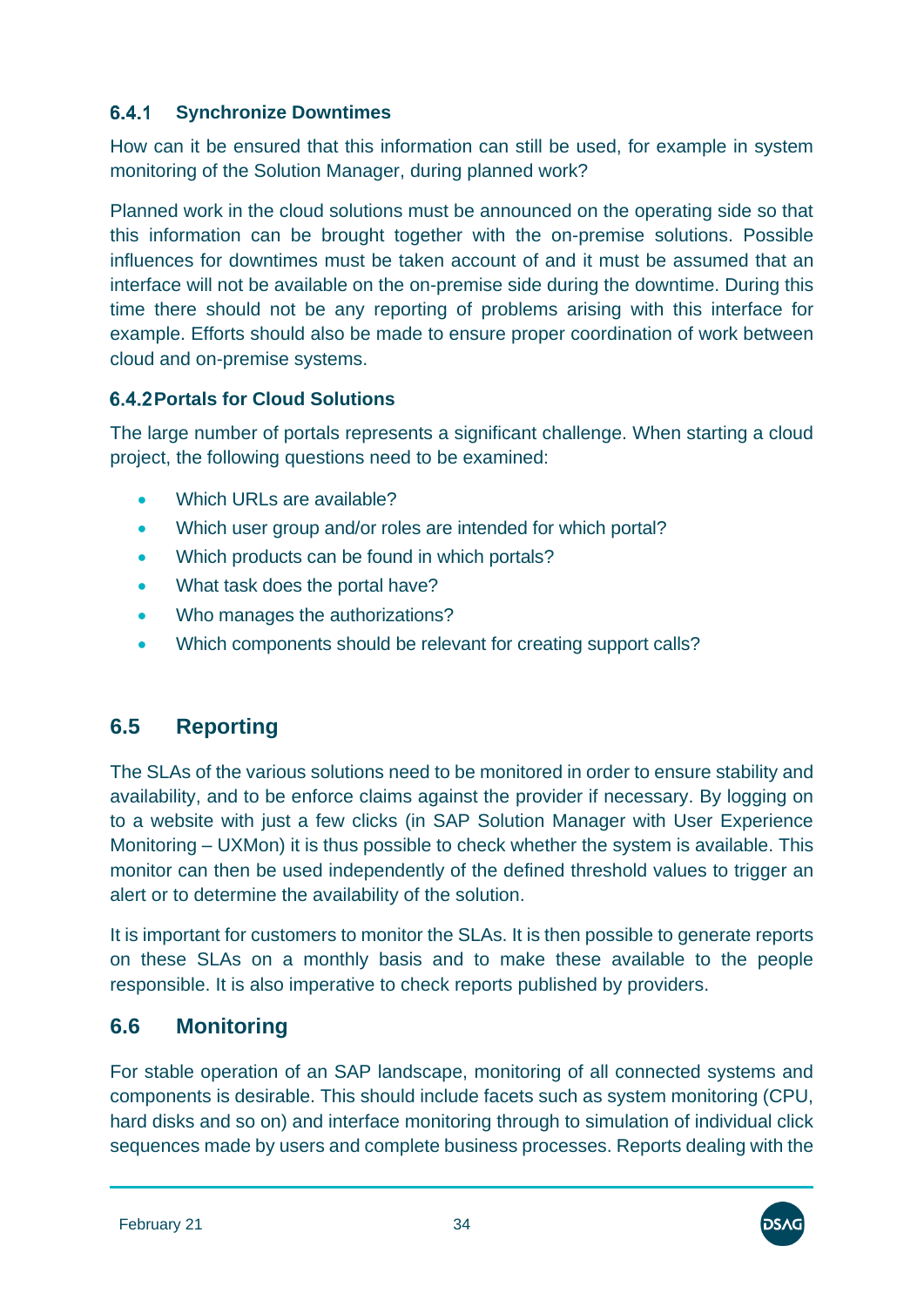chronological evolution of KPIs also facilitate proactive behavior and thus help to significantly reduce the potential for incidents to arise.

An alignment of changes/transports,and most particularly of downtimes, is required in order to prevent false alarms.

Some cloud solutions provide standalone or open source-based monitoring solutions via different UIs. Customers cannot make full use of these and/or have limited authorizations when using them.

In a hybrid landscape it is therefore essential for customers to ensure monitoring of their own landscape, including all cloud applications, and preferably to have this integrated with existing monitoring solutions.

#### <span id="page-34-0"></span> $6.6.1$ **Central Monitoring Cockpit**

Ideally there is a central monitoring user interface where it is possible to recognize immediately where errors are occurring. There should also be views that provide information about the various systems depending on the role (admin, helpdesk, operation and so on) and the applications (sales, service, logistics and so on). This information must be merged from various monitoring solutions across technological boundaries.

SAP Support Launchpad offers a central Monitoring Cockpit, where the SAP Cloud Services can be successively integrated:

Cloud Availability Center:<https://launchpad.support.sap.com/#/cacv2>

#### <span id="page-34-1"></span> $6.6.2$ **Technical Monitoring**

At some point it is inevitable that an incident will occur in every cloud solution, whether it works as a function module in the background or for example as part of the B2C shop. Regardless of the cause, this incident will be reported via technical monitoring (or by a user). It is essential to ensure that these messages are correctly assigned. The aim must be to give the message a priority, to find the right person to deal with it, and to optimize the processing time. It might be necessary to trigger escalation.

The content of technical messages must be uniquely identifiable. In the SAP environment, the system ID or client provide a good way of classifying a message. This is more difficult in the case of messages reported by the user if s/he is on a website. Where exactly is the user, and how can the application be identified clearly here? This question also arises in the case of on-premise applications of course, although for cloud solutions identification by the "hotline" must also be possible. Whether the call (or mail) is made/sent by an external customer/user or by an internal colleague is completely irrelevant.

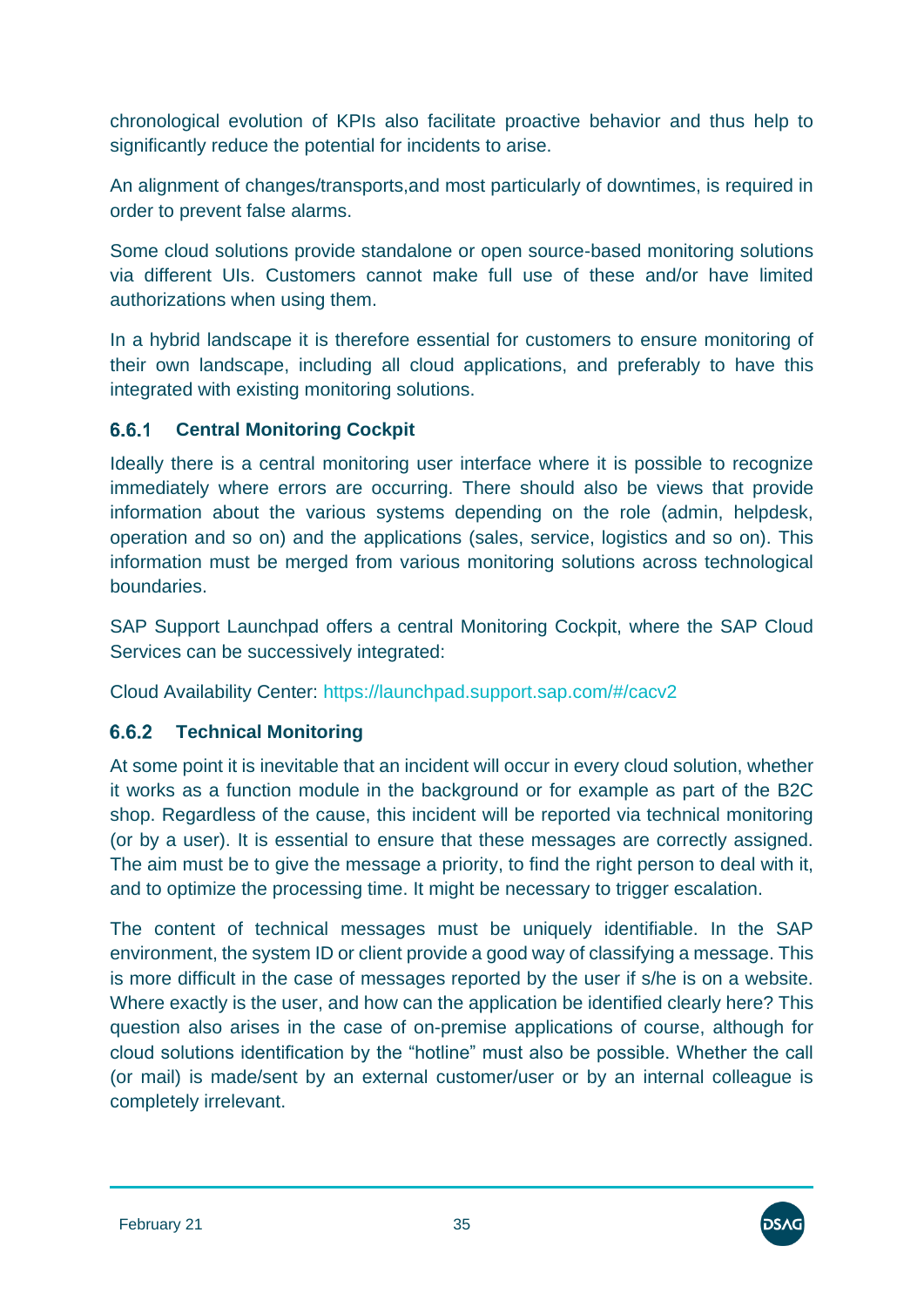The requirements that apply for the on-premise monitoring solution generally also apply for the cloud solutions. It is necessary however to clarify which monitoring has to be performed internally, as operation is sometimes performed externally in the case of cloud solutions. In this respect, IaaS generally results in greater effort than SaaS or PaaS.

Exception Management must be taken care of by the provider, regardless of whether the solution is IaaS, SaaS or PaaS. System monitoring such as CPU or memory usage and disk IO can also be a good indicator. This is especially the case if metrics such as reply times increase.

Monitoring should be performed in any case for cloud solutions by functions such as E2EMon/UXMon (User Experience Monitoring). Depending on the different functions of a business process, it is also possible in the case of synchronous solutions to check access to on-premise solutions.

Login to the system should be tested at the very least. For the SLA analysis, it must be ensured when errors occur that the accessibility of the solution via the Internet connection for the agent is not the cause of the error. Depending on the relevant interfaces, these can be checked at the on-premise end at least (see Solution Manager – Interface Channel Monitoring).

End-To-End Business Process Monitoring (E2E-BPM) should take place across the hybrid landscape, as business processes do not normally only run in the cloud. The aim here must be for an application owner to be informed whenever one of these processes malfunctions.

### **Requirement from SAP**:

SAP should provide immediate delivery of UXMon scripts for standard solutions.

#### <span id="page-35-0"></span> $6.6.3$ **Manual Monitoring**

During manual monitoring, transactions are checked at various intervals (such as daily, weekly or monthly). This is often outsourced, which means quality cannot be ensured. We therefore recommend only employing manual monitoring during transitional phases.

#### <span id="page-35-1"></span> $6.6.4$ **Alerting and Incident Management**

For specific events, alerts should be forwarded to the relevant incident management solution. It should be noted that alerts that are closed in the cloud solution (whether automatically or manually) also have to be closed in the on-premise monitoring solution. [SAP CP Alert Notification](https://deref-gmx.net/mail/client/6vw3S16SzIc/dereferrer/?redirectUrl=https://help.sap.com/viewer/p/ALERT_NOTIFICATION) enables the forwarding of availability alerts to SAP Solution Manager/FRUN.

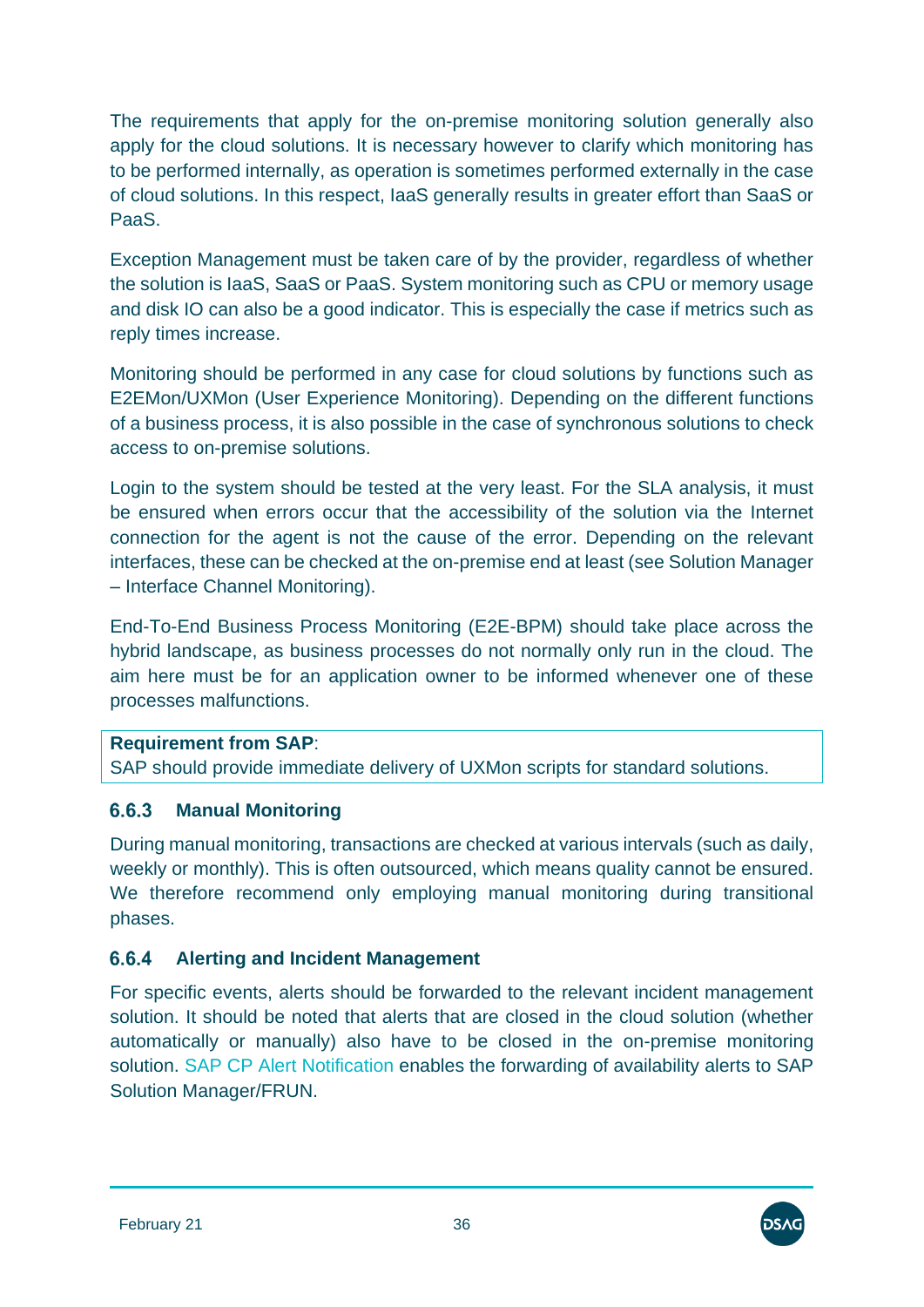#### $6.6.5$ **Costs for Monitoring**

The costs arising from monitoring depend on the scenario and are thus difficult to calculate. This is also due to the fact that every company has its own way of "monitoring". In all cases it is necessary to check exactly to what extent these tasks are to be performed either manually or automatically. The costs of managing and maintaining automatic monitoring also depend on the size of the cloud solution and should not be underestimated.

## **6.7 Automation of Recurring Operating Tasks**

In order to keep down the costs incurred for recurring tasks related to operation, consideration should be given to automating these tasks. For SAP Cloud Platform, the SAP Cloud Platform Automation Pilot provides catalogs of automated commands relating to typical tasks for the operating of applications on SAP Cloud Platform, either to restart applications or cloud databases in the event of problems, or to perform monitoring tasks with direct integration with other tools (such as an automated triggering of commands based on events sent by SAP Cloud Platform Alert Notification). Certain commands for this can be created and shared without any development effort.

## **6.8 Costs/Effort**

We recommend carefully investigating the anticipated costs for operating hybrid landscapes. The following questions should be examined:

- What extra costs will be incurred on a one-off basis and/or on a regular basis during operation?
- Has the effort required in each group been clarified? Is there sufficient staff and capacity available?
- How can unplanned effort arising from incidents be quantified and covered for?

The most important aspects are summarized in the *checklist* on the following page.

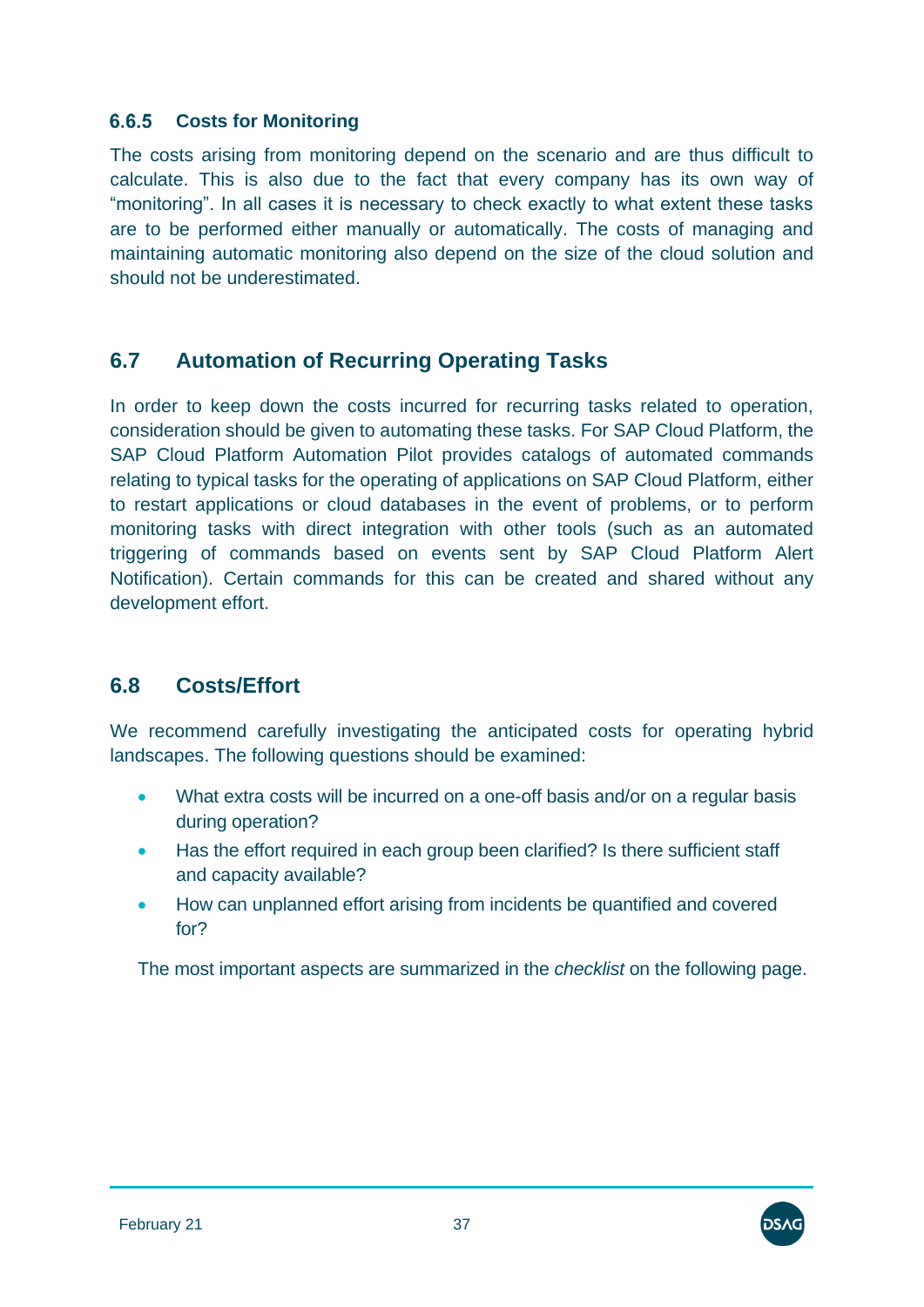### **Checklist**

- ✓ The infrastructure must be made cloud-ready before cloud projects commence.
- $\checkmark$  Paradigm shift for interfaces. In on-premise landscapes, deep integration between systems using sophisticated technologies is the norm. In the cloud universe, SAP speaks of loose interconnection between systems.
- $\checkmark$  Comprehensive change and release calendars have to be maintained.
- $\checkmark$  How are the various incident solutions connected with one another?
- $\checkmark$  Is there an alignment in the SLAs between cloud and on-premise? Are these monitored?
- What URLs are available for administration of the cloud solutions? Has SAP progressed far enough with the "Trust Center" so that harmonization has been achieved, and the same channels are always used?
- $\checkmark$  Where will additional one-off/regular effort arise within the company? How is this scheduled?
- $\checkmark$  For hybrid landscapes, it is especially important to monitor the landscape in a holistic fashion and ideally to integrate this with the existing monitoring solution.
- Manual monitoring should be employed during solely during the transitional phase.

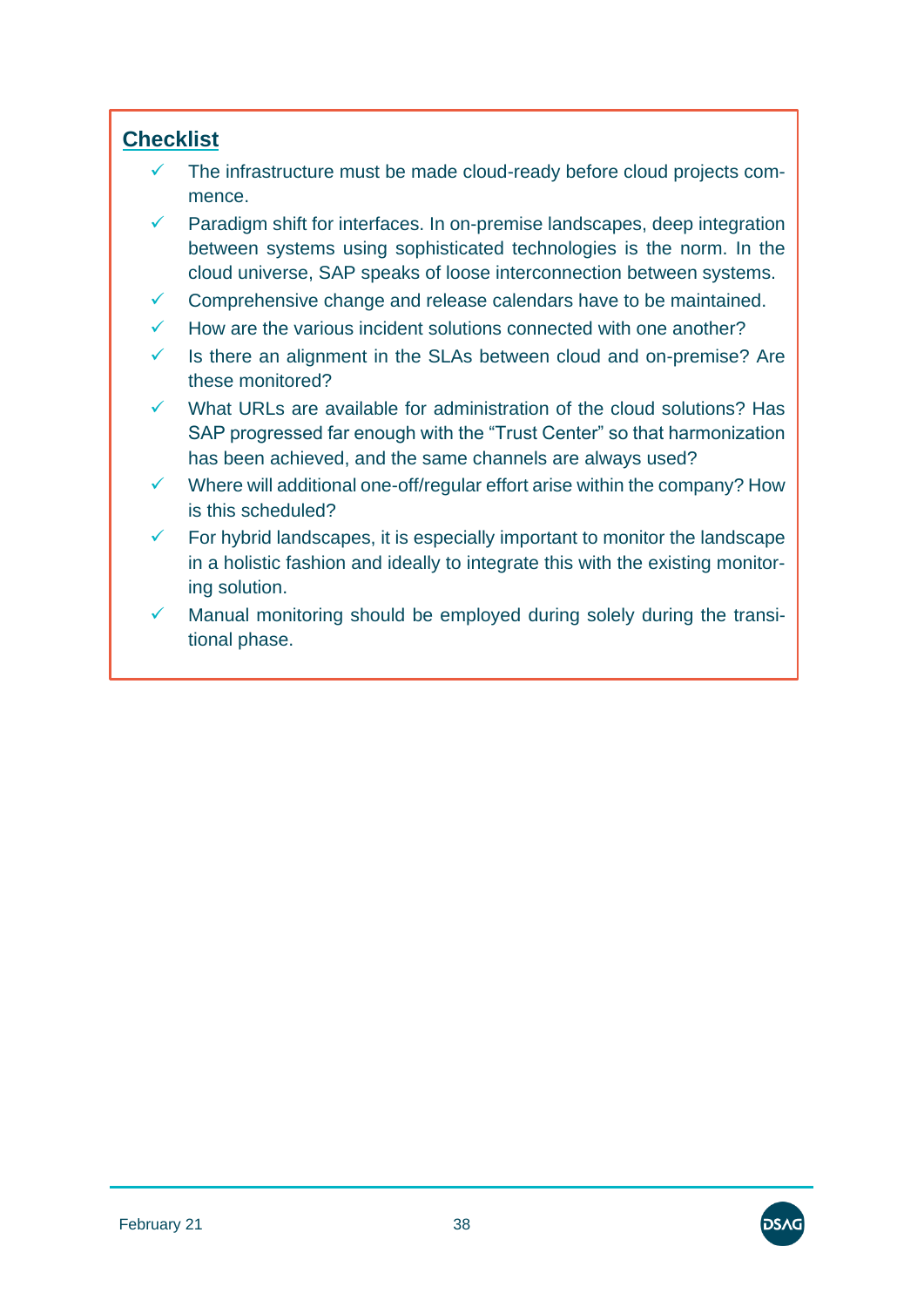# **7 Hybrid Lifecycle Management**

# **7.1 Organizational Implications**

For the support organization, a [hybrid landscape](https://support.sap.com/en/tools/software-logistics-tools/landscape-management-process.html#panel-section-accordion-accordionitem-body) represents a major challenge. The following points need to be clarified:

- 2. Within the company, the responsibilities for cloud support and change management responsibility for the various cloud applications have to be clarified.
- 3. The required resources must be made available. It might be necessary for example to have a separate (virtual) cloud team for SAP Basis.
- 4. Training must be provided for the company's employees.

A description of the process steps and the roles involved is provided by SAP under [Landscape Management Process.](http://sap.com/landscape-management-process)

### **7.2 Change and Release Management**

#### $7.2.1$ **General Comments**

In Change and Release Management, we make a distinction both in the on-premise world and in the cloud environment between application changes and maintenance and infrastructure changes.

In the SAP environment, many customers make use of SAP tools such as SAP Solution Manager or the Transport Management System (TMS), but mainly still have a comprehensive ITSM tool, where all IT changes are recorded and are coordinated. In a hybrid landscape however, there is often no overview of the coordination of changes on-premise and in the cloud.

#### **Release Management versus Agility**  $7.2.2$

In on-premise landscapes, release cycles are frequently defined in such a way that custom features are released together in bundles. Costs are thus reduced thanks to defined testing periods, and the stability of the landscape is maintained. In the cloud, agile development is the norm, and new or changed features go live very soon after completion. The challenge in hybrid landscapes is therefore to classify all developments and to ensure a stable landscape despite having different development cycles.

#### $7.2.3$ **Change Management in Hybrid Landscapes for Custom Developments**

• **Cloud – Cloud:** For use in the cloud, SAP has developed the CALM tool [\(SAP](https://support.sap.com/en/alm/sap-cloud-alm.html)  [Cloud ALM\)](https://support.sap.com/en/alm/sap-cloud-alm.html). Application management functions for the cloud are successively mapped in CALM in the same way that Solution Manager functions are for onpremise systems. This also includes Change and Release Management.

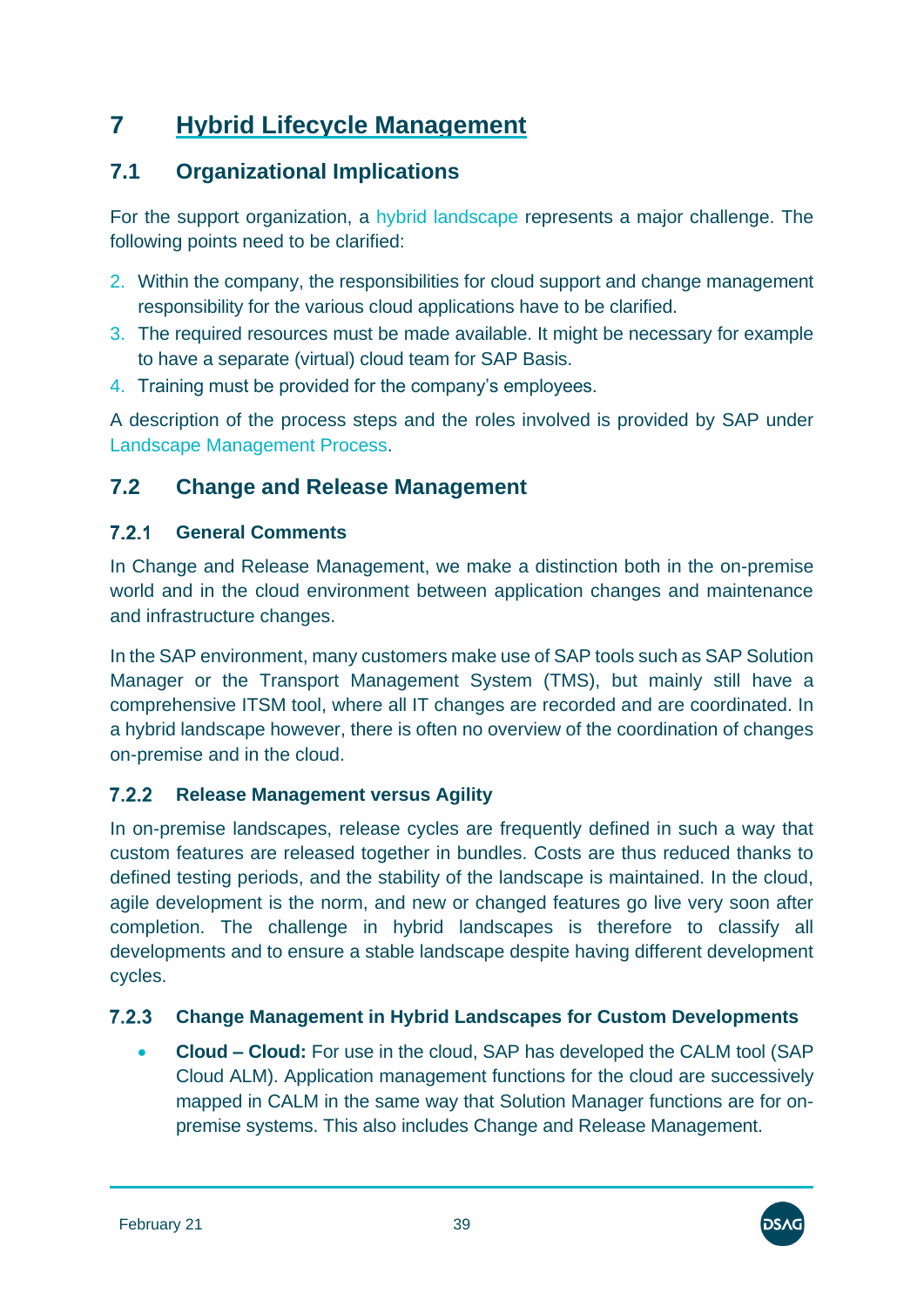• In SAP Cloud Platform, the [SAP Cloud Platform Transport Management Service](https://deref-gmx.net/mail/client/583dqG_FN8E/dereferrer/?redirectUrl=https://help.sap.com/viewer/p/TRANSPORT_MANAGEMENT_SERVICE) can be used. This makes it possible to transport development and application artifacts from SAP Cloud Platform (SAP Cloud Platform Integration content for example). If cloud applications are developed in a continuous integration pipeline, handover from the development landscape to the delivery landscape can be defined by triggering corresponding transports from the pipeline. This allows a combination of agile development methods based on automated pipelines (for the validation of individual development changes) with clearly-defined delivery processes (for the validation of release candidates, usually with manual confirmation and controlled delivery to the productive landscape). SAP offers scenarios, interfaces and pipeline steps for this, thus facilitating the integration of a defined handover to existing pipelines.

#### • **On-Premise – Cloud**:

If SAP Solution Manager and [the enhanced Change and Transport System](https://support.sap.com/en/tools/software-logistics-tools/landscape-management-process.html#panel-section-accordion-accordionitem_1003109952-body)  [\(CTS+\)](https://support.sap.com/en/tools/software-logistics-tools/landscape-management-process.html#panel-section-accordion-accordionitem_1003109952-body), which offers direct triggering of transports from the SAP Cloud Platform Web for example, are already in use, this can be retained for hybrid landscapes. CTS+ allows the transport of cloud artifacts in the form of multi-target application archives (MTA) - extension of this to other cloud artifacts (that use a different format than MTA archives) is not planned for CTS+.

- The enhanced Change and Transport System (CTS+) and the SAP Cloud Platform Transport Management Service can also be used in parallel for various cloud artifacts. While this increases the complexity of the change management landscape, it also allows a smoother and gradual transition from CTS+ to Cloud Transport Management for the cloud artifacts.
- For synchronized transport of hybrid changes, integration into Change Management approaches with Quality Gate Management and Change Request Management (ChaRM) is possible. SAP offers "close coupling" with CTS+ and SAP Cloud Platform Transport Management for this purpose. This makes it possible to transport on-premise and cloud applications in bundles without any manual effort.

#### $7.2.4$ **Change Management in the Cloud IT Landscape**

• **Cloud – Cloud:** Customers who have spread their applications over multiple cloud providers need to acquire an overview of the planned changes and enter these in a comprehensive plan. By doing this they are aware of upcoming maintenance windows and are able to plan their own changes accordingly. Integration for this is not available. For the SAP Cloud applications, details are provided in the [Cloud Availability Center.](https://support.sap.com/en/my-support/systems-installations/cloud-systems-installations.html#section_371600434)

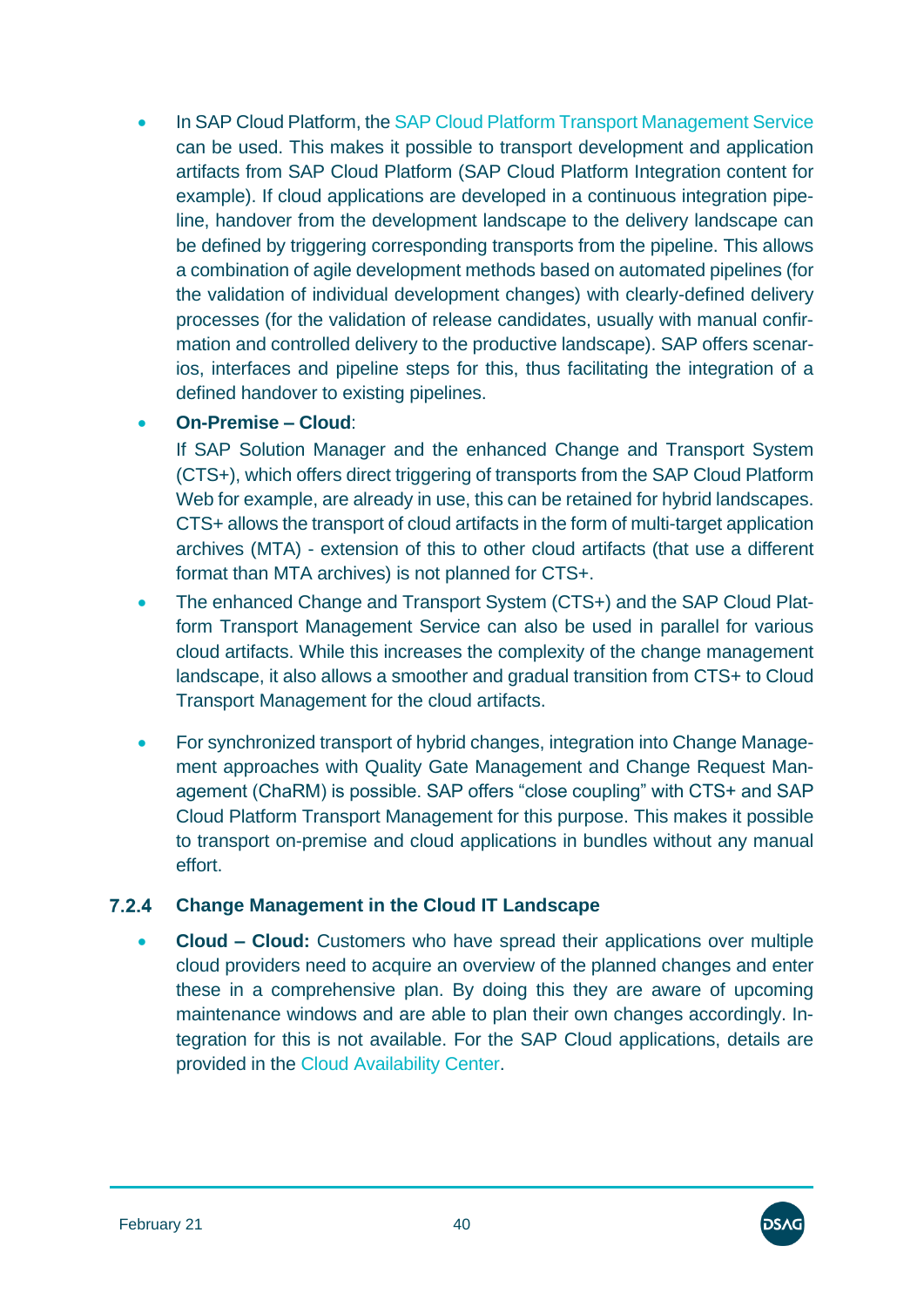• **On-Premise – Cloud**: An overview of all changes in the hybrid landscape is currently not available. The more spread the cloud applications are, the more complex the planning process is for changes. Whereas it was still possible to plan changes independently in the on-premise environment – which in itself was a challenge in the case of large landscapes – hybrid landscapes make it necessary to take account of predefined maintenance windows. In order to handle the ever-increasing complexity of the change process, it is important to have a clear overview of all planned maintenance activities. It is therefore necessary to access the relevant information using APIs or to provide integration in a tool, for example in Solution Manager or Cloud ALM.

# **Change Management Requirements Faced by SAP**

- A central IT calendar in the Launchpad (for on-premise products and cloud products) and interface to other ISTM tools
- Harmonization of the downtime windows
- Zero downtime for all cloud products

#### *Hidden Costs*

- Effort arising in connection with the coordination of on-premise cloud changes
- Additional work following on from patches in the cloud at short notice

## **7.3 Incident Management**

#### 731 **Tools**

The existing landscape determines the procedure when implementing incident management for hybrid landscapes. It is important to have an inventory of existing processes as the basis for deciding on an incident management procedure in the hybrid landscape. If SAP Solution Manager is used as the incident management tool for example, we recommend using this for the hybrid landscape.

**SAP Solution Manager** 

SAP Solution Manager provides the features of an ITSM tool for on-premise applications and is perfectly equipped with the SAP Backend Feedback function for SAP.

• SAP Cloud ALM

Cloud Application Lifecycle Management will incorporate more and more functions in the cloud that now SAP Solution Manager offers on-premise. Customers should keep up to date on the status of development. They can thus find out which features are available and find the right time to transition.

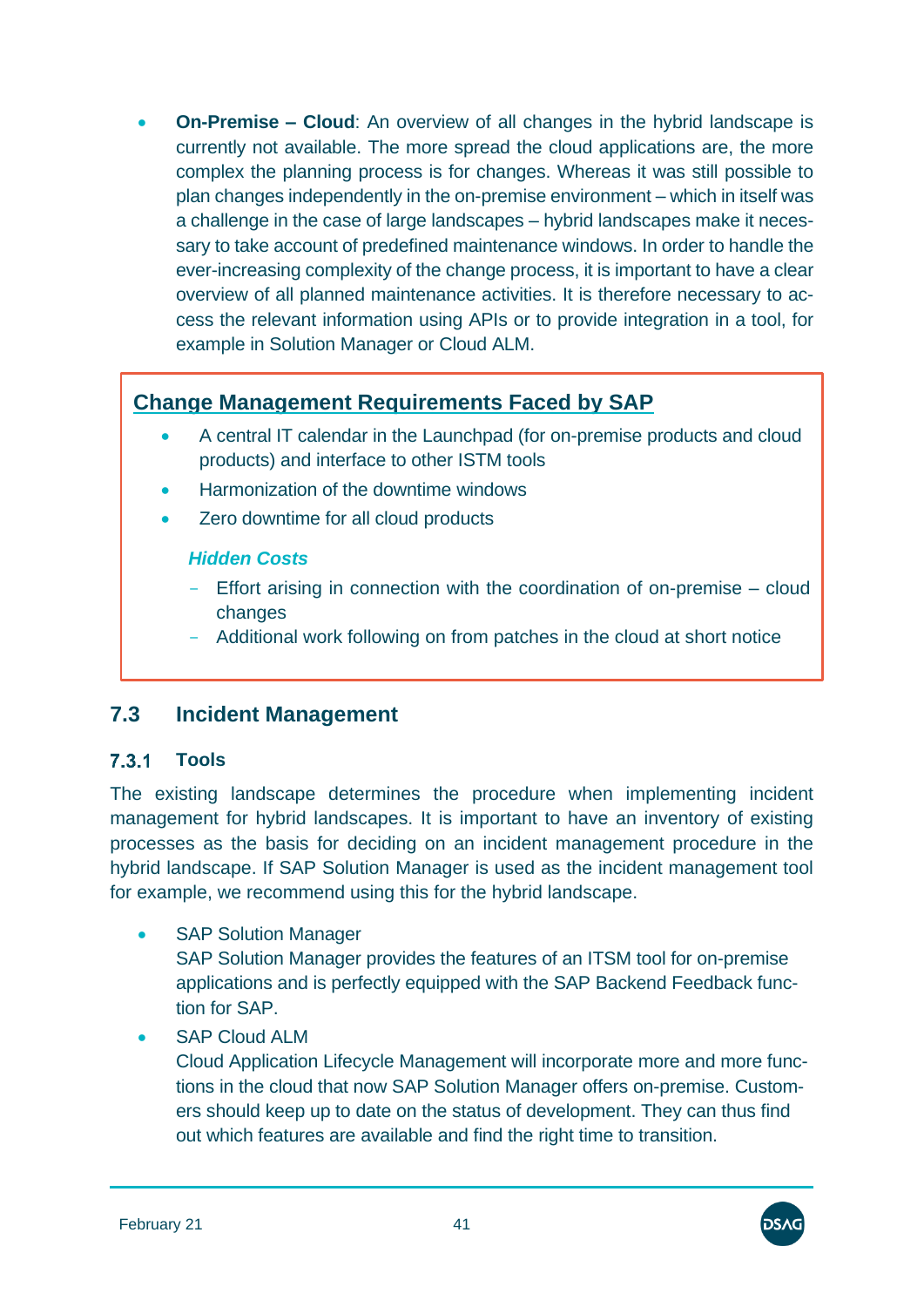### **7.3.2** Integration

If an ITSM tool is already in use, it makes sense to continue using it. If an integrative solution is not available at the start, you should take appropriate organizational precautions. Incidents can also be created manually in all tools. To do this, we recommend creating the corresponding forms/queries for the cloud applications in order to request the relevant information from users (the URL of the application where the problem occurs for example).

At the same time it is essential to involve the service desk and to draw up a list of the existing cloud infrastructure and the associated applications. As soon as an integrative solution is in place that provides this information, the transition should be implemented and passed on to the central ITSM tool.

As mentioned previously under [Organizational Prerequisites,](#page-29-0) the decision as to which environment the central tool runs in is dictated by the existing landscape. This should be re-examined from time to time however, as the number of cloud applications in relation to the number of on-premise applications is subject to change, as are the available features.

There is no single standard SAP strategy for this at present. Certain cloud products have an integrated incident management solution (C4C for example).

- Cloud Cloud For cloud-to-cloud integration, the incident management tool of choice is a cloud solution
- On-Premise Cloud With this constellation, on-premise tools are at the forefront. Effort should be undertaken to establish whether both worlds can be integrated.

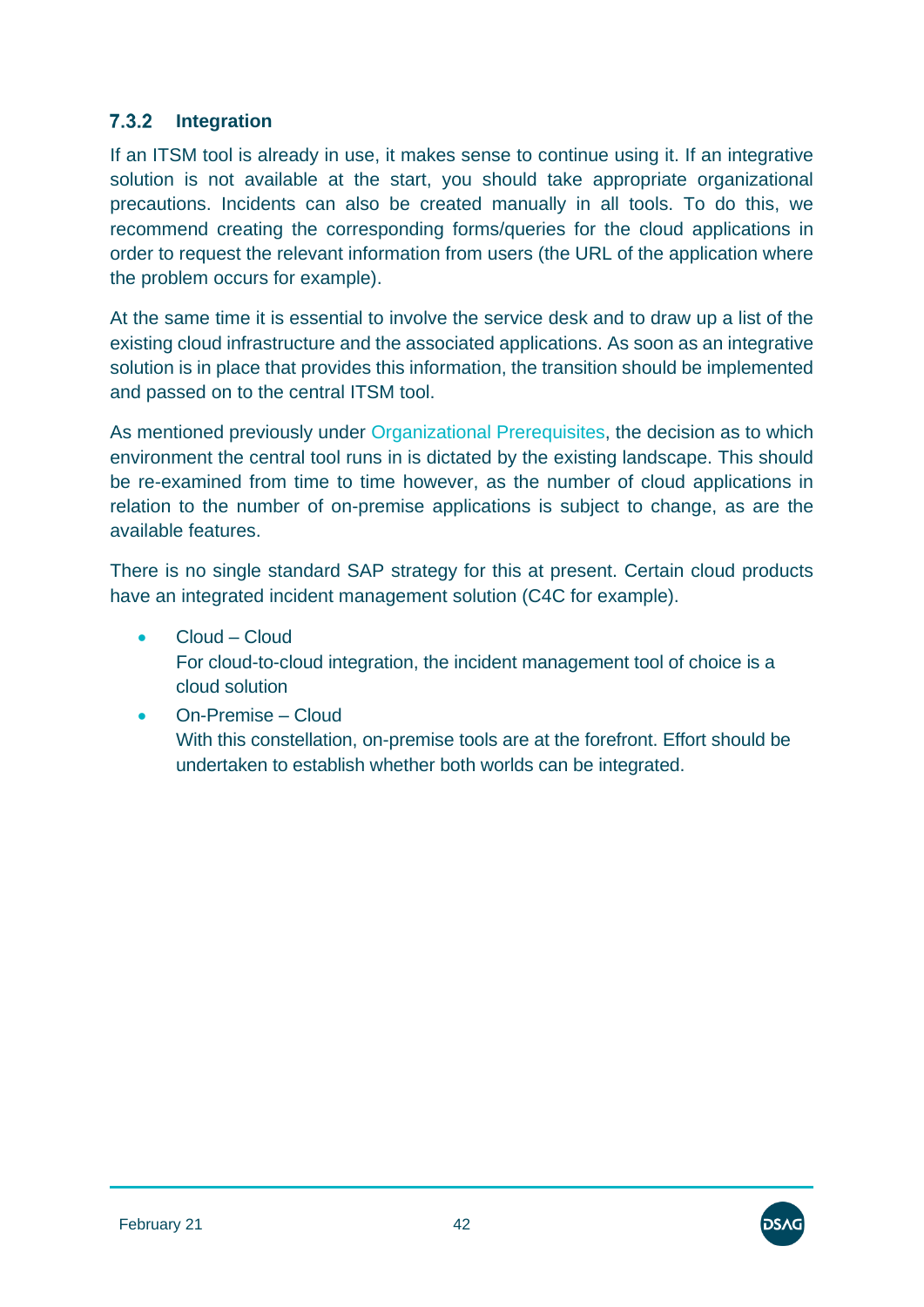# **Incident Management Requirements Faced by SAP**

- Standardized incident management for all SAP cloud products and additional APIs for the connection of on-premise ITSM tools
- Provision of a function equivalent to the feedback function on-premise, which can be used to automatically provide all information required in the incident.

#### *Hidden Costs*

- It is necessary to develop an internal tool or to create manual tickets, thus necessitating effort on the part of the IT team
- Manual tickets are not properly qualified (information missing due to not being generated automatically). This results in extra effort when processing tickets.

# **7.4 Test Management**

Many companies have implemented automated testing, for regression testing for example.

- Cloud Cloud: Automated test management with WEB-IDE is already possible, but there is no integration with on-premise tools.
- On-Premise Cloud: No integrative tool is available right now. The tests have to be aligned with each other. It is planned for CALM to incorporate this function in future.

#### $7.4.1$ **Tools**

- CALM It is planned for Cloud ALM to provide test management for cloud and hybrid landscapes in future.
- Solution Manager SAP's on-premise customers can use SAP Solution Manager for test management.
- WEB-IDE Currently implementable for cloud applications.



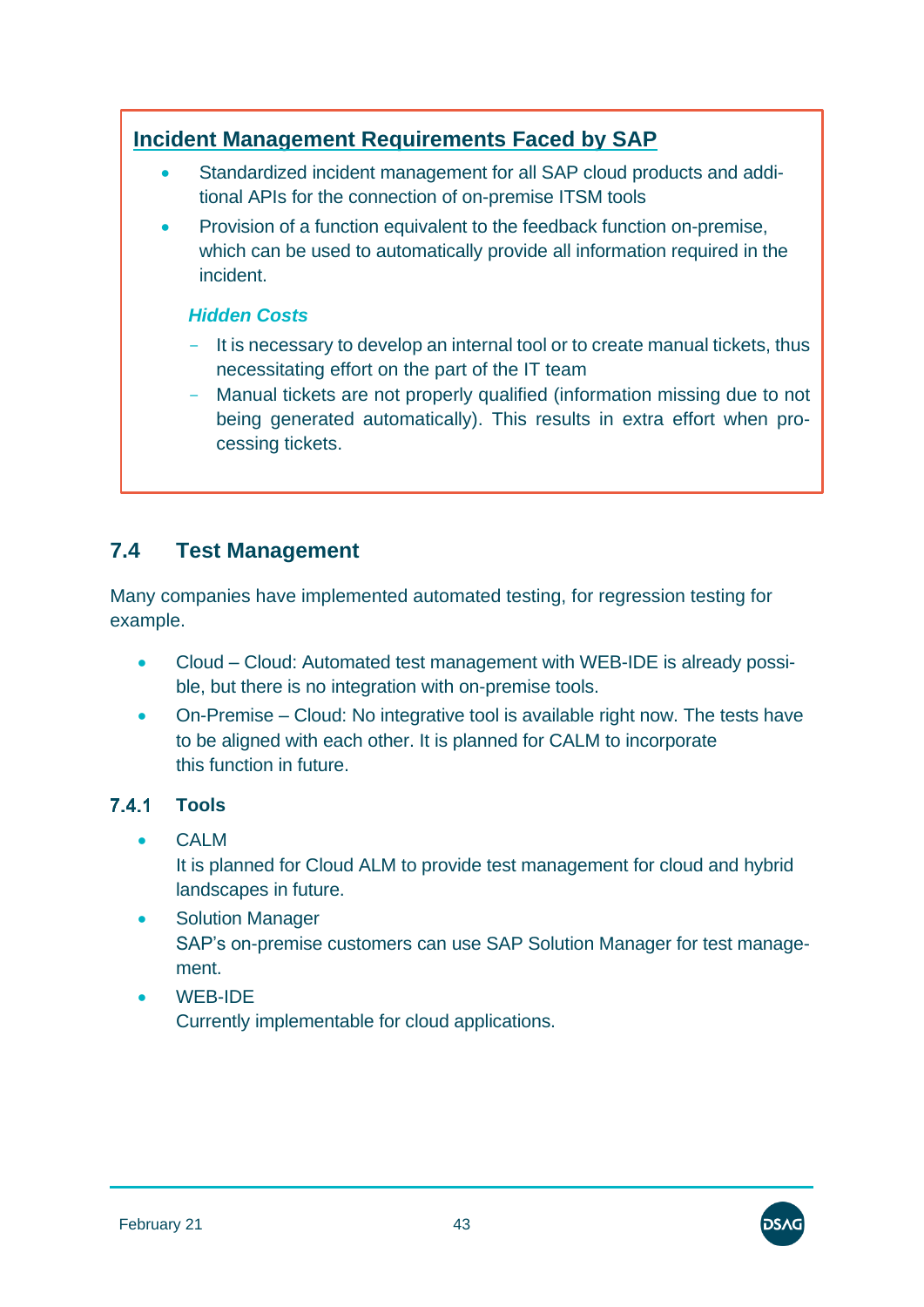# **Test Management Requirements Faced by SAP**

- It must be possible to schedule automated tests after updates in the cloud.
- The on-premise test tools have to interact with WEB IDE and corresponding tools (CALM).

### *Hidden Costs*

- Integration tests for hybrid scenarios must be coordinated manually. This generates extra costs.

#### **Recommended Links for the Topic:**  $7.4.2$

- [CTS+](https://help.sap.com/viewer/65de2977205c403bbc107264b8eccf4b/Cloud/en-US/f598f69a9be347029b7e5e7205fc7d1f.html)
- [SAP Cloud Platform Transport Management](https://help.sap.com/viewer/p/TRANSPORT_MANAGEMENT_SERVICE) [
- [Cloud Availability Center](file:///C:/Users/Diane.Keller/Desktop/Leitfaden%20Hybrider%20Betrieb/20190828/%20https/support.sap.com/en/my-support/systems-installations/cloud-systems-installations.html)
- [CALM](https://support.sap.com/en/alm/sap-cloud-alm.html)

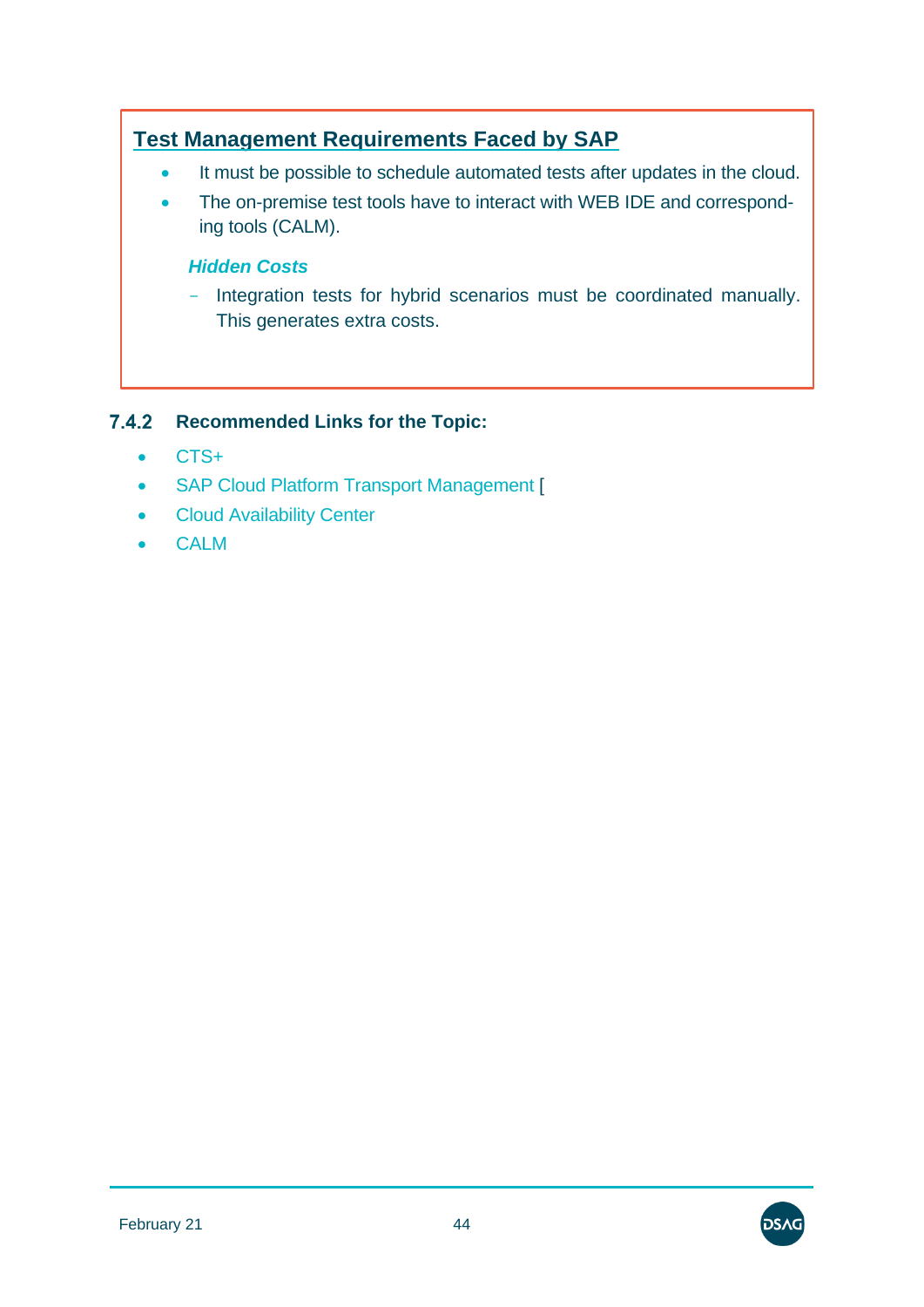# **8 People**

The path towards the hybrid world is a significant challenge for the company's workforce. Compared to a purely on-premise IT landscape, roles, work processes and communication all change dramatically. This requires a willingness to accept changes, something which does not come naturally for most people.

It should be news to nobody that the break-neck pace of technological progress and accompanying expansion of the SAP product portfolio will cause employees working with SAP applications to experience significant changes in their roles.

Initial discussions in the DSAG community took place already more than five years ago. As mentioned above, these led to the establishment of a project group, which published in 2016 published the DSAG guide ["SAP Basis of Tomorrow".](http://www.dsag.de/sites/default/files/2020-10/20160726_dsag_handlungsempfehlung_sap-basis_von_morgen_1.pdf) This guide provides a detailed description of how the "classic SAP Basis" tasks will change and how they can ideally be evolved.

The guide identifies seven *seven fields of action*:

- Skills and Roles Cloud and Supplier Management, Empowerment of the Technology Architect, Focus on Project Work,
- Marketing and Self-Image Creating a Service Catalog, Regular Exchange with the CIO And Other Stakeholders, Renaming SAP Basis
- New Technologies and Innovation Test and Innovation Laboratory, Proactive and Regular Training
- Organization in Change Bringing the Infrastructure And Application Teams Closer Together (in the sense of DevOps), Virtual Expert Teams
- Standardization and Automation Automation of Routine Tasks, Out-Tasking of Uncommon Tasks
- "Cloudability", Outsourcing & Out-Tasking Appraisal of Usability for the Cloud, Use of Own Service Types
- IT Roadmap Influence on Own IT Roadmap

At this stage we do not intend to reiterate the contents of the guide. All experiences and recommendations listed there remain valid at the current point in time. Every IT decision maker with regard to an SAP environment and with staff who work in this area should have read ["SAP Basis of Tomorrow"](http://www.dsag.de/sites/default/files/2020-10/20160726_dsag_handlungsempfehlung_sap-basis_von_morgen_1.pdf) (together with the accompanying Master's thesis).

Discussions on the topic of "People" have brought about a number of general additions and priorities with an eye toward the question of hybrid operation. We would like to describe these in this section.

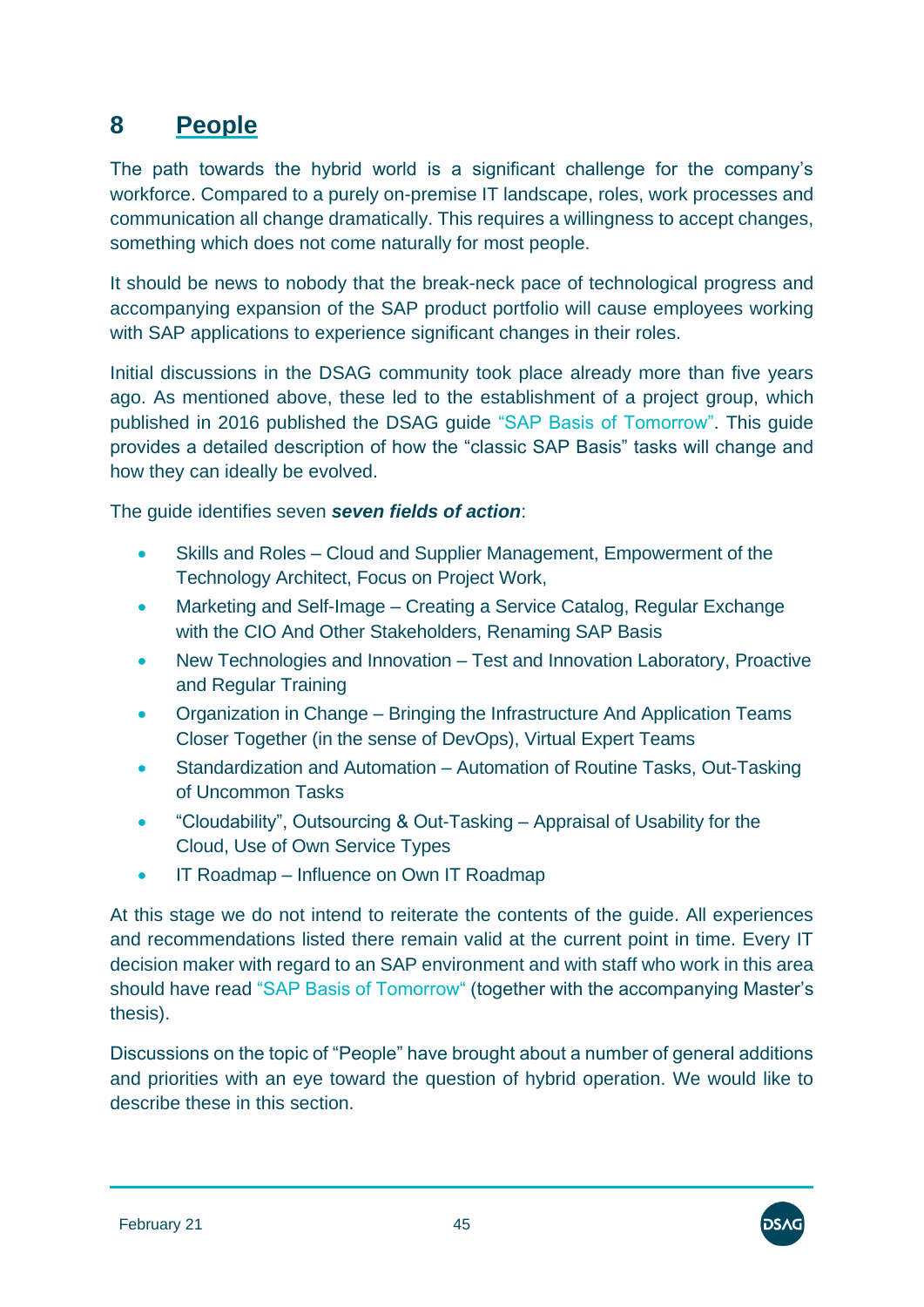# **8.1 Complexity**

In the "marketing and sales world" it's obviously not uncommon to hear promises that this or that cloud solution will make it "easier" to focus on "core competencies" or to be able to achieve this at a faster rate. These objectives are attainable in part at least, but the truth of the matter is: The solution in its entirety will become more complicated. A system starts to become more complicated precisely when the number of influencing factors increases. And this starts to occur as soon as your IT landscape goes hybrid. Complicatedness is not a problem in its own right of course, and every modern IT system is complex, SAP systems even more so. But all factors, no matter how many there are, are known and are manageable. For IT systems therefore a manual is available.

Looking at it this way, even the largest hybrid landscape is complicated but manageable. Taking this statement to its logical extreme, we could say: We have systems A, B, and C, then replace B with D (in the cloud) and add E to C (on a cloud platform), and hey presto our new landscape is ready. There is a manual (documentation) for everything, the functions are described, we integrate these systems and that's it - we're "in business". Our new system is admittedly more complicated (due to having more factors), but we have gained new and/or improved features – "check". At least this is how management might see it.

The "problem" for complicated systems however is people. Because now things will become complex. The difference between complexity and complicatedness is that complexity introduces a degree of unpredictability. This arises because not all influencing factors are known, and there is a correlation between these factors according to rules that are as yet unknown.

But why does complexity increase? Complicated systems are managed by people of course (meaning they build, maintain, and use these systems), and the more complicated the system, the more people you will need. Instead of manuals, complex systems have guides – "here we are".

The complexity of a hybrid landscape therefore increases in step with the number of influencing factors it has, and thus the number of people involved. This is not restricted to your company's employees of course. It also includes people who are involved with the "cloud parts" of your hybrid landscape.

What consequences does this have? The amount of communication increases. At the same time, the high level of complexity necessitates a significant degree of structured mental effort. And this amounts to a contradiction, which represents a considerable challenge for today's IT employees.

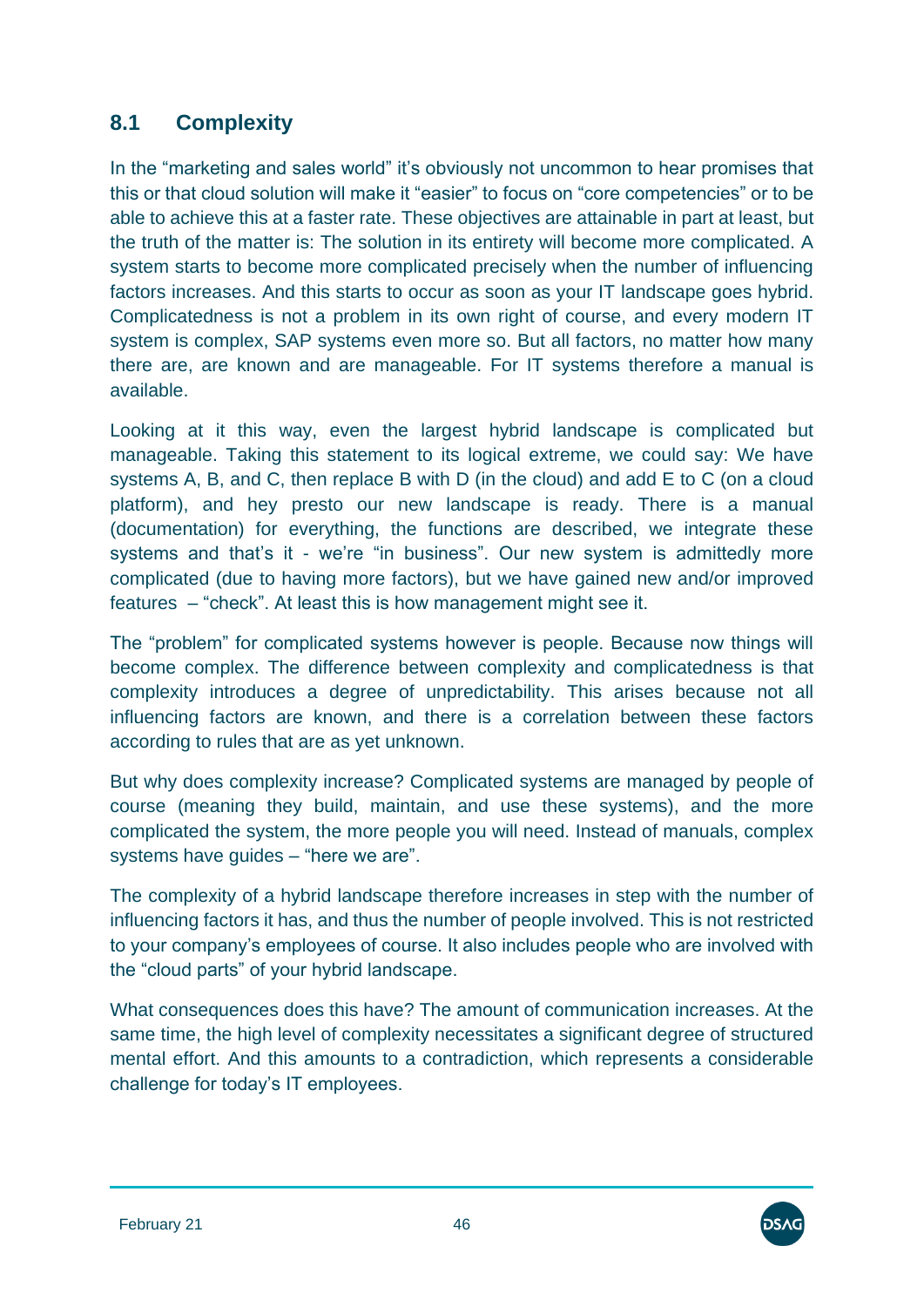# **8.2 Communication and "Gamification"**

Communication and interaction: In a hybrid landscape, communication increases above and beyond the technical communication between systems. This kind of communication increases significantly too of course, and we have already discussed the associated challenges, but what is meant here is communication and interaction between people.

Something that arose frequently in the discussions was that one of the drivers towards hybrid landscapes is the LOBs who require new applications faster, together with the fact that these LOBs thus have to be far more heavily involved. If you'd like to take another look at Cloud [Onboarding Team](#page-8-0) to see which internal stakeholders are involved in the introduction of a cloud service, you'll recognize just how much communication is required. And this continues of course after the service goes live.

There is absolutely no doubting that communication is one of the key competencies in the 21st century. This does not simply mean "expressing yourself clearly and understandably" however. Rather, it means being able to receive, process and send a large number of messages, both synchronously and asynchronously, via a plethora of services and media, including as e-mail, various messengers, telephone, meetings, documents, wikis and social media platforms (including intra-company platforms, like SAP Jam).

At this point we would like to highlight another topic that is closely related to communication, at least in light of the neuro-chemical workings of the human brain. During the last few years, the concept of "gamification" has gained prominence in the corporate world. The definition of this concept according to Wikipedia is as follows: "…the application of characteristics of game elements in a non-game context… These game-like elements include points, high scores, performance graphs, leader boards, virtual possessions or badges". Basically therefore it is a means of increasing motivation by stimulating the human reward system. The same thing also occurs during communication, especially social forms of communication, such as chats.

The problem with the reward system however is that once conditioned it demands further stimulation and thus displays a certain addictive character.

We certainly don't intend to start delving into the much talked out differences between generations X, Y and Z. The fact is though that the younger generation in the workforce (not just the under 40s) has grown up with games and has been subject to a kind of "training" by them. It's little wonder then that the gaming industry beats the music and film industry hands down in every metric. Which in turn provides an eloquent explanation for the gamification trend.

Note that this is not meant to be negative or critical. It's an established fact that gaming improves the ability to rapidly process and react to a large number of inputs. It therefore also helps during communication - in particular while processing a lot of communication

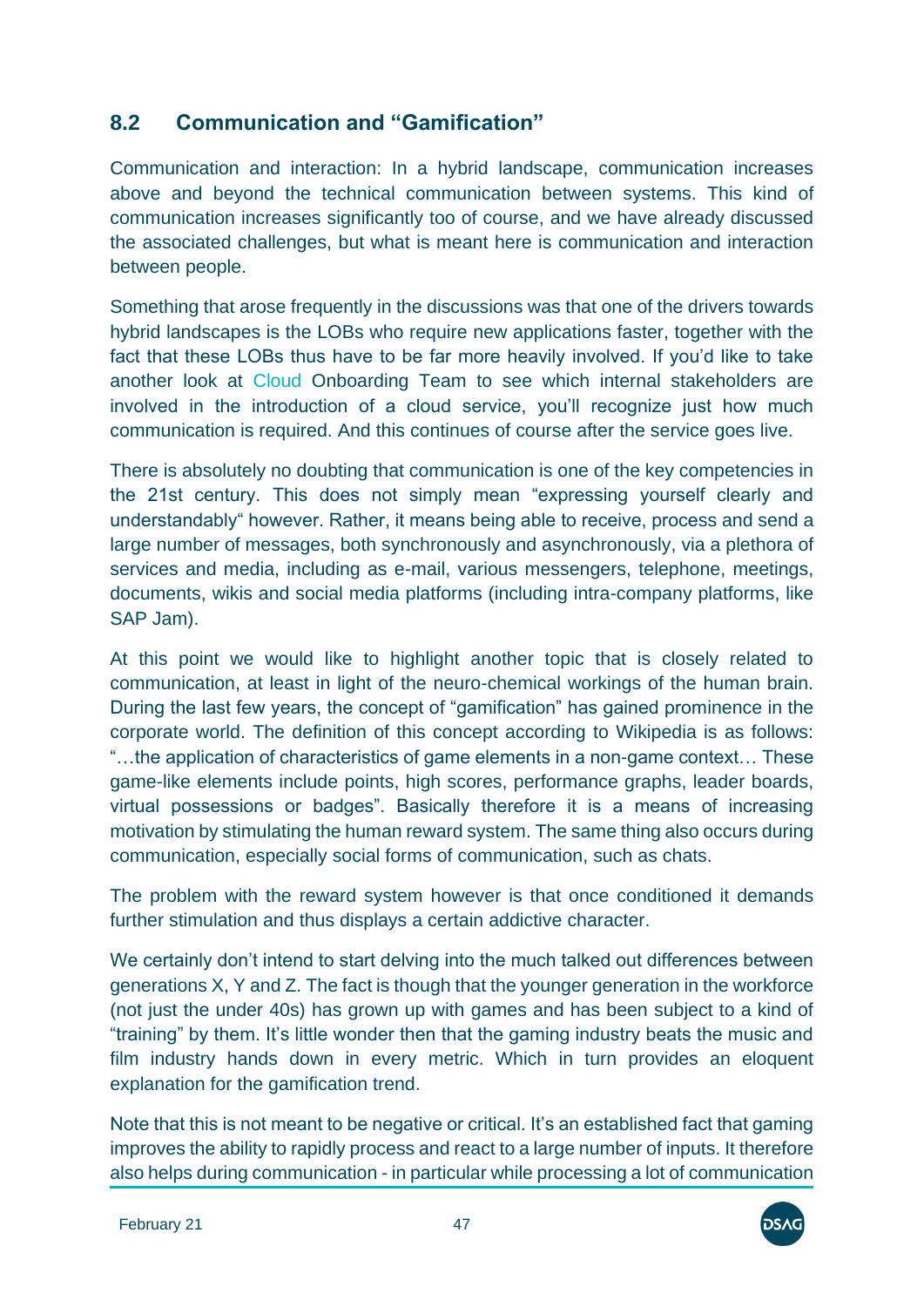at once - and when events make it necessary to react quickly and decisively. From a scientific point of view, computer games have many positive aspects in terms of human key competencies in the 21st century.

There is the other side of the coin though. Once a reward system of this kind has become established, and users are accustomed to a continuous stream of stimulation, they can be somewhat thrown off course when confronted with the high-level of concentration required when learning about or expanding their knowledge of a complex topic. Or to put it more bluntly: It results in something that in itself is nothing new, but which has been the subject of frequent discussion over the last few vears: procrastination. In other words, putting off activities for ever and a day in order to concentrate on simpler and/or quicker activities. Everybody has experienced this: "... I'll just send off a quick reply to this e-mail..., no point starting anything more demanding now - we've got a coffee break in 20 minutes…, think I'll take a look at this news article on our website first, might be interesting…". Wikipedia has the following to say: "This disorder is especially prevalent in people who for the most part work autonomously.". This is precisely what is expected in the modern workplace however: to be autonomous, independent, self-determined.

One thing we would like to stress of course is this: Although the experiences and trends discussed here might sound like sweeping generalizations, we recognize that everybody is unique.

# **8.3 Speed and Volatility**

Everybody in the IT industry (and beyond) complains about the ever quickening pace they experience in the workplace. And just about every keynote speech these days features the famous hockey stick curve at some point. This is something we have all heard before: "Look at how things are developing… the car, the phone, the iPhone, Pokemon Go – amazing!" It's actually quite comical. And noticeably these curves always but always illustrate developments related to consumer products. These exponential growth rates are an obvious result of the global connection and the sheer number of consumers and their disposable income. When it comes to products and service for companies though, things look a little different. Which IT company doesn't dream of this kind of growth? With its cloud products, SAP is no exception. In companies, it's logical that new products, solutions and services come up against structures, and that this puts limits on the speed of adoption.

Growth and speed naturally have consequences for all companies, as there is always a direct or indirect end customer at the end of the chain. This increases the pressure on the internal IT team to act quickly and to meet expectations. This results in something that all IT team workers notice these days: an ever-increasing number of projects, paired with permanent pressure to change and to adapt. Today's (and tomorrow's) IT workers are in virtually permanent project mode, and are normally involved in several projects at once.

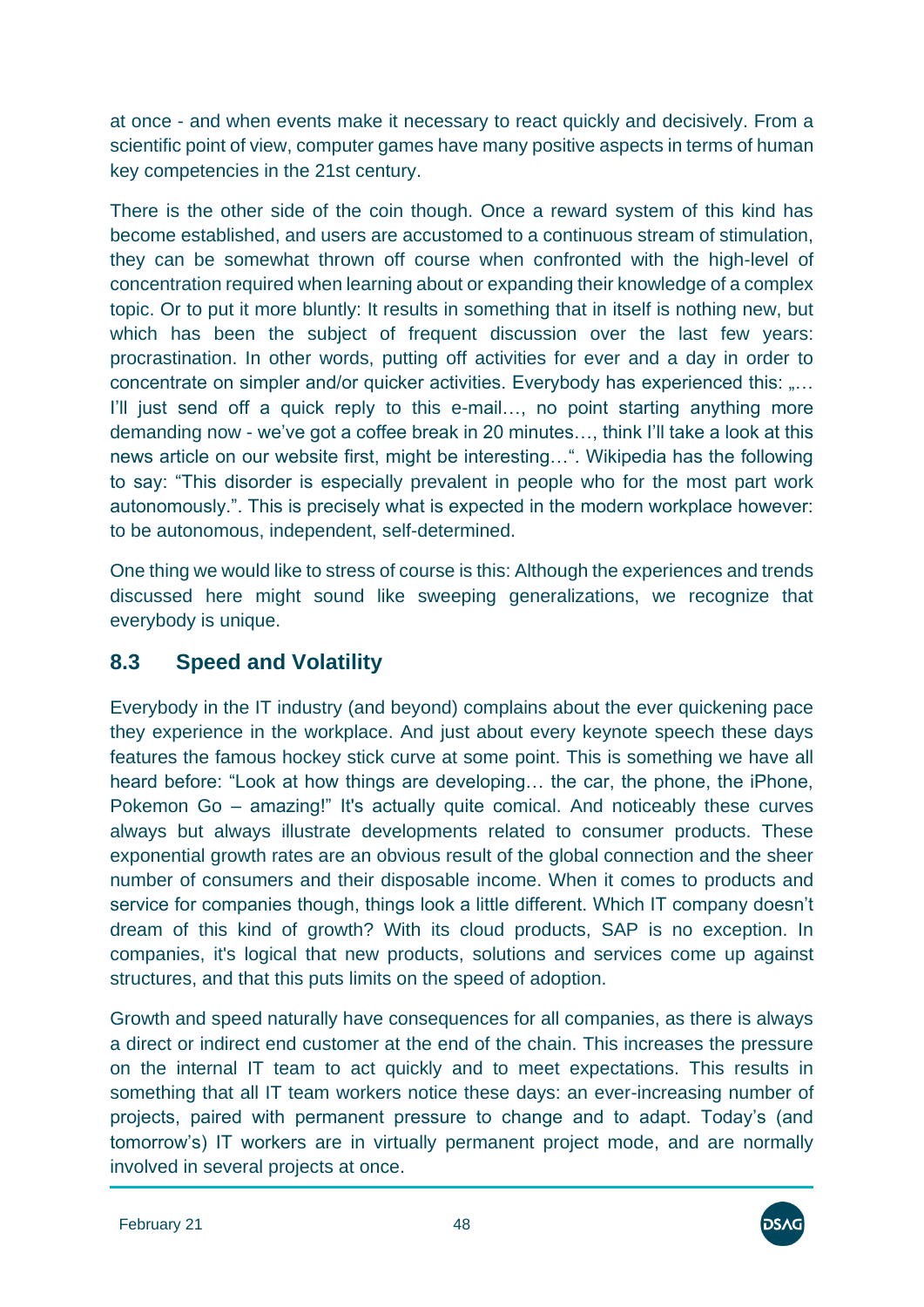The increasing speed leads to another problem, which by its very nature is something most people are troubled by: volatility. This phenomenon can be summed by the words "moving target", and is the result of a number of factors:

- Requirements changing within a project.
- Framework conditions changing during the course of a project.
- The more complicated systems are, the more difficult and costly the specifications are for the desired final status, which results in compromises being made.

There are of course requirements and framework conditions that work against this. Examples of this are compliance, rules and certification requirements in critical domains (medicine, traffic and so on). These of course all cost time and money, and increase the "inner tension" between requirements and feasibility within the company.

The answer to "speed and volatility" is - who'd have thought it? – Agility, in other words the flexibility or nimbleness of organizations and/or people in structures and/or processes. Which has been a huge concern in the IT world over the last few years. We've all heard the terms development, DevOps, scrum and so on. But adapting the company's IT to these new methods in order to better prepare it for the challenges is a huge task. A bit of scrum doesn't work - it's all or nothing.

This means that employees have to be open to change and be able to adapt. The question of Change Management in organizations never ends, but it is one that has to be met head on.

## **8.4 Focus and Self Organization**

If we take a look at the working environment of today's IT workers, it becomes obvious that the main personal challenge for them is switching between work that demands a high level of communication and work that demands a high level of concentration.

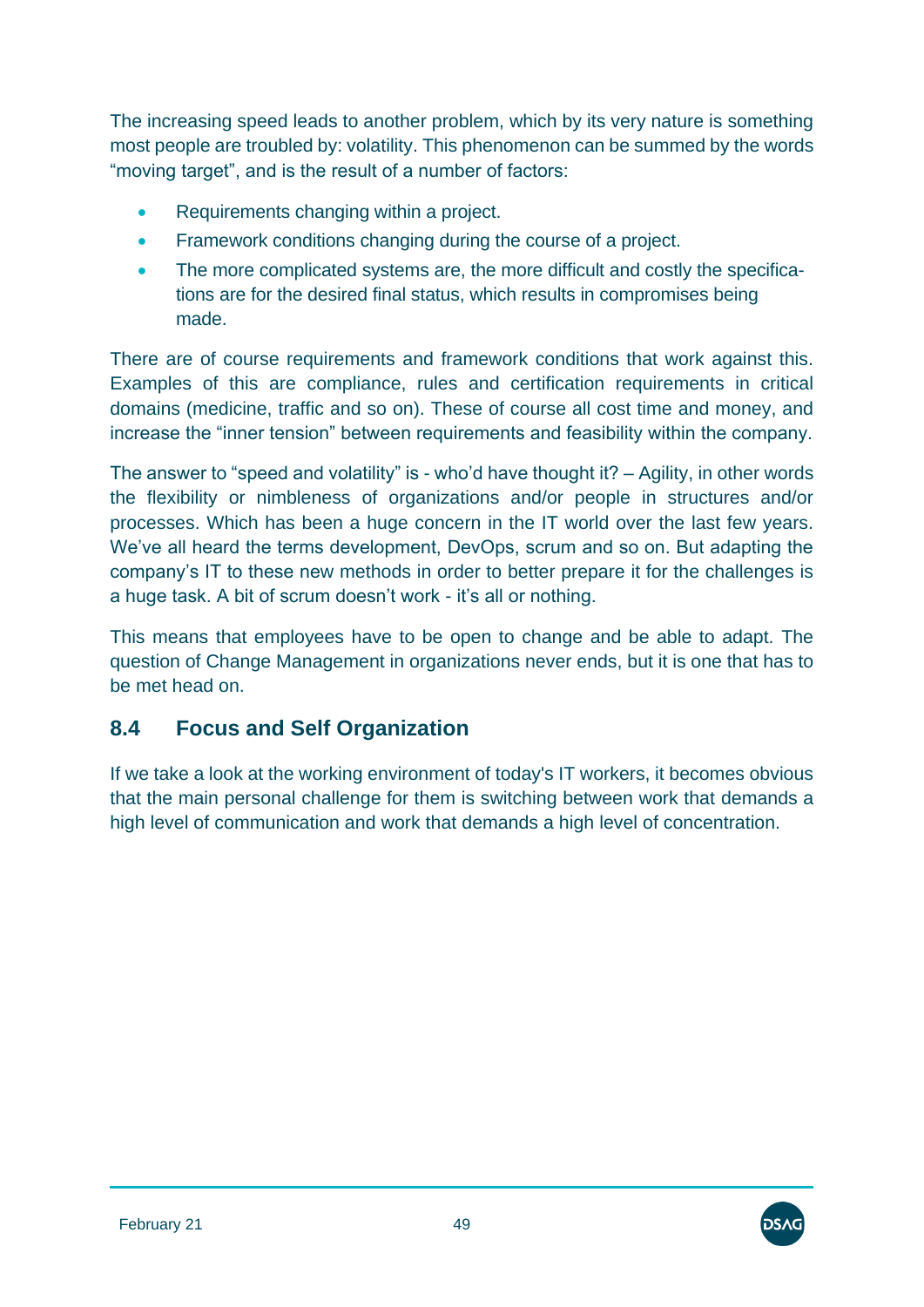Switching to the former is something that most people find quite straightforward, as humans are a communicative species, and we need little encouragement to communicate. Switching to work that demands a high level of concentration is a genuine challenge however, and one that demands focus and organization.

At this point we do not intend to go into any more detail about focus. This is a very individual challenge that is covered already by a plethora of guidebooks providing techniques for improving focus, concentration and so on.

Self organization, or more to the point effective self organization on the part of employees is extremely important in order to successfully meet the challenges outlined above. You might well counter that this is nothing new and that this has always been the case. You will probably also maintain that working in a structured manner is generally more successful. Due to the challenges mentioned above however (complexity, rate of change, communication and so on) it is more essential now than ever before that the member of an organization or department possess a high degree of self organization.

### **Everybody working in IT today is their own multi-project manager!**

If employees do not possess a sufficient degree of self-organization, they will find it hard to assert space for themselves and thus to free themselves up to work in a focused manner and with a high level of concentration on complicated systems or complex problems. You probably know - or at least know of - colleagues who don't seem to achieve anything on their own and who always have to be told what to do, in other words who require micro-management. Strangely these are often colleagues who react to e-mails immediately or who always have time whenever somebody asks for help at short notice (which can be an advantage in fact!).

Every management guidebook on the market will tell you that micro-management is completely outdated and should be avoided. The future belongs to autonomous and self-organized employees and teams. The truth of the matter however is that this requires certain abilities. And not everybody has these or is able to develop them. To avoid any misunderstanding, this is without doubt the right (and indeed the only) path for the future, but it is far from easy!

# **8.5 Training**

Once you begin to integrate cloud applications into your landscape, when hybrid operation begins that is, an obvious question is which training measures to adopt.

In this section, we describe not so much the technical challenges as the personal challenges. Of course however, the technical knowledge of the employees is the absolute foundation for a successful project or successful hybrid operation. If you are about to embark on this type of project therefore, you should schedule the relevant training measures for the solutions to be integrated. Any other course of action would

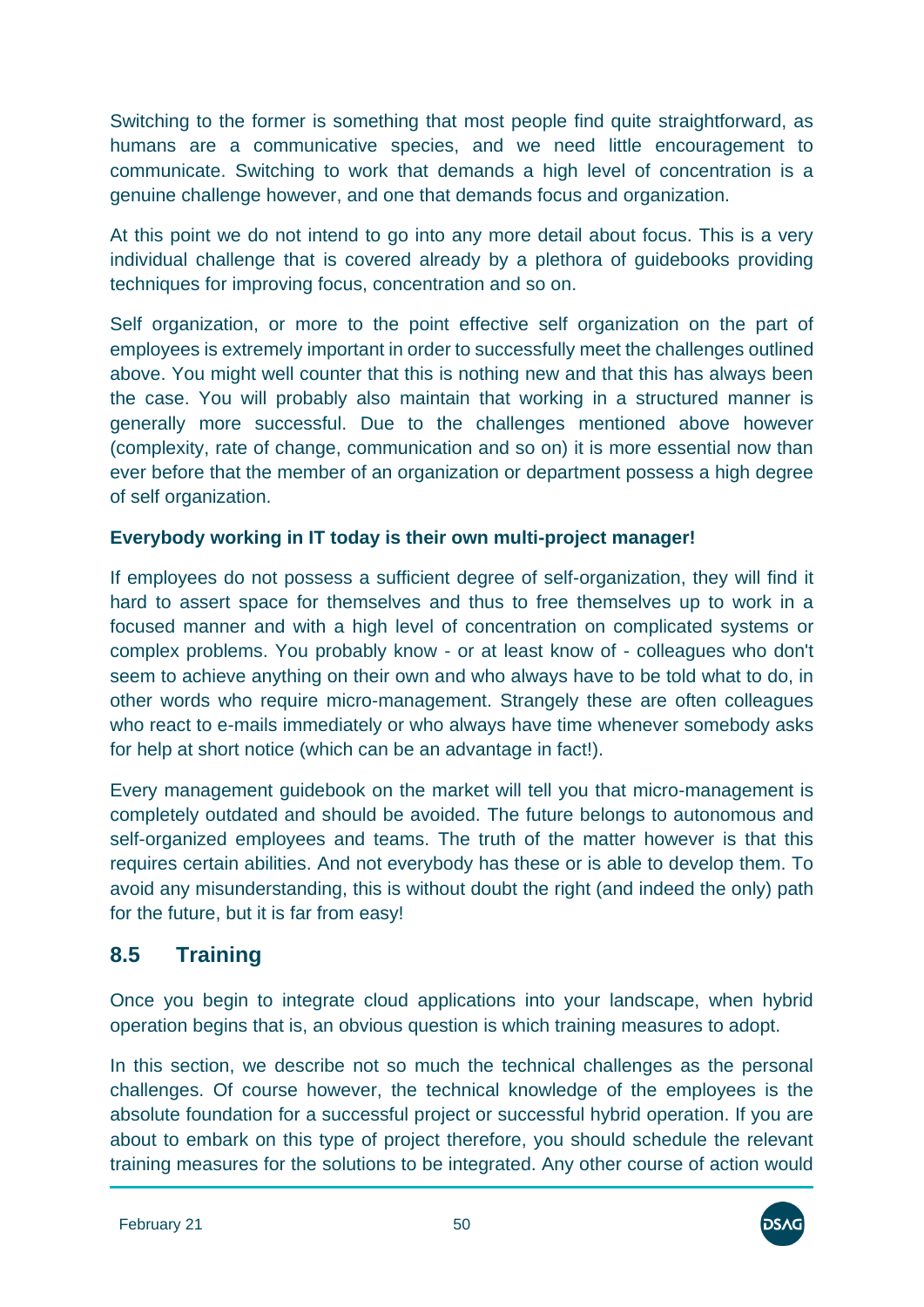be negligent. For many SAP cloud offerings, training courses are provided that deal with integration with on-premise solutions. These can provide valuable support.

You should base the training measures you adopt on the new role concept that is described in the DSAG guide "SAP Basis of Tomorrow". You should focus on more than just the actual cloud application that is at the heart of your project however. A particularly important role here is that of technology architects, and you need to invest accordingly in this particular expertise. Ideally, your HR team will already have a concept and a strategy for the individual development of your employees. In this case, you should use this in order to gradually establish the news roles in the team.

In addition to technical aspects, the soft skills mentioned in this section are crucial for success in the hybrid future and particularly of course in hybrid operation. What could be more obvious than including training measures for these too? It's obvious of course that you won't get very far with requests like this. If you put forward a project plan for the introduction of a cloud solution including hybrid operation, and schedule a training measure for self-organization, you are unlikely to be successful. And this is understandable, as these abilities are not project-specific. So what you need here is the HR department, who you should make aware of the challenges that your IT employees are going to be faced with. The alternative to this is simply taking on more staff or replacing current employees with others who have the right abilities. Which is a difficult and/or expensive undertaking, especially with the lack of qualified specialists on the job market.

It should also not be forgotten that employees need to be freed up to pursue training activities. As logical as this might seem, experience shows that this is often in short supply these days. The high level of pressure from daily work and collaboration in projects makes this even more difficult.

To make this clear: Acquiring knowledge, which of course is the whole point of training measures, is something that demands a high level of concentration, but not of communication. Gaining new knowledge demands significant effort, and this will not come about if people are distracted by e-mails or other forms of communication. This is another way in which people need to be freed up.

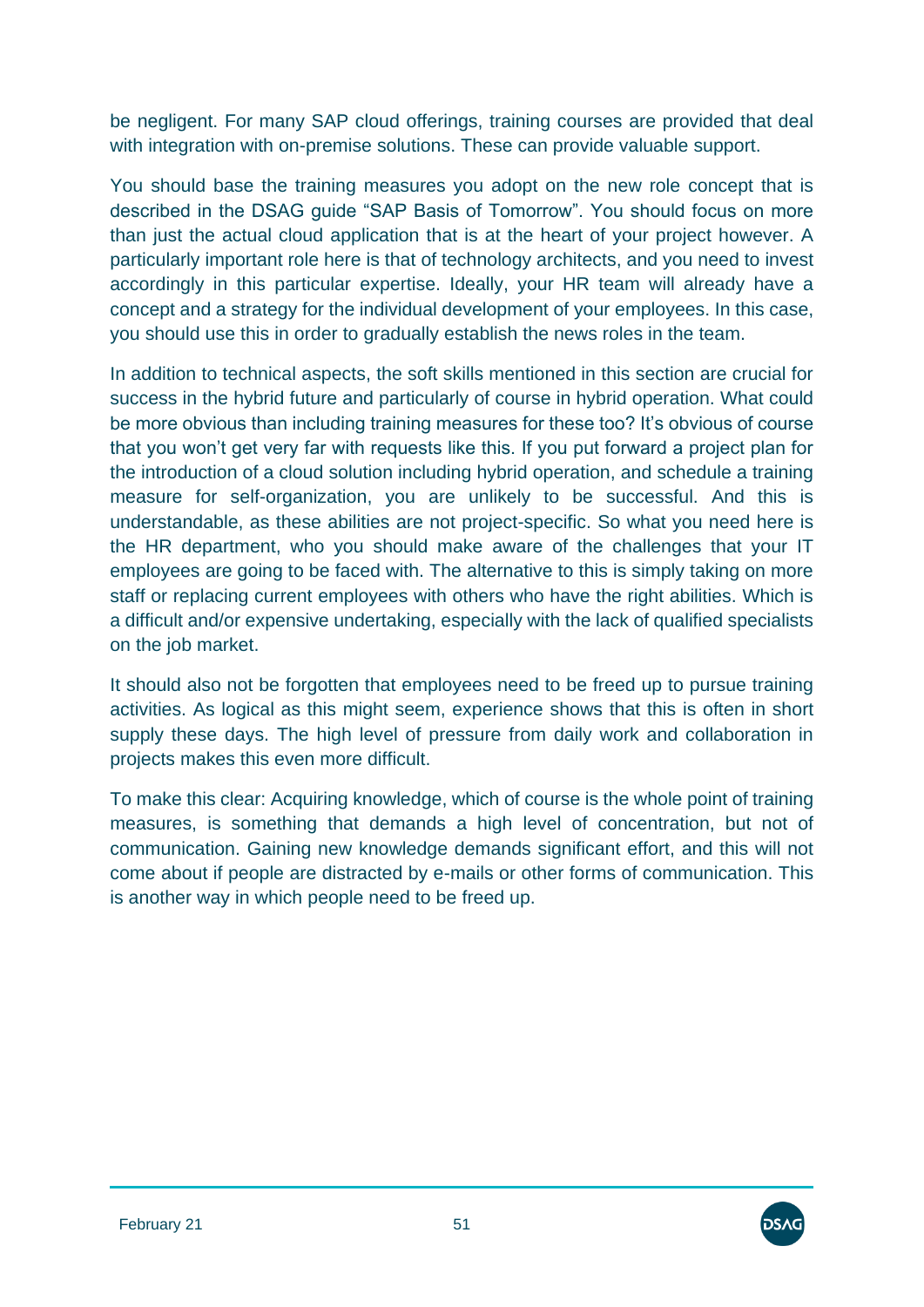# **8.6 Conclusion**

To round off this somewhat unconventional section, we would like once more to draw your attention to the DSAG guide ["SAP Basis of Tomorrow".](http://www.dsag.de/sites/default/files/2020-10/20160726_dsag_handlungsempfehlung_sap-basis_von_morgen_1.pdf) Please take the time to read this guide.

In our opinion, the key to successful hybrid operation is the people, the employees. They must be able to overcome the challenges involved. To do this, they require support by being freed up to acquire new information and need to be motivated by being provided with both hard skill and soft skill training, as well as recognition for their achievements.

## **People Requirements Faced by SAP**

#### *No Hidden Costs*

- At best, operating a hybrid landscape is cost-neutral. Compared to purely on-premise operation it is generally more expensive, as it is more complicated, more complex and engenders new and additional requirements.
- If employees cannot or will not commit themselves fully to the operation of a hybrid IT solution, they need additional resources with the corresponding skills.

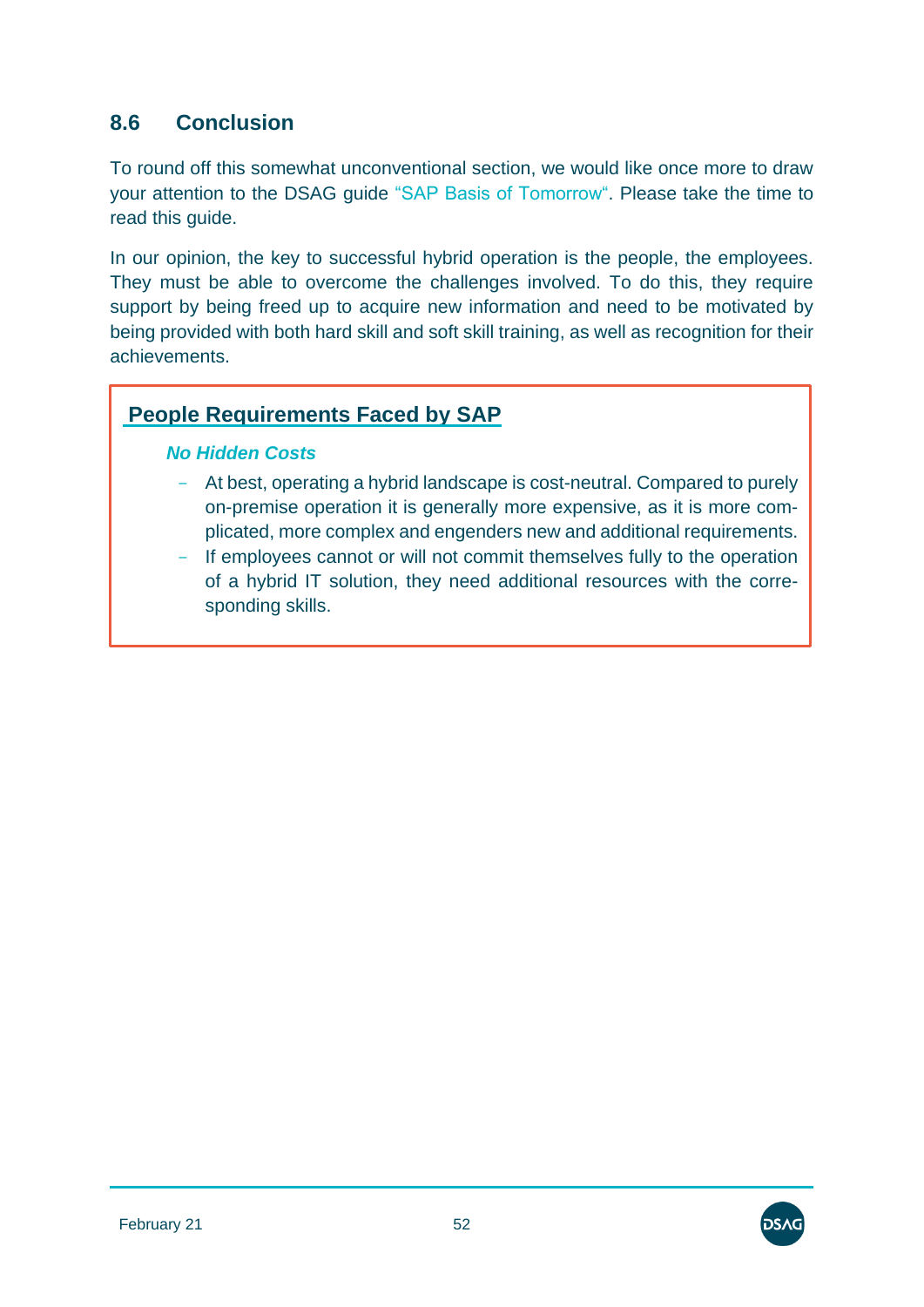# **APPENDIX**

### **Glossary**

| <b>General Terms - Abbreviations</b> |                                                   |
|--------------------------------------|---------------------------------------------------|
| Capex                                | Capital expenditure                               |
| <b>CSA</b>                           | <b>Cloud Controls Matrix</b>                      |
| <b>DMZ</b>                           | Demilitarized zone                                |
| E2E-BPM                              | <b>End-To-End Business Process Monitoring</b>     |
| <b>IAM</b>                           | <b>Identity and Access Management</b>             |
| <b>IDM</b>                           | <b>Identity Management</b>                        |
| <b>ITSM</b>                          | <b>IT Service Management</b>                      |
| <b>Opex</b>                          | Operational expenditure                           |
| <b>SAML</b>                          | <b>Security Assertion Markup Language</b>         |
| <b>SOC</b>                           | <b>PAN Auditing Procedure for Data Protection</b> |
| <b>SSO</b>                           | Single Sign-On                                    |
| <b>UXMon</b>                         | <b>User Experience Monitoring</b>                 |

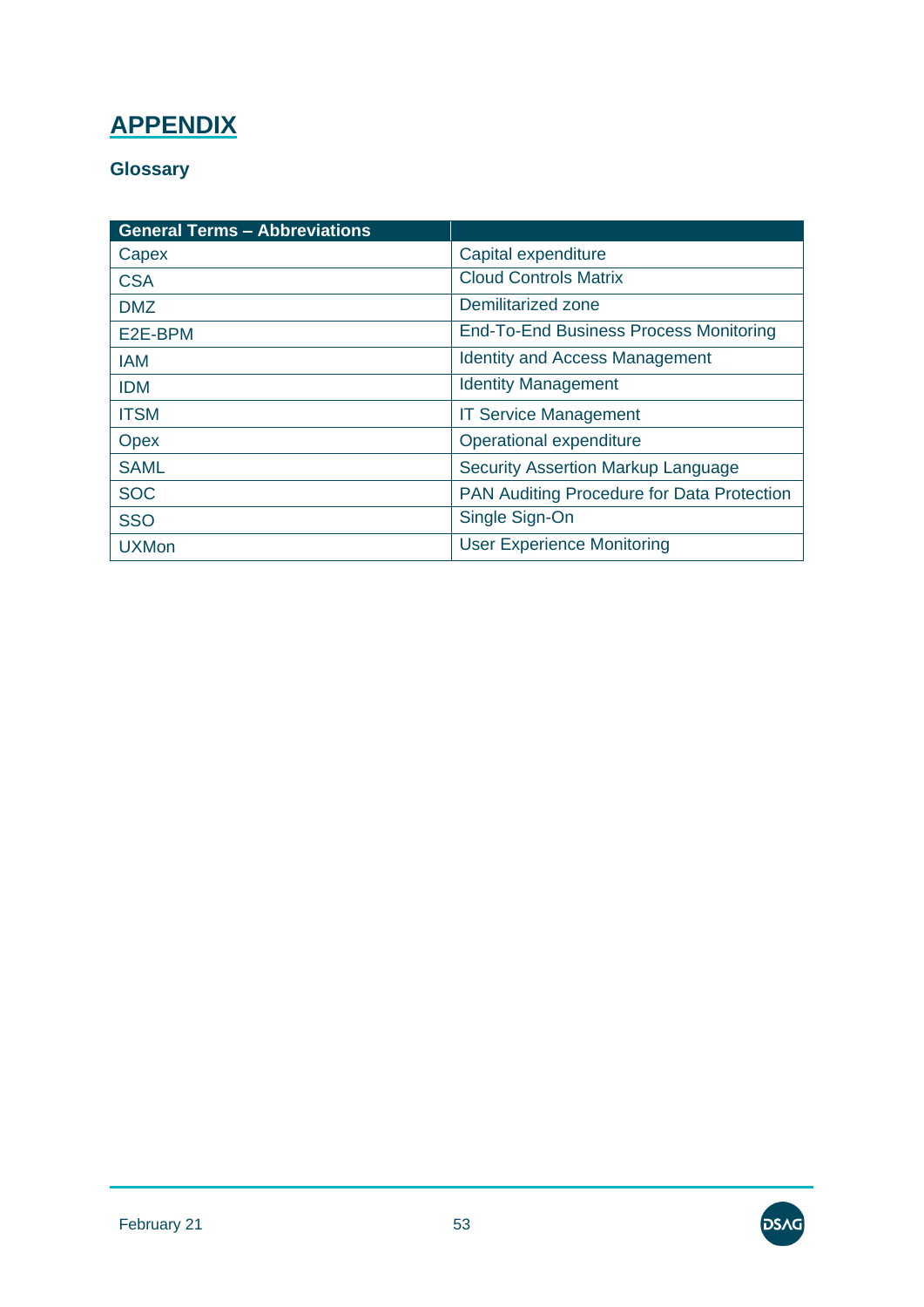# **APPENDIX A: SAP Service Catalog**

### **Release Order 01 SAP Operation Services – Change Catalog**

| <b>Document Version</b> |                                                                   |                                                                                                                                                                                                                          |
|-------------------------|-------------------------------------------------------------------|--------------------------------------------------------------------------------------------------------------------------------------------------------------------------------------------------------------------------|
| <b>Document Date</b>    |                                                                   |                                                                                                                                                                                                                          |
|                         |                                                                   |                                                                                                                                                                                                                          |
|                         |                                                                   |                                                                                                                                                                                                                          |
| Preamble                |                                                                   | The "Change Catalog" document does not supersede or replace any of the<br>contractually agreed SOW's. Purpose of the document is to explain and detail<br>some of the contractual areas which are complex to understand. |
|                         |                                                                   | The document is NOT a contractual document, the eventual reference for all<br>Service scope questions are the Contract SOW's.                                                                                            |
| Document structure      | Column/Cell                                                       | Description                                                                                                                                                                                                              |
|                         | Sec.                                                              | Sec. = Section: Level 1 ordering structure                                                                                                                                                                               |
|                         | ID                                                                | Level 2 Ordering Structure; Sec. + ID is unique Identifier                                                                                                                                                               |
|                         | <b>Agreed by Date</b>                                             | Date of agreement                                                                                                                                                                                                        |
|                         | Service Area<br>Service Sub Area<br><b>Service</b><br>Description | Description of Service and Sub-Service Area and short<br>description of respective Service                                                                                                                               |
|                         | A Responsibility<br>Customer<br>Responsibility                    | X in respective column explains whether A or Customer is<br>responsible for respective Service Item.                                                                                                                     |
|                         | <b>Included</b>                                                   | Determines whether this action is included in the base fee<br>or not (=extra order)                                                                                                                                      |
| <b>Document History</b> | Date                                                              | Update                                                                                                                                                                                                                   |
|                         |                                                                   |                                                                                                                                                                                                                          |
|                         |                                                                   |                                                                                                                                                                                                                          |
|                         |                                                                   |                                                                                                                                                                                                                          |
|                         |                                                                   |                                                                                                                                                                                                                          |
|                         |                                                                   |                                                                                                                                                                                                                          |
|                         |                                                                   |                                                                                                                                                                                                                          |
| <b>Document Authors</b> |                                                                   |                                                                                                                                                                                                                          |
|                         |                                                                   |                                                                                                                                                                                                                          |
|                         |                                                                   |                                                                                                                                                                                                                          |

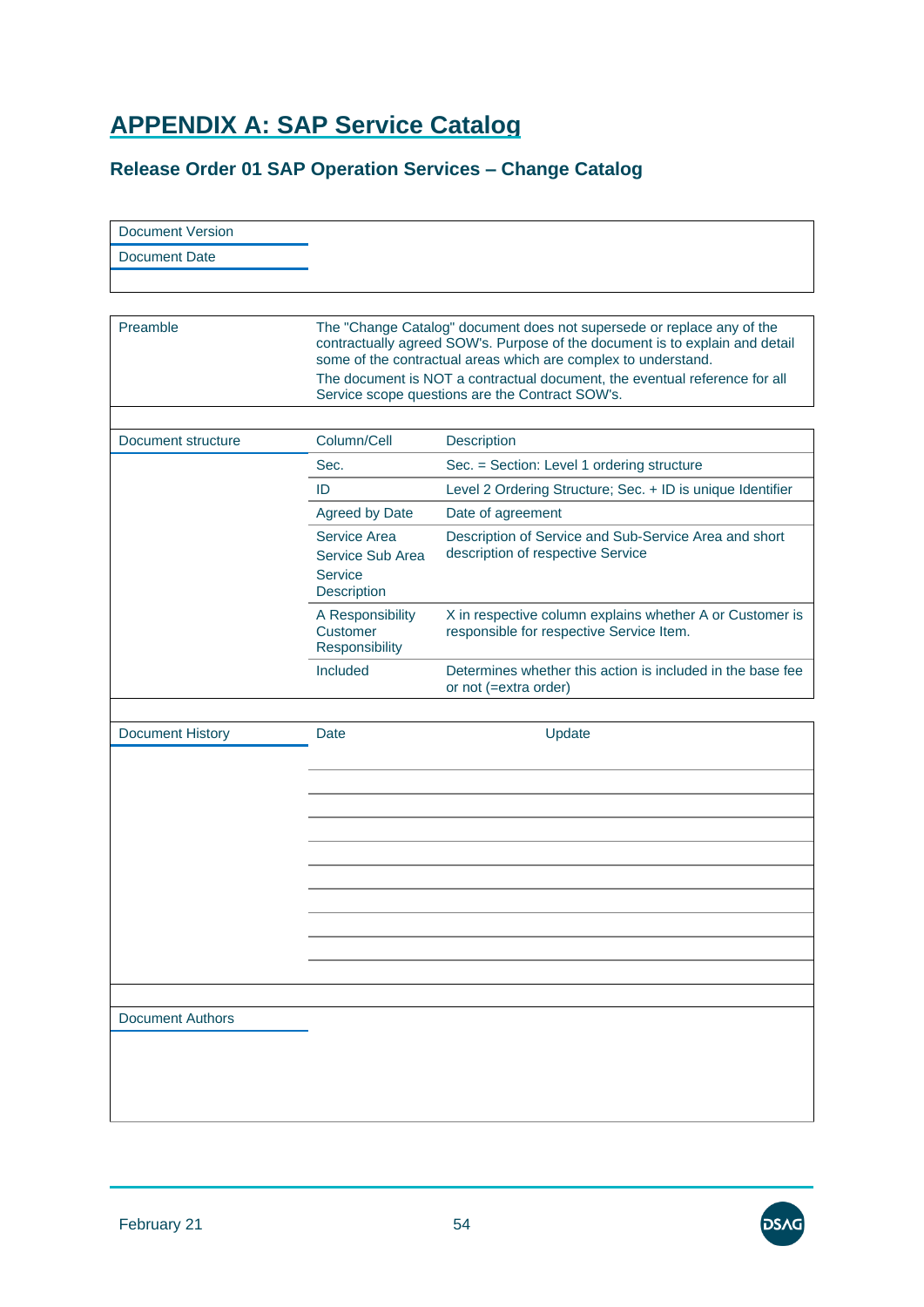| Sec. | ID             | <b>Service Sub Area</b>             | <b>Service Description</b>                                                                                                                                                               | A<br><b>Responsibility</b> | <b>Customer</b><br><b>Responsibility</b> | <b>Included</b> |
|------|----------------|-------------------------------------|------------------------------------------------------------------------------------------------------------------------------------------------------------------------------------------|----------------------------|------------------------------------------|-----------------|
| 1    | $\overline{0}$ | <b>SAP</b> system<br>administration | <b>SAP SYSTEM</b><br><b>ADMINISTRATION</b>                                                                                                                                               |                            |                                          |                 |
| 1    | 1              | <b>SAP</b> system<br>administration | In general all Activities in client 000, DB and OS                                                                                                                                       | X                          |                                          | yes             |
| 1    | 2              | <b>SAP</b> system<br>administration | In general all Activities in productive client                                                                                                                                           |                            | X                                        | no              |
| 1    | 3              | <b>SAP</b> system<br>administration | Maintain clustering environment (OS, clustering<br>tool, SAP specific parameters) according to<br><b>VENDOR standards on CUSTOMER database</b><br>servers                                | X                          |                                          | yes             |
| 1    | 4              | <b>SAP</b> system<br>administration | Periodically test the cluster fail-over mode                                                                                                                                             | X                          |                                          | yes             |
| 1    | 5              | <b>SAP</b> system<br>administration | Start/stop SAP system instances when needed                                                                                                                                              | X                          |                                          | yes             |
| 1    | 6              | <b>SAP system</b><br>administration | <b>Maintain Operating System</b>                                                                                                                                                         |                            |                                          |                 |
| 1    | 7              | <b>SAP</b> system<br>administration | Define and implement to correct, change or<br>improve current settings                                                                                                                   | X                          |                                          | yes             |
| 1    | 8              | <b>SAP</b> system<br>administration | Restart OS according to OS or SAP system<br>needs                                                                                                                                        | X                          |                                          | yes             |
| 1    | 9              | <b>SAP</b> system<br>administration | Plan and implement the update of Operating<br>System corrections and Upgrades following<br>VENDOR recommended approach                                                                   | X                          |                                          | yes             |
| 1    | 10             | <b>SAP</b> system<br>administration | <b>Maintain SAP System Landscape</b>                                                                                                                                                     |                            |                                          |                 |
| 1    | 11             | <b>SAP</b> system<br>administration | Define needs in order to change or improve the<br>existing landscape according to Solution Design                                                                                        |                            | X                                        | no              |
| 1    | 12             | SAP system<br>administration        | Review request for change and adapt the<br>existing landscape according to Solution Design                                                                                               | X                          |                                          | yes             |
| 1    | 13             | SAP system<br>administration        | Create and maintain SAP Basis operation<br>management procedures                                                                                                                         | X                          |                                          | yes             |
| 1    | 14             | <b>SAP system</b><br>administration | <b>Maintain SAP system parameters, SAP</b><br>system Change Option, SAP system profiles,<br>SAP Operation Modes and Instances,<br>according to specification from the<br><b>CUSTOMER</b> |                            |                                          |                 |
| 1    | 15             | <b>SAP</b> system<br>administration | Define needs in order to correct, change or<br>improve current setting                                                                                                                   |                            | X                                        | no              |
| 1    | 16             | <b>SAP system</b><br>administration | Review request for change and implement<br>changes                                                                                                                                       | X                          |                                          | yes             |
| 1    | 17             | SAP system<br>administration        | Maintain workload distribution (focus on load<br>balancing) in cooperation with customer;<br><b>SAP Web Dispatcher etc.</b>                                                              |                            |                                          |                 |
| 1    | 18             | <b>SAP system</b><br>administration | Define needs in order to correct, change or<br>improve current setting                                                                                                                   |                            | X                                        | no              |
| 1    | 19             | <b>SAP</b> system<br>administration | Review request for change and implement<br>changes                                                                                                                                       | X                          |                                          | yes             |
| 1    | 20             | <b>SAP system</b><br>administration | Maintain workload distribution (focus on load<br>balancing) in cooperation with customer;<br><b>Logon Load Balancing, Logon Groups</b>                                                   |                            |                                          |                 |
| 1    | 21             | <b>SAP system</b><br>administration | Plan and define SAP Logon Groups and<br><b>Operation Modes</b>                                                                                                                           |                            | X                                        | no              |

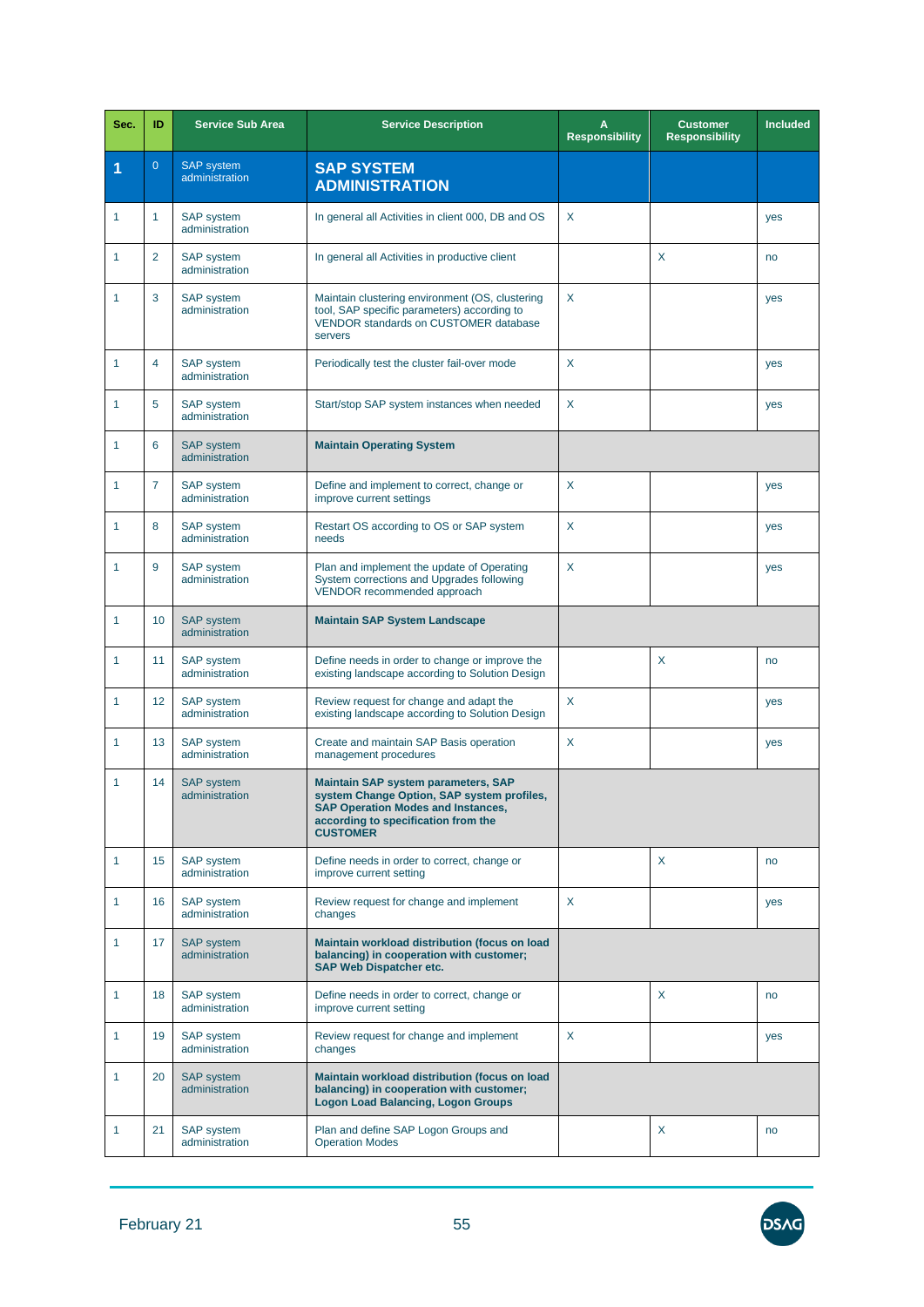| Sec. | ID | <b>Service Sub Area</b>             | <b>Service Description</b>                                                                                                                             | A<br><b>Responsibility</b> | <b>Customer</b><br><b>Responsibility</b> | <b>Included</b> |
|------|----|-------------------------------------|--------------------------------------------------------------------------------------------------------------------------------------------------------|----------------------------|------------------------------------------|-----------------|
| 1    | 22 | <b>SAP</b> system<br>administration | Initial setup of Logon Groups and RFC server<br>Groups                                                                                                 | X                          |                                          | yes             |
| 1    | 23 | <b>SAP</b> system<br>administration | Maintain Logon Groups, RFC server Groups and<br>operation Modes during Maintenances                                                                    | X                          |                                          | yes             |
| 1    | 24 | <b>SAP</b> system<br>administration | Maintain Logon Groups, RFC server groups and<br>operation Modes for long term normal operation                                                         |                            | X                                        | no              |
| 1    | 25 | <b>SAP</b> system<br>administration | Maintain customer system clients and client<br>parameters                                                                                              |                            | X                                        | no              |
| 1    | 26 | <b>SAP</b> system<br>administration | Maintain SAP system client 000 and client<br>parameters, maintain SAP system client 066 and<br>client parameters when applicable (transaction<br>SCC4) | X                          |                                          | yes             |
| 1    | 27 | <b>SAP</b> system<br>administration | Maintain schedule of Early Watch Alert reports,<br>define system landscape in Solution Manager                                                         | X                          |                                          | yes             |
| 1    | 28 | <b>SAP</b> system<br>administration | <b>Review and act on errors of Early Watch</b><br><b>Alerts</b>                                                                                        |                            |                                          |                 |
| 1    | 29 | <b>SAP</b> system<br>administration | Analyze recommendations and propose<br>implementation                                                                                                  | X                          | X                                        | yes             |
| 1    | 30 | <b>SAP</b> system<br>administration | Review, plan implementation and approve                                                                                                                | X                          | X                                        | yes             |
| 1    | 31 | <b>SAP</b> system<br>administration | Implement                                                                                                                                              | X                          | X                                        | yes             |
| 1    | 32 | <b>SAP</b> system<br>administration | <b>Implement SAP application tuning</b><br>recommendations from SAP services<br>excluding weekly Early Watch alert                                     |                            |                                          |                 |
| 1    | 33 | <b>SAP</b> system<br>administration | Analyze recommendations and propose<br>implementation                                                                                                  |                            | X                                        | no              |
| 1    | 34 | <b>SAP</b> system<br>administration | Review, plan implementation and approve                                                                                                                |                            | X                                        | no              |
| 1    | 35 | <b>SAP</b> system<br>administration | Implement                                                                                                                                              |                            | X                                        | no              |
| 1    | 36 | <b>SAP</b> system<br>administration | <b>Implement SAP basis tuning</b><br>recommendations from SAP services<br>excluding weekly Early Watch alert                                           |                            |                                          |                 |
| 1    | 37 | <b>SAP</b> system<br>administration | Analyze recommendations and propose<br>implementation                                                                                                  | X                          |                                          | yes             |
| 1    | 38 | <b>SAP</b> system<br>administration | Review, plan implementation and approve                                                                                                                |                            | X                                        | no              |
| 1    | 39 | <b>SAP</b> system<br>administration | Implement                                                                                                                                              | X                          |                                          | yes             |
| 1    | 40 | <b>SAP</b> system<br>administration | Perform SAP system copy (not client copy):<br>Refresh system e.g. development/test/sandbox<br>from other SAP systems based on CUSTOMER<br>input        | X                          |                                          | no              |
| 1    | 41 | <b>SAP</b> system<br>administration | Perform SAP client copy: Copy client within a<br>SAP system or from remote based on<br><b>CUSTOMER</b> input                                           | X                          |                                          | no              |
| 1    | 42 | <b>SAP</b> system<br>administration | Open OSS connection for production client and<br>maintain logon details for SAP experts when<br>needed                                                 | X                          |                                          | yes             |
| 1    | 43 | <b>SAP</b> system<br>administration | Schedule, release, maintain and monitor SAP<br>standard maintenance batch jobs according to<br>SAP recommendations and CUSTOMER needs                  | X                          |                                          | yes             |

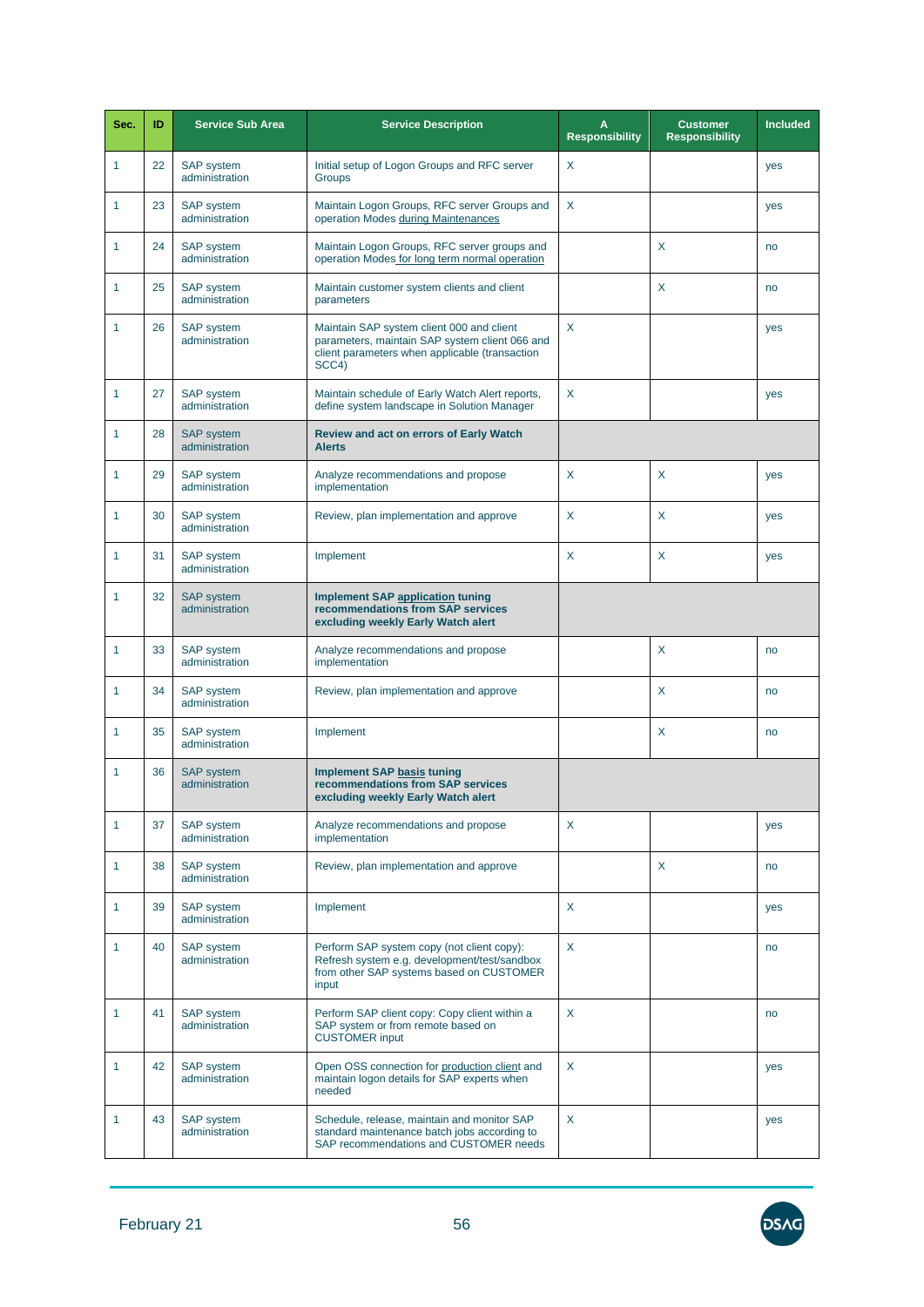| Sec.         | ID | <b>Service Sub Area</b>             | <b>Service Description</b>                                                                                                                                                                                   | A<br><b>Responsibility</b> | <b>Customer</b><br><b>Responsibility</b> | <b>Included</b> |
|--------------|----|-------------------------------------|--------------------------------------------------------------------------------------------------------------------------------------------------------------------------------------------------------------|----------------------------|------------------------------------------|-----------------|
| 1            | 44 | <b>SAP</b> system<br>administration | Schedule, setup, release, maintain CUSTOMER<br>application batch jobs according to specification<br>from Application teams and SAP requirements,<br>Test in test environment prior to setup in<br>production |                            | X                                        | no              |
| 1            | 45 | <b>SAP</b> system<br>administration | Define and maintain notification/escalation<br>procedures for CUSTOMER application batch<br>jobs.                                                                                                            |                            | X                                        | no              |
| 1            | 46 | SAP system<br>administration        | Handle job aborts, either batch or dialog                                                                                                                                                                    | $\sf X$                    |                                          | yes             |
| 1            | 47 | <b>SAP</b> system<br>administration | <b>Perfomance Analysis</b>                                                                                                                                                                                   |                            |                                          |                 |
| 1            | 48 | <b>SAP</b> system<br>administration | Performance analysis after recognition of<br>bottlenecks                                                                                                                                                     | $\sf X$                    |                                          | no              |
| 1            | 49 | <b>SAP</b> system<br>administration | Performance analysis after recognition of<br>bottlenecks that affect the agreed SLA                                                                                                                          | X                          |                                          | yes             |
| 1            | 50 | SAP system<br>administration        | Assist external consultants (e.g. SAP engineers)<br>in relevant questions e.g. performance, job<br>scheduling, transport of objects                                                                          | $\sf X$                    |                                          | no              |
| 1            | 51 | <b>SAP</b> system<br>administration | Application performance analysis, tuning and<br>optimization                                                                                                                                                 |                            | X                                        | no              |
| 1            | 52 | <b>SAP</b> system<br>administration | Assist external application consultants in<br>relevant questions e.g. performance, job<br>scheduling, transport of objects.                                                                                  |                            | X                                        | no              |
| 1            | 53 | <b>SAP</b> system<br>administration | Maintain SAP router based on customer input                                                                                                                                                                  | X                          |                                          | yes             |
| 1            | 54 | <b>SAP</b> system<br>administration | <b>Printing and Output Managament</b>                                                                                                                                                                        |                            |                                          |                 |
| 1            | 55 | <b>SAP</b> system<br>administration | <b>Overall Printing Management</b>                                                                                                                                                                           |                            | X                                        | no              |
| 1            | 56 | <b>SAP</b> system<br>administration | Manage SAP print and spool subsystem such as<br>SAP spool administration                                                                                                                                     | X                          |                                          | yes             |
| 1            | 57 | <b>SAP</b> system<br>administration | Define, change or delete output devices in SAP<br>systems                                                                                                                                                    | X                          |                                          | yes             |
| 1            | 58 | <b>SAP</b> system<br>administration | Deliver according printer documentation and<br>drivers                                                                                                                                                       |                            | X                                        | no              |
| $\mathbf{1}$ | 59 | SAP system<br>administration        | Maintain printer OS queues on service provider-<br>maintained hosts                                                                                                                                          | X                          |                                          | yes             |
| 1            | 60 | <b>SAP</b> system<br>administration | Maintain printer OS queues on customer-<br>maintained hosts                                                                                                                                                  |                            | X                                        | no              |
| 1            | 61 | <b>SAP</b> system<br>administration | Manage SAP system user accounts in<br>accordance with security policies                                                                                                                                      |                            | X                                        | no              |
| 1            | 62 | <b>SAP</b> system<br>administration | Manage SAP end user accounts in accordance<br>with security policies                                                                                                                                         |                            | X                                        | no              |
| 1            | 63 | <b>SAP</b> system<br>administration | Manage SAP end user accounts password reset<br>in accordance with security requirements.                                                                                                                     | X                          |                                          | yes             |
| 1            | 64 | <b>SAP</b> system<br>administration | Manage Service Provider Users in client 000,<br>066                                                                                                                                                          | X                          |                                          | yes             |
| 1            | 65 | <b>SAP</b> system<br>administration | Manage OS system user accounts and<br>password                                                                                                                                                               | X                          |                                          | yes             |
| 1            | 66 | <b>SAP</b> system<br>administration | Maintain customer accounts for FTP, SFTP or<br>NFS, Samba shares, incl. creation of new<br>shares                                                                                                            | $\boldsymbol{\mathsf{X}}$  |                                          | no              |

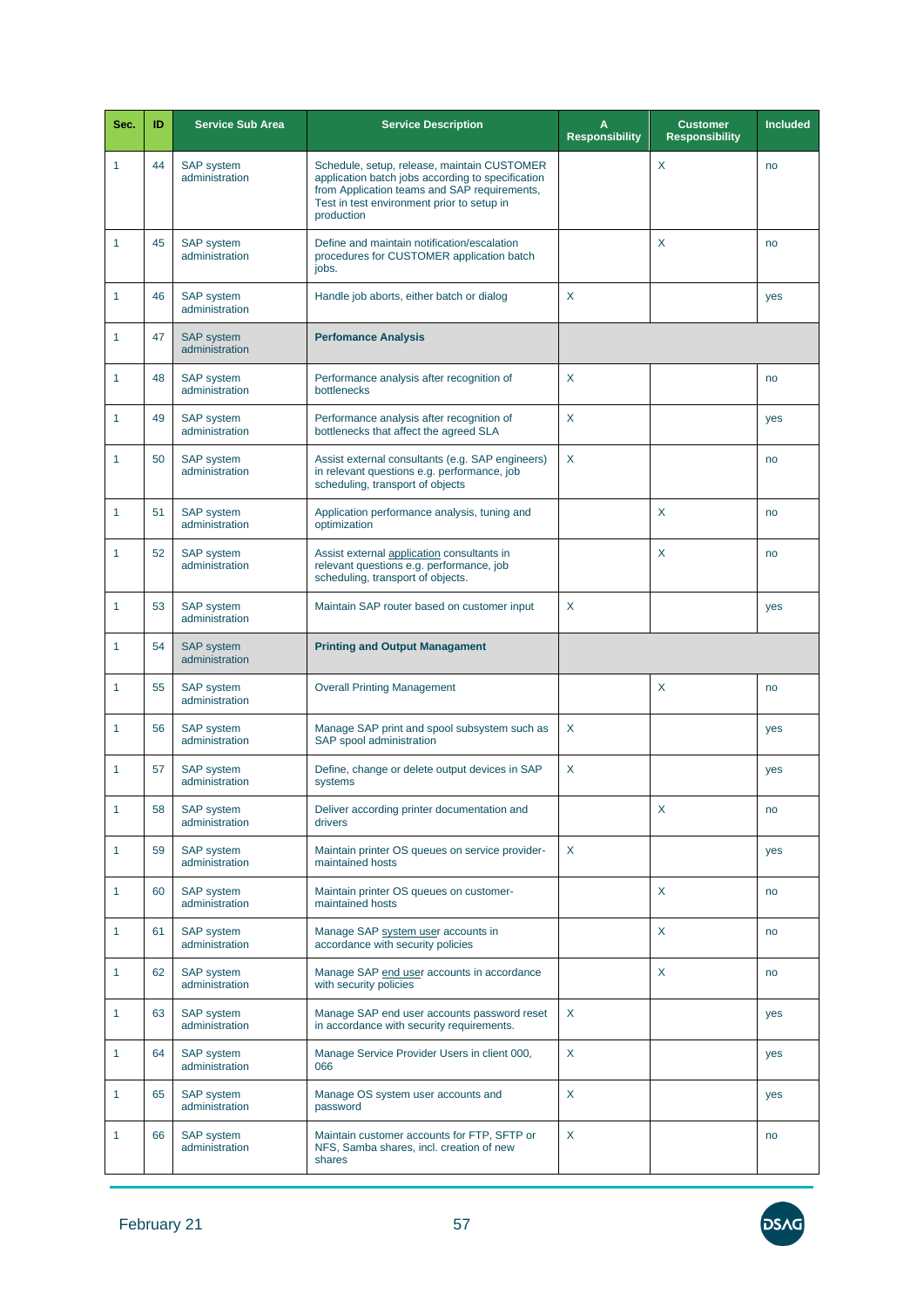| Sec.         | ID | <b>Service Sub Area</b>             | <b>Service Description</b>                                                                                                                                                                                                                                                                                            | A<br><b>Responsibility</b> | <b>Customer</b><br><b>Responsibility</b> | <b>Included</b> |
|--------------|----|-------------------------------------|-----------------------------------------------------------------------------------------------------------------------------------------------------------------------------------------------------------------------------------------------------------------------------------------------------------------------|----------------------------|------------------------------------------|-----------------|
| 1            | 67 | <b>SAP</b> system<br>administration | Administration of SAP end-user master record,<br>roles, authorizations and profiles following<br><b>CUSTOMER procedures and SAP Security</b><br>Guides. This will be performed by the Roles and<br>Authorizations team                                                                                                |                            | X                                        | no              |
| 1            | 68 | <b>SAP</b> system<br>administration | Manage SAP OSS customer user accounts and<br>developer and object keys                                                                                                                                                                                                                                                |                            | X                                        | no              |
| 1            | 69 | <b>SAP</b> system<br>administration | Maintain SAP OSS Service Provider user<br>account                                                                                                                                                                                                                                                                     | X                          |                                          | yes             |
| 1            | 70 | <b>SAP</b> system<br>administration | Perform backup, restore and recovery of SAP<br>systems and databases                                                                                                                                                                                                                                                  |                            |                                          |                 |
| 1            | 71 | SAP system<br>administration        | Perform regular backup in accordance with<br>agreed service parameters, perform restore due<br>to system failure or data corruption caused by<br>technical or software defect, perform regular<br>restore tests for production system components<br>on a yearly basis in accordance with agreed<br>service parameters | X                          |                                          | yes             |
| 1            | 72 | <b>SAP</b> system<br>administration | Perform ad hoc extra backup on CUSTOMER<br>request, perform restore on CUSTOMER<br>request (authorized requestors)                                                                                                                                                                                                    | X                          |                                          | yes             |
| 1            | 73 | <b>SAP</b> system<br>administration | Maintain Transport Management System<br>Infrastructure (e.g. File System, NFS mounts)                                                                                                                                                                                                                                 | X                          |                                          | yes             |
| 1            | 74 | <b>SAP</b> system<br>administration | Maintain SAP Transport Management System                                                                                                                                                                                                                                                                              |                            | X                                        | no              |
| 1            | 75 | <b>SAP</b> system<br>administration | <b>Transport of SAP objects</b>                                                                                                                                                                                                                                                                                       |                            | X                                        | no              |
| 1            | 76 | <b>SAP</b> system<br>administration | Handle issues during transport with return code<br>> 8                                                                                                                                                                                                                                                                | X                          |                                          | yes             |
| 1            | 77 | <b>SAP</b> system<br>administration | Maintain and configure Java/Portal Content                                                                                                                                                                                                                                                                            |                            | X                                        | no              |
| 1            | 78 | <b>SAP</b> system<br>administration | <b>Transport Java/Portal objects</b>                                                                                                                                                                                                                                                                                  |                            | X                                        | no              |
| 1            | 79 | <b>SAP</b> system<br>administration | <b>Language Installation and Maintenance</b>                                                                                                                                                                                                                                                                          |                            |                                          |                 |
|              | 80 | SAP system<br>administration        | Provide language installation files based on<br>customer request                                                                                                                                                                                                                                                      | Χ                          |                                          | yes             |
| $\mathbf{1}$ | 81 | <b>SAP</b> system<br>administration | Adapt profile parameters for language selection<br>based on customer request                                                                                                                                                                                                                                          | X                          |                                          | yes             |
| 1            | 82 | SAP system<br>administration        | Import new languages                                                                                                                                                                                                                                                                                                  | X                          |                                          | no              |
| 1            | 83 | <b>SAP</b> system<br>administration | <b>Plan Downtimes</b>                                                                                                                                                                                                                                                                                                 | X                          | X                                        | yes             |
| 1            | 84 | <b>SAP</b> system<br>administration | Communicate scheduled downtimes, customer<br>information or other planned maintenances<br>based on changes to customer end users                                                                                                                                                                                      |                            | X                                        | no              |
| 1            | 85 | <b>SAP</b> system<br>administration | Capacity reporting and planning based on<br><b>Service Provider Standard Reports</b>                                                                                                                                                                                                                                  | X                          |                                          | yes             |
| 1            | 86 | <b>SAP</b> system<br>administration | Management of SAP contracts and relationship<br>to SAP AG                                                                                                                                                                                                                                                             |                            | X                                        | no              |
| 1            | 87 | <b>SAP</b> system<br>administration | Support CUSTOMER during Audits, e.g. provide<br>information, describe processes, run scripts                                                                                                                                                                                                                          | X                          |                                          | no              |
| 1            | 88 | <b>SAP</b> system<br>administration | Follow operational ITIL Functions: Incident<br>Management, Change Management, Problem<br>Management                                                                                                                                                                                                                   | X                          | X                                        | yes             |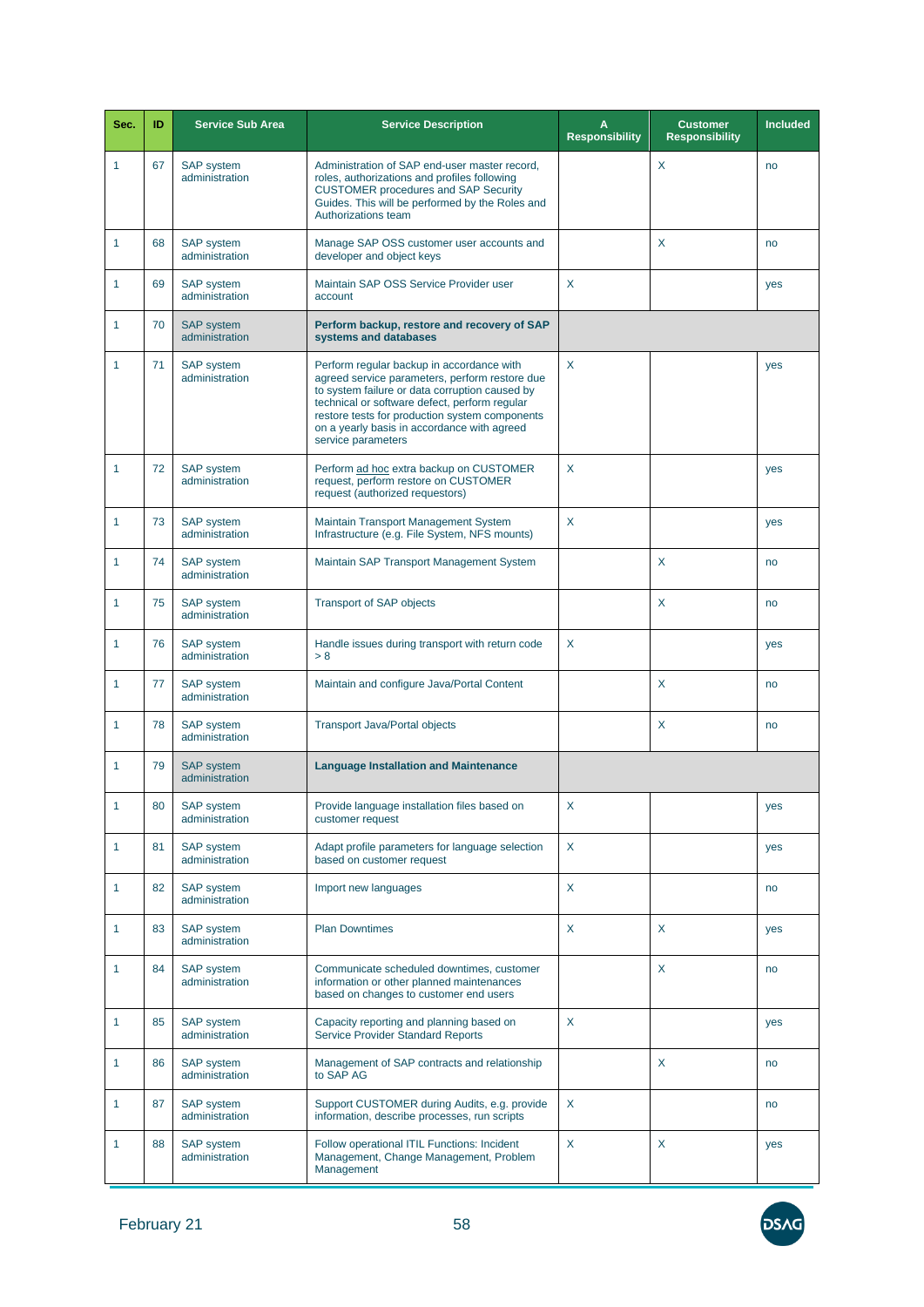| Sec.           | ID              | <b>Service Sub Area</b>                           | <b>Service Description</b>                                                                                                                                                                                                  | A<br><b>Responsibility</b> | <b>Customer</b><br><b>Responsibility</b> | <b>Included</b> |
|----------------|-----------------|---------------------------------------------------|-----------------------------------------------------------------------------------------------------------------------------------------------------------------------------------------------------------------------------|----------------------------|------------------------------------------|-----------------|
| $\overline{2}$ | $\overline{0}$  | <b>SAP</b> software<br>corrections and<br>upgrade | <b>SAP SOFTWARE</b><br><b>CORRECTIONS AND UPGRADE</b>                                                                                                                                                                       |                            |                                          |                 |
| $\overline{2}$ | 1               | <b>SAP</b> software<br>corrections and<br>upgrade | Review available Country Legal Changes and<br>Support Packages for potential resolution to<br>SAP issues in CUSTOMER SAP solutions.<br>Analyze consequences/impact, recommend<br>implementation approach.                   |                            | X                                        | no              |
| $\overline{2}$ | $\overline{2}$  | <b>SAP</b> software<br>corrections and<br>upgrade | Implement software corrections (Kernel-<br><b>Patches, Hot Fixes and Support</b><br>Packages/Stacks) across the system<br>landscape and in accordance with<br><b>CUSTOMER change and release to</b><br>production processes |                            |                                          |                 |
| $\overline{2}$ | 3               | <b>SAP</b> software<br>corrections and<br>upgrade | Plan update of software corrections following<br>VENDOR recommended approach                                                                                                                                                |                            | X                                        | no              |
| 2              | 4               | <b>SAP</b> software<br>corrections and<br>upgrade | Perform preparation activities (e.g. lock user<br>accounts, stop background jobs, stop interfaces)                                                                                                                          |                            | X                                        | no              |
| $\overline{2}$ | 5               | <b>SAP</b> software<br>corrections and<br>upgrade | Install Kernel Patches and Hot Fixes following<br>SAP requirements and recommendations                                                                                                                                      | X                          |                                          | yes             |
| 2              | 6               | <b>SAP</b> software<br>corrections and<br>upgrade | Install software corrections (Support<br>Packages/Stacks) via SPAM/SAINT following<br>SAP requirements and recommendations                                                                                                  | X                          |                                          | yes             |
| $\overline{2}$ | $\overline{7}$  | <b>SAP</b> software<br>corrections and<br>upgrade | Install software corrections (Support<br>Packages/Stacks) via SUM following SAP<br>requirements and recommendations                                                                                                         | X                          |                                          | no              |
| $\overline{2}$ | 8               | <b>SAP</b> software<br>corrections and<br>Upgrade | Perform modification adjustments (SPAU,<br>SPDD)                                                                                                                                                                            |                            | X                                        | no              |
| $\overline{2}$ | 9               | <b>SAP software</b><br>corrections and<br>upgrade | Initiate Business Application testing                                                                                                                                                                                       |                            | X                                        | no              |
| $\overline{2}$ | 10              | <b>SAP</b> software<br>corrections and<br>upgrade | Connection test to SAP components (e.g. BIA,<br>pre Calculation Server, TREX, Easy Archive)                                                                                                                                 | X                          |                                          | yes/no          |
| 2              | 11              | <b>SAP</b> software<br>corrections and<br>upgrade | <b>Perform Interface Tests</b>                                                                                                                                                                                              |                            | X                                        | no              |
| $\overline{2}$ | 12 <sup>°</sup> | <b>SAP</b> software<br>corrections and<br>upgrade | Schedule downtime following CUSTOMER<br>business requirements                                                                                                                                                               | X                          | X                                        | yes             |
| 2              | 13              | <b>SAP</b> software<br>corrections and<br>upgrade | Perform post-install activities e.g. unlock user<br>accounts, re-start background jobs, re-start<br>interfaces)                                                                                                             |                            | X                                        | no              |
| 2              | 14              | <b>SAP</b> software<br>corrections and<br>upgrade | Review available OSS notes for potential<br>implementation and/or resolution to SAP issues<br>in CUSTOMER SAP solutions. Analyze<br>consequences/impact, recommend<br>implementation approach.                              | X                          | X                                        | yes             |
| 2              | 15              | <b>SAP</b> software<br>corrections and<br>upgrade | Implement OSS notes across the system<br>landscape in accordance with CUSTOMER<br>change and release to production processes                                                                                                |                            |                                          |                 |
| $\overline{2}$ | 16              | <b>SAP</b> software<br>corrections and<br>upgrade | Plan implementation of OSS notes                                                                                                                                                                                            |                            | X                                        | no              |

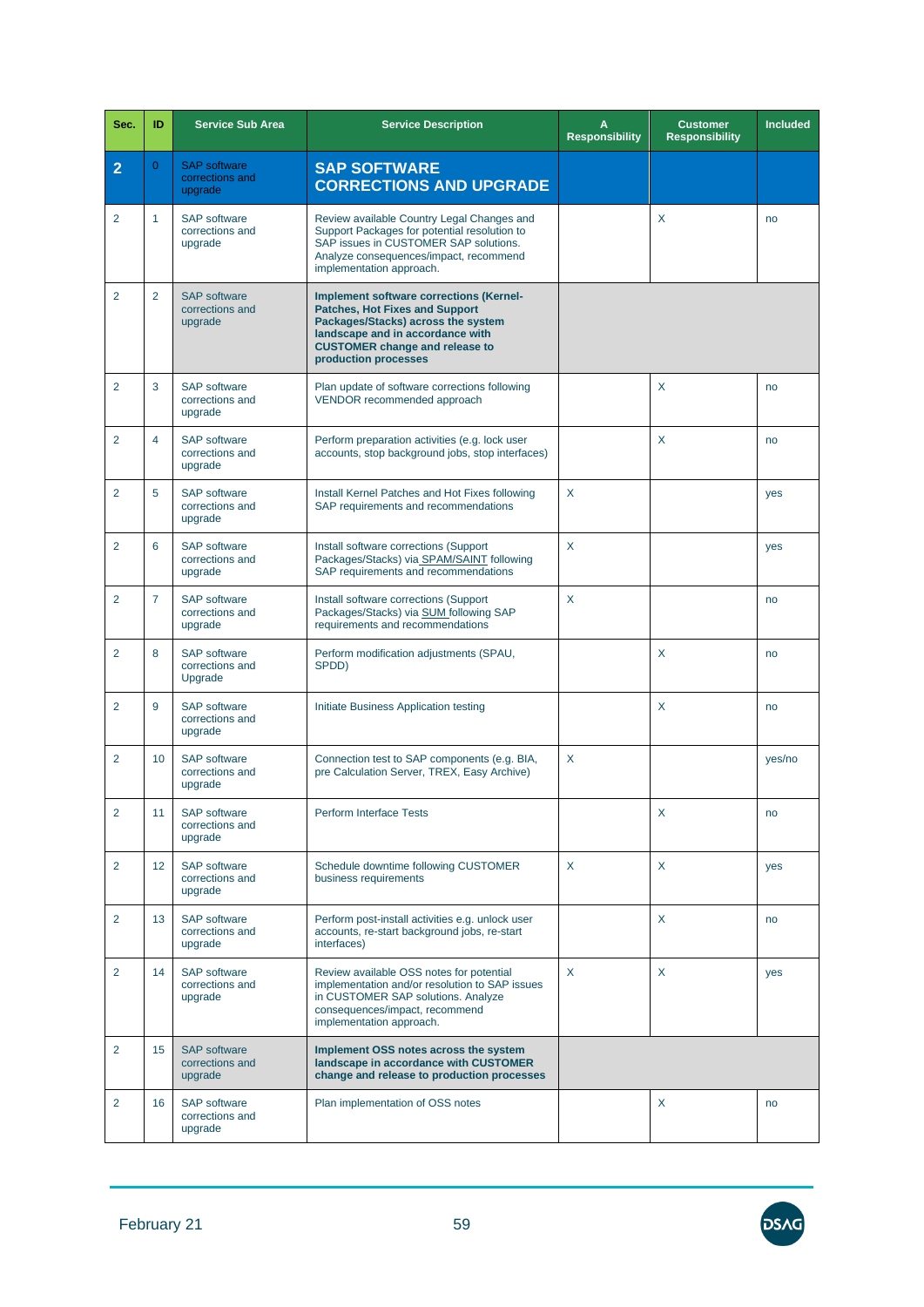| Sec.           | ID           | <b>Service Sub Area</b>                           | <b>Service Description</b>                                                                                                                                                 | A<br><b>Responsibility</b> | <b>Customer</b><br><b>Responsibility</b> | <b>Included</b> |
|----------------|--------------|---------------------------------------------------|----------------------------------------------------------------------------------------------------------------------------------------------------------------------------|----------------------------|------------------------------------------|-----------------|
| $\overline{2}$ | 17           | SAP software<br>corrections and<br>upgrade        | Check prerequisites and implement OSS notes<br>following SAP requirements                                                                                                  |                            | X                                        | no              |
| $\overline{2}$ | 18           | <b>SAP</b> software<br>corrections and<br>upgrade | <b>Correct Side Effect of notes</b>                                                                                                                                        |                            | X                                        | no              |
| 2              | 19           | <b>SAP</b> software<br>corrections and<br>upgrade | Initiate request for application testing                                                                                                                                   |                            | X                                        | no              |
| $\overline{2}$ | 20           | <b>SAP</b> software<br>corrections and<br>upgrade | Deploy software packages from third-party<br>providers (e.g. job scheduling software, Vistex,<br>FIS, PBS) following change management<br>process                          | $\sf X$                    |                                          | no              |
| $\overline{2}$ | 21           | <b>SAP</b> software<br>corrections and<br>upgrade | Review available Enhancement Packages or<br>new software releases for potential<br>implementation of new functionality                                                     |                            | X                                        | no              |
| 2              | 22           | <b>SAP</b> software<br>corrections and<br>upgrade | <b>Implement Enhancement Packages or new</b><br>software releases across the system<br>landscape in accordance with CUSTOMER<br>change and release to production processes |                            |                                          |                 |
| 2              | 23           | <b>SAP</b> software<br>corrections and<br>upgrade | Plan implementation of Enhancement Packages<br>or new software releases in cooperation with<br>business process owners                                                     |                            | X                                        | no              |
| $\overline{2}$ | 24           | <b>SAP</b> software<br>corrections and<br>upgrade | Check prerequisites and install Enhancement<br>Package or new software releases following<br>SAP requirements and recommendations.                                         | X                          |                                          | no              |
| $\overline{2}$ | 25           | <b>SAP</b> software<br>corrections and<br>upgrade | Perform preparation activities e.g. lock user<br>accounts, stop background jobs, stop interfaces)                                                                          |                            | X                                        | no              |
| $\overline{2}$ | 26           | <b>SAP software</b><br>corrections and<br>upgrade | Activate relevant business functions                                                                                                                                       |                            | X                                        | no              |
| $\overline{2}$ | 27           | <b>SAP</b> software<br>corrections and<br>upgrade | Perform modification adjustments (SPAU,<br>SPDD)                                                                                                                           |                            | X                                        | no              |
| $\overline{2}$ | 28           | <b>SAP</b> software<br>corrections and<br>upgrade | Initiate for application testing                                                                                                                                           |                            | X                                        | no              |
| 2              | 29           | <b>SAP</b> software<br>corrections and<br>upgrade | Connection test to SAP components (e.g. BIA,<br>pre Calculation Server, TREX, Easy Archive)                                                                                | X                          |                                          | no              |
| 2              | 30           | <b>SAP</b> software<br>corrections and<br>upgrade | <b>Perform Interface Tests</b>                                                                                                                                             |                            | X                                        | no              |
| $\overline{2}$ | 31           | <b>SAP</b> software<br>corrections and<br>upgrade | Schedule downtime following CUSTOMER<br>business requirements                                                                                                              | X                          | X                                        | no              |
| $\overline{2}$ | 32           | <b>SAP</b> software<br>corrections and<br>upgrade | Perform post-install activities e.g. unlock user<br>accounts, re-start<br>background jobs, re-start interfaces)                                                            |                            | X                                        | no              |
| $\overline{2}$ | 33           | <b>SAP</b> software<br>corrections and<br>upgrade | Verification and implementation of SAP kernel<br>patches                                                                                                                   | X                          |                                          | no              |
| $\overline{2}$ | 34           | <b>SAP</b> software<br>corrections and<br>upgrade | SAP GUI or any activity that belongs to it will be<br>defined in upcoming versions of this document                                                                        |                            |                                          | no              |
| 3              | $\mathbf{0}$ | SAP system monitoring                             | <b>SAP SYSTEM MONITORING</b>                                                                                                                                               |                            |                                          |                 |

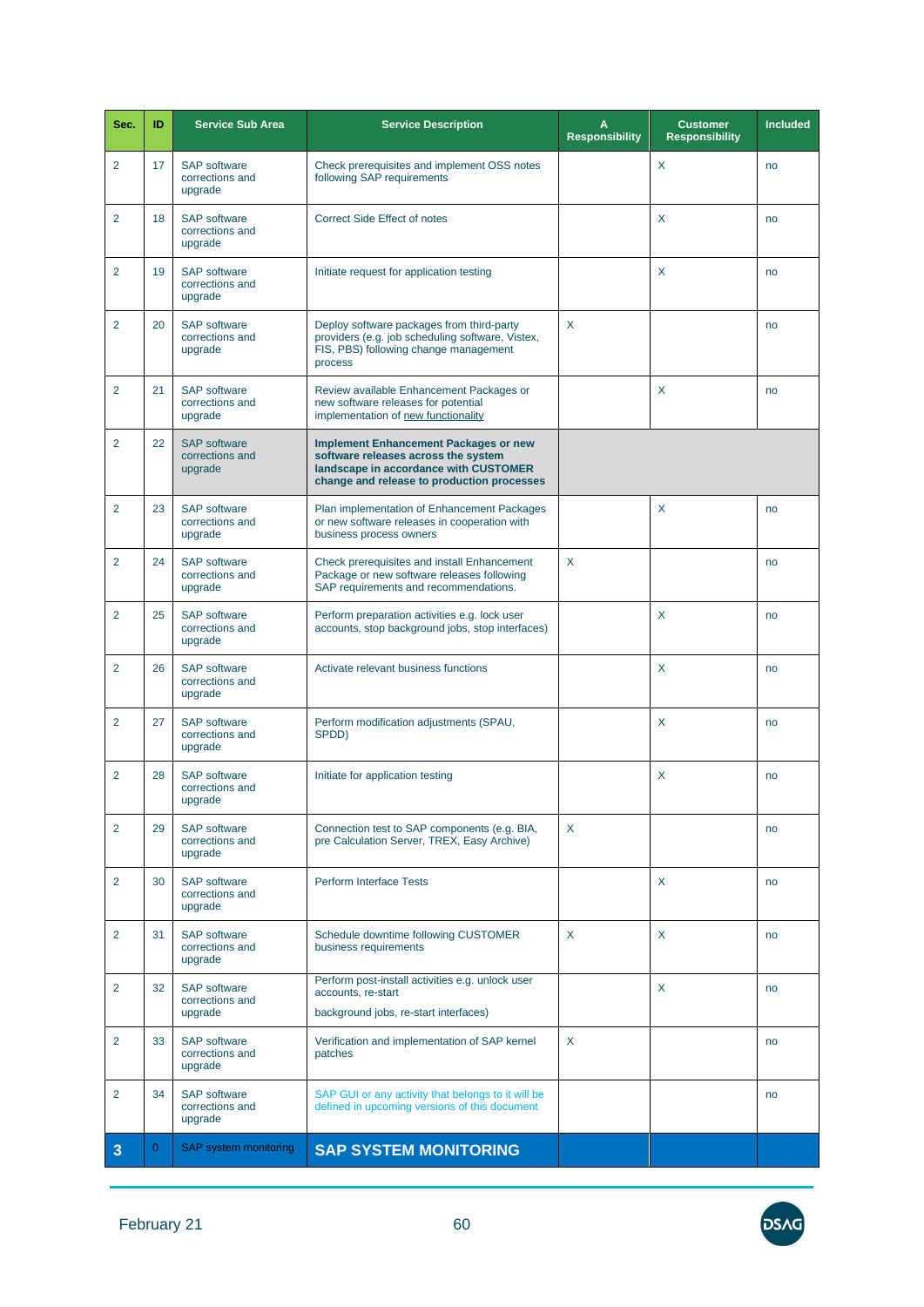| Sec.           | ID              | <b>Service Sub Area</b> | <b>Service Description</b>                                                                                                                                                                     | A<br><b>Responsibility</b> | <b>Customer</b><br><b>Responsibility</b> | <b>Included</b> |
|----------------|-----------------|-------------------------|------------------------------------------------------------------------------------------------------------------------------------------------------------------------------------------------|----------------------------|------------------------------------------|-----------------|
| 3              | 1               | SAP system monitoring   | Set up, install, configure and test monitoring<br>environment and tools used by Service Provider                                                                                               | X                          |                                          | yes             |
| 3              | $\overline{2}$  | SAP system monitoring   | Set up, configure and test monitoring of<br>customer special needs (e.g. SAP Solution<br>Manager, critical business process chain)                                                             |                            | X                                        | no              |
| 3              | 3               | SAP system monitoring   | Configure monitoring tools, set thresholds and<br>values and subsequent events, alerts that will be<br>generated when/if one of the thresholds is<br>exceeded                                  | X                          |                                          | yes             |
| 3              | 4               | SAP system monitoring   | Manage monitoring agents in all SAP systems<br>that are in scope                                                                                                                               | X                          |                                          | yes             |
| 3              | 5               | SAP system monitoring   | Review event and alert thresholds regularly to<br>ensure appropriateness and accuracy                                                                                                          | X                          |                                          | yes             |
| 3              | 6               | SAP system monitoring   | Respond to events following the<br>notification/escalation procedure                                                                                                                           | X                          |                                          | yes             |
| 3              | 7               | SAP system monitoring   | Monitor status of CUSTOMER application batch<br>jobs and follow the notification/escalation<br>procedures                                                                                      | X                          | X                                        | yes             |
| 3              | 8               | SAP system monitoring   | Monitor SAP standard maintenance batch jobs                                                                                                                                                    | X                          |                                          | yes             |
| 3              | 9               | SAP system monitoring   | Monitor qRFC queues (outbound and inbound)<br>e.g. data transfer between the ERP back-end<br>system and the CRM server (setup of<br>additional/special monitoring handled as small<br>project) | X                          |                                          | yes             |
| 3              | 10              | SAP system monitoring   | Monitor password security policies on OS, DB<br>level                                                                                                                                          | X                          |                                          | yes             |
| 3              | 11              | SAP system monitoring   | Monitor password security policies on SAP<br>internal level                                                                                                                                    |                            | X                                        | no              |
| 4              | $\mathbf{0}$    | SAP system setup        | <b>SAP SYSTEM SETUP</b>                                                                                                                                                                        |                            |                                          |                 |
| 4              | 1               | SAP system setup        | Plan and define: system landscape, customer<br>system clients, client parameters, system<br>Change Option, Operation Modes and<br>Instances, connections to other SAP systems                  |                            | X                                        | no              |
| 4              | 2               | SAP system setup        | Define SAP system sizing based on input from<br><b>CUSTOMER</b>                                                                                                                                | X                          |                                          | no              |
| 4              | 3               | SAP system setup        | Design and implement system infrastructure and<br>required hardware                                                                                                                            | X                          |                                          | no              |
| 4              | 4               | SAP system setup        | Install SAP and database software                                                                                                                                                              | X                          |                                          | no              |
| 4              | 5               | SAP system setup        | Install and configure clustering environment (OS,<br>clustering tool, SAP-specific parameters) in<br>accordance with VENDOR standards                                                          | X                          |                                          | no              |
| 4              | 6               | SAP system setup        | Set up high availability solution for SAP system<br>instances selected by CUSTOMER                                                                                                             | X                          |                                          | no              |
| $\overline{4}$ | 7               | SAP system setup        | Create CUSTOMER SAP system clients, set up<br>clients parameters in accordance with<br><b>CUSTOMER</b> specifications                                                                          | X                          |                                          | no              |
| 4              | 8               | SAP system setup        | Set up SAP system Change Option in<br>accordance with CUSTOMER specifications<br>(transaction SCC4)                                                                                            |                            | X                                        | no              |
| 4              | 9               | SAP system setup        | Define and set up SAP system parameters, SAP<br>system profiles in cooperation with CUSTOMER<br>and Service Provider Standard<br>recommendations                                               | X                          |                                          | no              |
| 4              | 10 <sup>°</sup> | SAP system setup        | <b>Create SAP Remote Function Calls connections</b>                                                                                                                                            |                            | X                                        | no              |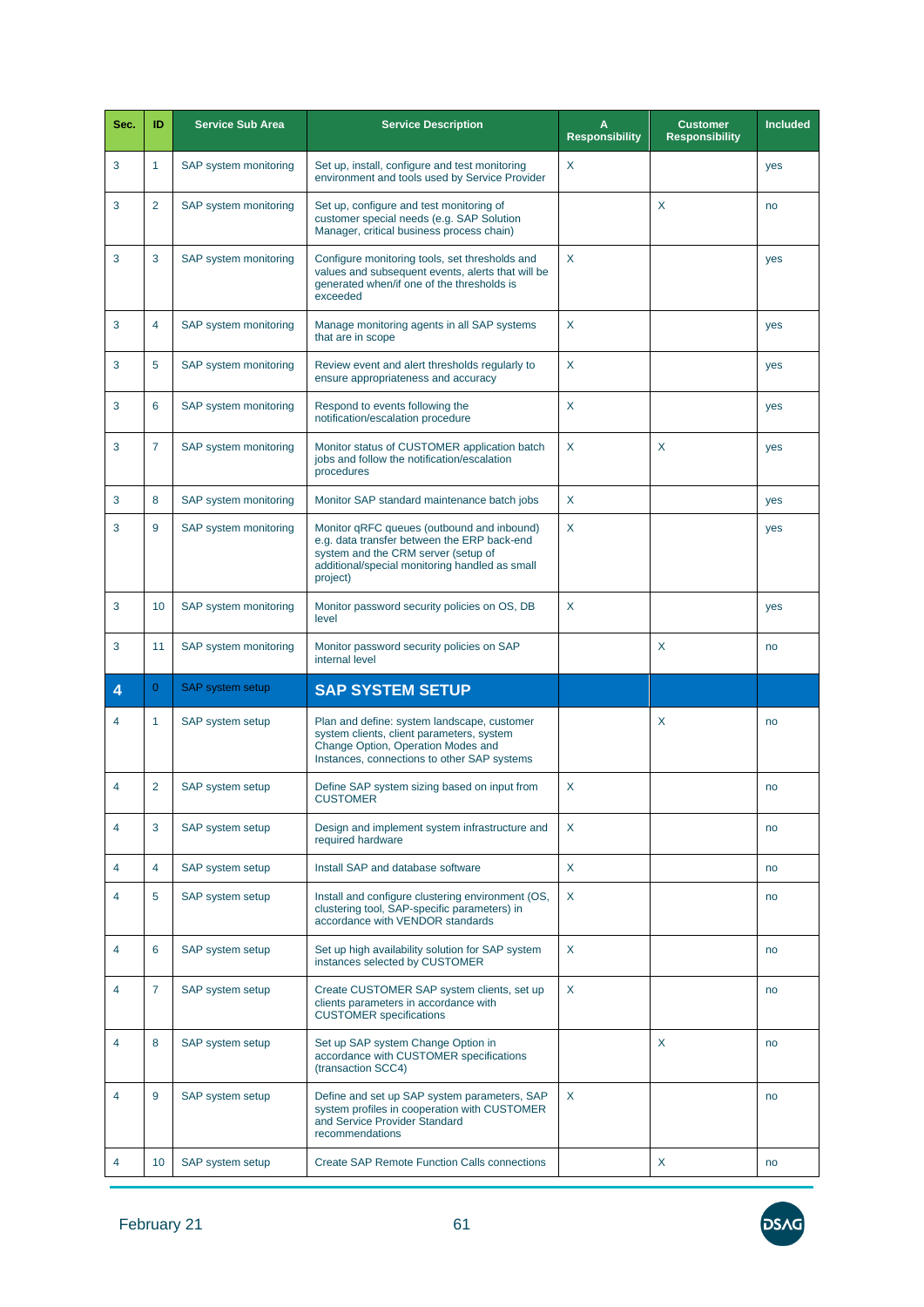| Sec.           | ID | <b>Service Sub Area</b>           | <b>Service Description</b>                                                                                                                                                                                           | A<br><b>Responsibility</b> | <b>Customer</b><br><b>Responsibility</b> | <b>Included</b> |
|----------------|----|-----------------------------------|----------------------------------------------------------------------------------------------------------------------------------------------------------------------------------------------------------------------|----------------------------|------------------------------------------|-----------------|
| 4              | 11 | SAP system setup                  | Configure SAP Transport Management System                                                                                                                                                                            |                            | X                                        | no              |
| 4              | 12 | SAP system setup                  | Deploy Add-Ons                                                                                                                                                                                                       | X                          |                                          | no              |
| 4              | 13 | SAP system setup                  | Define and set up workload distribution Logon<br>Load Balancing, SAP Logon Groups                                                                                                                                    |                            | X                                        | no              |
| 4              | 14 | SAP system setup                  | Set up workload distribution on SAP Web<br><b>Dispatcher</b>                                                                                                                                                         | X                          |                                          | yes             |
| 4              | 15 | SAP system setup                  | Define and set up SAP Operation Modes and<br>Instances                                                                                                                                                               | X                          |                                          | yes             |
| 4              | 16 | SAP system setup                  | Connect system to SAP Solution Manager and<br>SAP System Landscape Directory                                                                                                                                         | X                          |                                          | no              |
| 4              | 17 | SAP system setup                  | Enable SAP Early Watch Alert reporting in<br><b>CUSTOMER Solution Manager</b>                                                                                                                                        | X                          |                                          | no              |
| 4              | 18 | SAP system setup                  | Set up and enable Service Provider Standard<br>monitoring of the system(s)                                                                                                                                           | X                          |                                          | no              |
| $\overline{4}$ | 19 | SAP system setup                  | Set up and enable backup                                                                                                                                                                                             | X                          |                                          | no              |
| 4              | 20 | SAP system setup                  | Develop and maintain documentation e.g.<br>System Landscape (hardware view), High<br>Availability, Backup, Operational Manual                                                                                        | X                          |                                          | no              |
| 4              | 21 | SAP system setup                  | Develop and maintain documentation e.g.<br>System Landscape (logical view), System<br>customer clients, Transport Procedures,<br>Instructions to Service Provider regarding<br>special requirements for system setup |                            | X                                        | no              |
| 5              | 0  | <b>Database</b><br>administration | <b>DATABASE ADMINISTRATION</b>                                                                                                                                                                                       |                            |                                          |                 |
| 5              | 1  | <b>Database</b><br>administration | Install and configure the database clustering<br>environment (OS, clustering tool, database<br>specific parameters) in accordance with<br>VENDOR standards on database servers                                       | X                          |                                          | no              |
| 5              | 2  | <b>Database</b><br>administration | Periodically test the cluster fail-over                                                                                                                                                                              | X                          |                                          | yes             |
| 5              | 3  | <b>Database</b><br>administration | Notify Service Provider about any specific tasks<br>that should be completed in the case of a fail-<br>over switch (e.g. system restart of connected<br>systems)                                                     |                            | X                                        | no              |
| 5              | 4  | <b>Database</b><br>administration | Configure database parameters for application<br>performance based on requirements from<br><b>CUSTOMER</b>                                                                                                           | X                          |                                          | yes             |
| 5              | 5  | <b>Database</b><br>administration | Manage the file structure (for example, data<br>files, log files, and so on)                                                                                                                                         | X                          |                                          | yes             |
| 5              | 6  | <b>Database</b><br>administration | Manage the storage space for the database on<br>the storage subsystem                                                                                                                                                | X                          |                                          | yes             |
| 5              | 7  | <b>Database</b><br>administration | Start/stop database                                                                                                                                                                                                  | X                          |                                          | yes             |
| 5              | 8  | <b>Database</b><br>administration | Adapt database parameters required to maintain<br>the agreed service levels                                                                                                                                          | X                          |                                          | yes             |
| 5              | 9  | <b>Database</b><br>administration | Perform database system management                                                                                                                                                                                   | X                          |                                          | yes             |
| 5              | 10 | <b>Database</b><br>administration | Create and maintain database operation<br>management procedures                                                                                                                                                      | X                          |                                          | yes             |
| 5              | 11 | <b>Database</b><br>administration | Perform backup, restore and recovery of SAP<br>systems and databases                                                                                                                                                 |                            |                                          |                 |

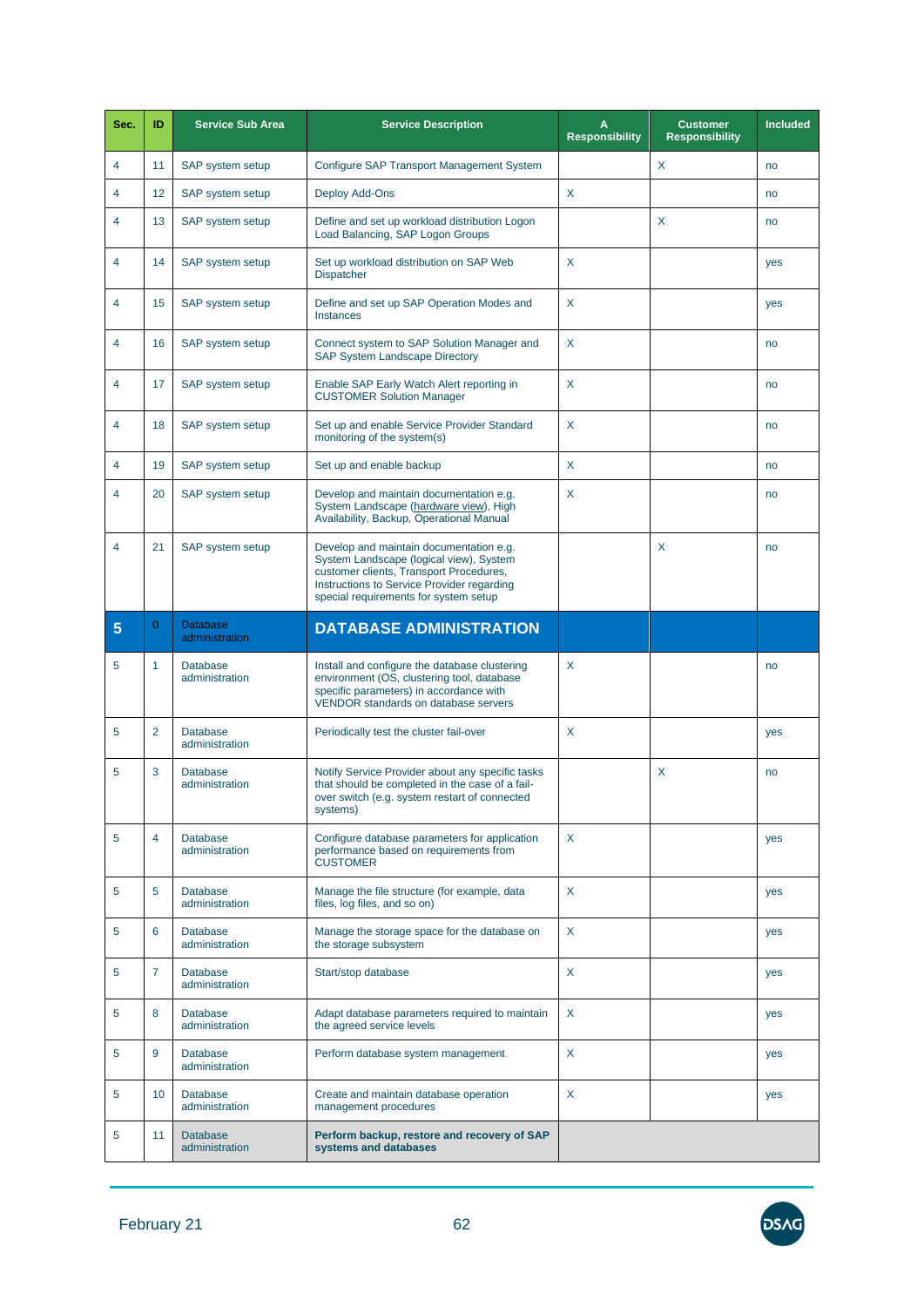| Sec. | ID             | <b>Service Sub Area</b>           | <b>Service Description</b>                                                                                                                                                                                                         | A<br><b>Responsibility</b> | <b>Customer</b><br><b>Responsibility</b> | <b>Included</b> |
|------|----------------|-----------------------------------|------------------------------------------------------------------------------------------------------------------------------------------------------------------------------------------------------------------------------------|----------------------------|------------------------------------------|-----------------|
| 5    | 12             | <b>Database</b><br>administration | Setup, document, execute and verify the data<br>backup                                                                                                                                                                             | X                          |                                          | yes             |
| 5    | 13             | <b>Database</b><br>administration | Perform regular backup according to agreed<br>service level                                                                                                                                                                        | X                          |                                          | yes             |
| 5    | 14             | <b>Database</b><br>administration | Perform restore due to system failure or data<br>corruption caused by technical or software<br>defect                                                                                                                              | X                          |                                          | no              |
| 5    | 15             | <b>Database</b><br>administration | Perform regular restore tests for production<br>system components                                                                                                                                                                  | X                          |                                          | no              |
| 5    | 16             | <b>Database</b><br>administration | Perform ad hoc extra backup on CUSTOMER<br>request, perform restore on CUSTOMER<br>request (authorized requestors)                                                                                                                 | X                          |                                          | yes             |
| 5    | 17             | <b>Database</b><br>administration | Define authorized key users which are allowed<br>to request database restores                                                                                                                                                      |                            | X                                        | no              |
| 5    | 18             | <b>Database</b><br>administration | Provide information about non-regular data<br>imports and database growth (e.g. SAP rollout)                                                                                                                                       |                            | X                                        | no              |
| 5    | 19             | <b>Database</b><br>administration | <b>Perfomance Analysis</b>                                                                                                                                                                                                         |                            |                                          |                 |
| 5    | 20             | <b>Database</b><br>administration | Perform database performance troubleshooting                                                                                                                                                                                       | X                          |                                          | yes             |
| 5    | 21             | <b>Database</b><br>administration | Database performance tuning at system level<br>(performance ratios, I/O load balancing,<br>database buffers and utilization of memory),<br>apply changes in accordance with CUSTOMER<br>change and release to production processes | X                          |                                          | no              |
| 5    | 22             | <b>Database</b><br>administration | Database performance tuning at application<br>level (for example, SQL Query optimization,<br>global performance due to application<br>development/update)                                                                          |                            | X                                        | no              |
| 5    | 23             | <b>Database</b><br>administration | Manage network access to remote databases<br>(listeners, SQL hosts).                                                                                                                                                               | X                          |                                          | no              |
| 5    | 24             | <b>Database</b><br>administration | Maintain CUSTOMER own data/procedures<br>(schema, business/application data, associated<br>indexes etc.).                                                                                                                          |                            | X                                        | no              |
| 5    | 25             | Database<br>administration        | Communicates scheduled downtimes to<br><b>CUSTOMER end-users and Service Provider</b>                                                                                                                                              |                            | X                                        | no              |
| 5    | 26             | <b>Database</b><br>administration | Creation, deletion of database objects (indexes,<br>tables) on request following change<br>management procedure                                                                                                                    | X                          |                                          | no              |
| 5    | 27             | <b>Database</b><br>administration | Supporting CUSTOMER during audits, for<br>example by providing information, describing<br>processes, running scripts                                                                                                               | X                          |                                          | no              |
| 6    | $\overline{0}$ | Database monitoring               | <b>DATABASE MONITORING</b>                                                                                                                                                                                                         |                            |                                          |                 |
| 6    | 1              | Database monitoring               | Set up, install, configure and test monitoring<br>environment and tools                                                                                                                                                            | X                          |                                          | yes             |
| 6    | $\overline{2}$ | Database monitoring               | Configure monitoring tools, set thresholds and<br>values and subsequent events that will be<br>generated when/if one of the thresholds is<br>exceeded                                                                              | X                          |                                          | yes             |
| 6    | 3              | Database monitoring               | Define alerts for availability, capacity, disk<br>utilization                                                                                                                                                                      | X                          |                                          | yes             |
| 6    | 4              | Database monitoring               | Review monitored event thresholds regularly to<br>ensure appropriateness and accuracy                                                                                                                                              | X                          |                                          | yes             |

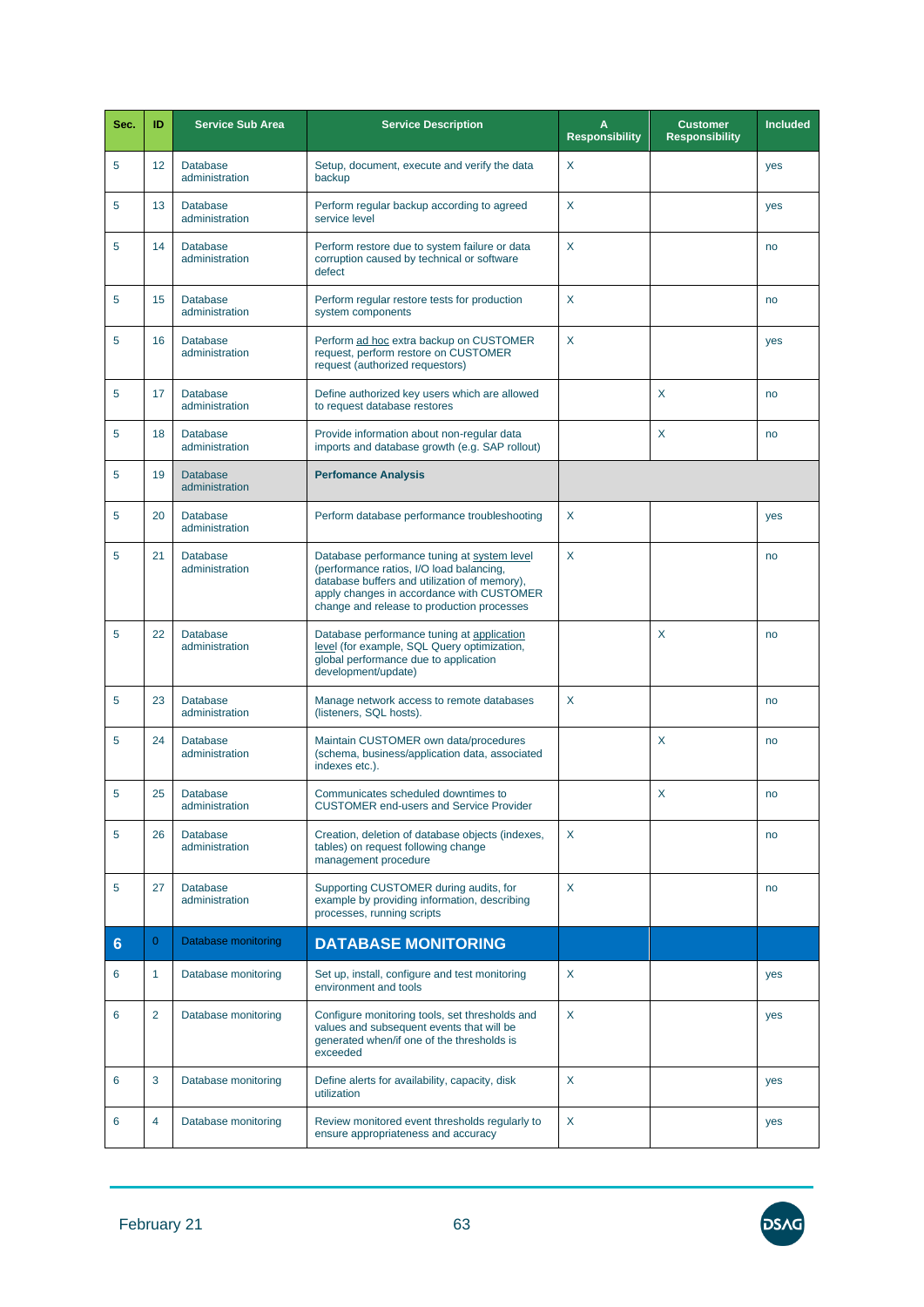| Sec. | ID             | <b>Service Sub Area</b>                         | <b>Service Description</b>                                                                                                                                                                                                                                      | Α<br><b>Responsibility</b> | <b>Customer</b><br><b>Responsibility</b> | <b>Included</b> |
|------|----------------|-------------------------------------------------|-----------------------------------------------------------------------------------------------------------------------------------------------------------------------------------------------------------------------------------------------------------------|----------------------------|------------------------------------------|-----------------|
| 6    | 5              | Database monitoring                             | Respond to events following the<br>notification/escalation procedure                                                                                                                                                                                            | $\mathsf{X}$               |                                          | yes             |
| 6    | 6              | Database monitoring                             | Monitor the database growth and increase<br>database size accordingly.                                                                                                                                                                                          | X                          |                                          | yes             |
| 7    | $\mathbf{0}$   | Database software<br>corrections and<br>upgrade | <b>DATABASE SOFTWARE</b><br><b>CORRECTIONS AND UPGRADE</b>                                                                                                                                                                                                      |                            |                                          |                 |
| 7    | 1              | Database software<br>corrections and<br>upgrade | Review available software corrections (patches,<br>hot fixes) or new software versions for potential<br>implementation and/or resolution to database<br>issues in CUSTOMER SAP solutions. Analyze<br>consequences/impact, recommend<br>implementation approach. | $\sf X$                    |                                          | yes             |
| 7    | 2              | Database software<br>corrections and<br>upgrade | Upgrade or patch database with the latest<br>recommended patch level from the database<br>vendor, in accordance with CUSTOMER<br>change and release to production processes                                                                                     |                            |                                          |                 |
| 7    | 3              | Database software<br>corrections and<br>upgrade | Decide to update of software corrections<br>(patches, hot fixes) or new software versions<br>following VENDOR recommended approach                                                                                                                              | $\sf X$                    |                                          | yes             |
| 7    | 4              | Database software<br>corrections and<br>upgrade | Perform preparation activities e.g. lock user<br>accounts, stop background jobs, stop interfaces)                                                                                                                                                               |                            | X                                        | no              |
| 7    | 5              | Database software<br>corrections and<br>upgrade | Install software corrections (patches, hot fixes)<br>following database vendor and SAP<br>requirements                                                                                                                                                          | $\sf X$                    |                                          | yes             |
| 7    | 6              | Database software<br>corrections and<br>upgrade | Upgrade Database software (release change)                                                                                                                                                                                                                      | X                          |                                          | no              |
| 7    | 7              | Database software<br>corrections and<br>upgrade | Schedule downtime following CUSTOMER<br>business requirements                                                                                                                                                                                                   | X                          | X                                        | yes             |
| 8    | $\mathbf{0}$   | <b>Database</b><br>reorganizations              | <b>DATABASE</b><br><b>REORGANIZATIONS</b>                                                                                                                                                                                                                       |                            |                                          |                 |
| 8    | 1              | <b>Database</b><br>reorganizations              | Identify database objects that need to be<br>reorganized.                                                                                                                                                                                                       |                            | х                                        | no              |
| 8    | 2              | <b>Database</b><br>reorganizations              | Review VENDOR recommendations, plan<br>reorganization of database                                                                                                                                                                                               |                            | X                                        | no              |
| 8    | 3              | <b>Database</b><br>reorganizations              | Schedule downtime for database or database<br>objects export/import                                                                                                                                                                                             |                            | X                                        | no              |
| 8    | 4              | <b>Database</b><br>reorganizations              | Communicates scheduled downtimes to<br><b>CUSTOMER end-users and Service Provider</b>                                                                                                                                                                           |                            | X                                        | no              |
| 8    | 5              | <b>Database</b><br>reorganizations              | Perform reorganization of database or selected<br>database objects on request                                                                                                                                                                                   | X                          |                                          | no              |
| 9    | $\overline{0}$ | Database security                               | <b>DATABASE SECURITY</b>                                                                                                                                                                                                                                        |                            |                                          |                 |
| 9    | 1              | Database security                               | Change passwords for all database<br>administrator users in accordance with security<br>policies                                                                                                                                                                | $\sf X$                    |                                          | yes             |
| 9    | 2              | Database security                               | Implement security standards and install<br>software changes to overcome known<br>security weaknesses                                                                                                                                                           |                            |                                          |                 |
| 9    | 3              | Database security                               | Patch known critical database vulnerabilities                                                                                                                                                                                                                   | X                          |                                          | yes             |
| 9    | 4              | Database security                               | Patch database software infrastructure<br>component vulnerabilities (database engine,<br>listener)                                                                                                                                                              | X                          |                                          | yes             |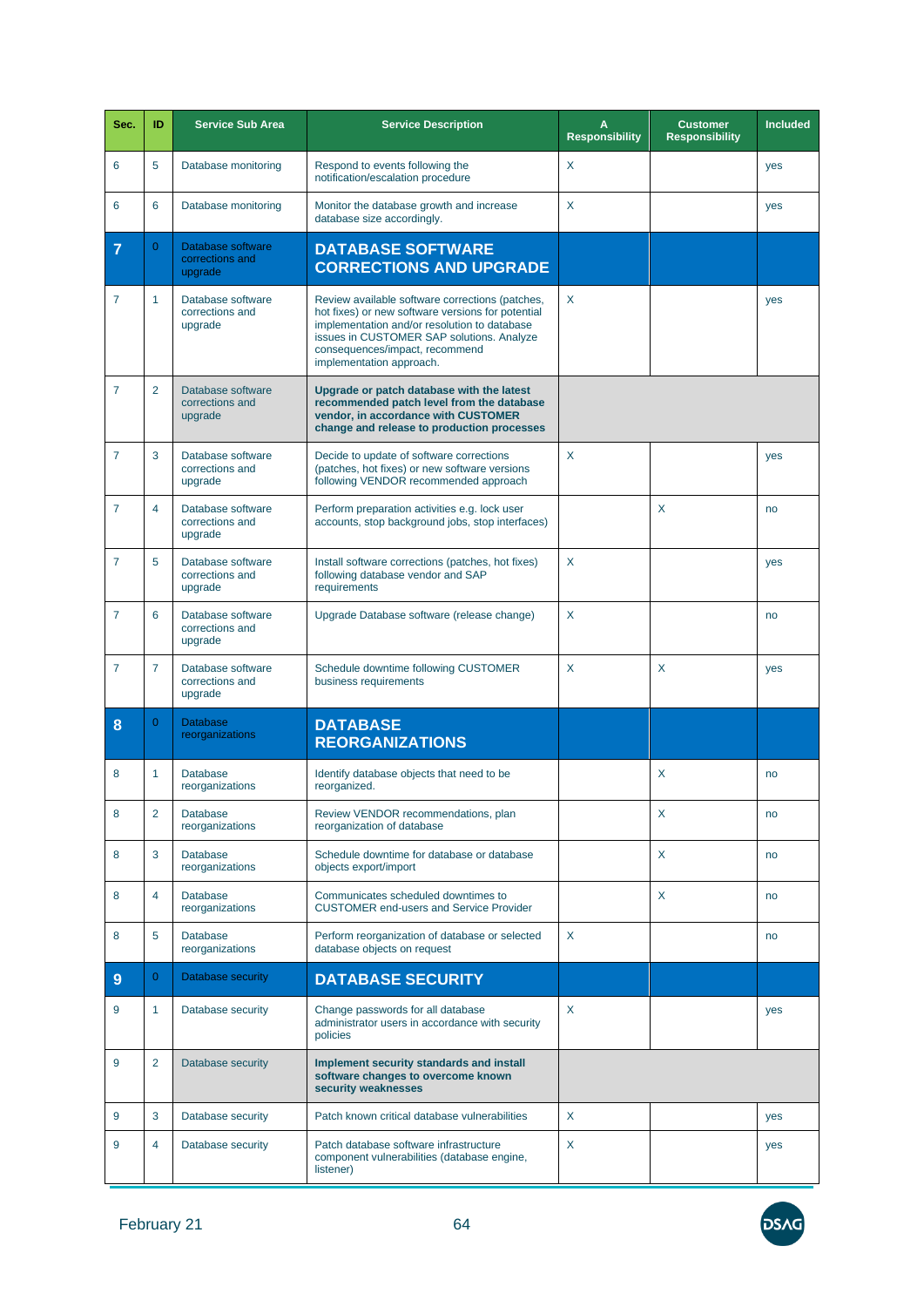| Sec. | ID             | <b>Service Sub Area</b>                         | <b>Service Description</b>                                                                           | A<br><b>Responsibility</b> | <b>Customer</b><br><b>Responsibility</b> | <b>Included</b> |
|------|----------------|-------------------------------------------------|------------------------------------------------------------------------------------------------------|----------------------------|------------------------------------------|-----------------|
| 9    | 5              | Database security                               | Notify about changes to security policies or any<br>discovered security leaks                        | X                          | X                                        | yes             |
| 10   | $\mathbf{0}$   | <b>HANA Special Add-Ons</b>                     | <b>HANA SPECIAL ADDONS</b>                                                                           |                            |                                          |                 |
| 10   | 1              | Database software<br>corrections and<br>upgrade | HANA - Update and patching the OS -<br>Deployment of new image (OS update<br>installations for SLES) | X                          |                                          | no              |
| 10   | $\overline{2}$ | Database software<br>corrections and<br>upgrade | HANA - Update and patching the OS - Patching<br>of OS components                                     | X                          |                                          | yes             |
| 10   | 3              | Database software<br>corrections and<br>upgrade | HANA - Update and Patching SAP HANA<br>Database Software (Revision Update)                           | X                          |                                          | yes             |
| 10   | 4              | Database software<br>corrections and<br>upgrade | HANA - Update and patching file systems<br>components                                                | X                          |                                          | yes             |
| 10   | 5              | Database software<br>corrections and<br>upgrade | HANA - Update and Patching Storage<br><b>Components</b>                                              | X                          |                                          | yes             |
| 10   | 6              | <b>SAP</b> system<br>administration             | <b>HANA System Copy</b>                                                                              | X                          |                                          | no              |
| 10   | 7              | SAP system setup                                | X<br>HANA Solution Sizing based on input from<br><b>CUSTOMER</b>                                     |                            |                                          | no              |
| 10   | 8              | SAP system setup                                | Installation of new HANA DB and if necessary<br>migration from previous DB System                    | X                          |                                          | no              |
| 11   | $\mathbf{0}$   | <b>Solution Manager Add-</b><br><b>Ons</b>      | <b>SOLUTION MANAGER</b><br><b>ADDONS</b>                                                             |                            |                                          |                 |
| 11   | 1              | Preparation                                     | Review and establish SLD concept                                                                     | X                          |                                          | no              |
| 11   | 2              | Preparation                                     | Define technical and business system<br>X<br>information for SLD                                     |                            |                                          | no              |
| 11   | 3              | Preparation                                     | X<br>Configure correct technical and business system<br>information in SLD                           |                            |                                          | no              |
| 11   | 4              | Preparation                                     | Establish User and Role Procedure for Users on<br><b>Managed System</b>                              |                            | X                                        | no              |
| 11   | 5              | Installation                                    | <b>SAP Solution Manager Installation</b>                                                             | X                          |                                          | no              |
| 11   | 6              | Installation                                    | Installation Post-Processing: SolMan Setup (<br>Preparation and Basic Configuration)                 | X                          |                                          | no              |
| 11   | $\overline{7}$ | Installation                                    | <b>SMD Agent Installation</b>                                                                        | X                          |                                          | no              |
| 11   | 8              | Installation                                    | Introscope Enterprise Manager Installation                                                           | X                          |                                          | no              |
| 11   | 9              | Configuration                                   | Managed System Configuration                                                                         | X                          |                                          | no              |
| 11   | 10             | Configuration                                   | <b>EWA</b>                                                                                           | X                          |                                          | no              |
| 11   | 11             | Configuration                                   | Service Level reports                                                                                | X                          |                                          | no              |
| 11   | 12             | Configuration                                   | System Monitoring (on customer request)                                                              | X                          |                                          | no              |
| 11   | 13             | Configuration                                   | MAImon including threshold adaptation                                                                | X                          |                                          | yes             |
| 11   | 14             | Configuration                                   | <b>BEX Query</b>                                                                                     | X                          |                                          | no              |
| 11   | 15             | Operation                                       | SolMan-related tasks when decommisioning a<br>system                                                 | X                          |                                          | yes             |

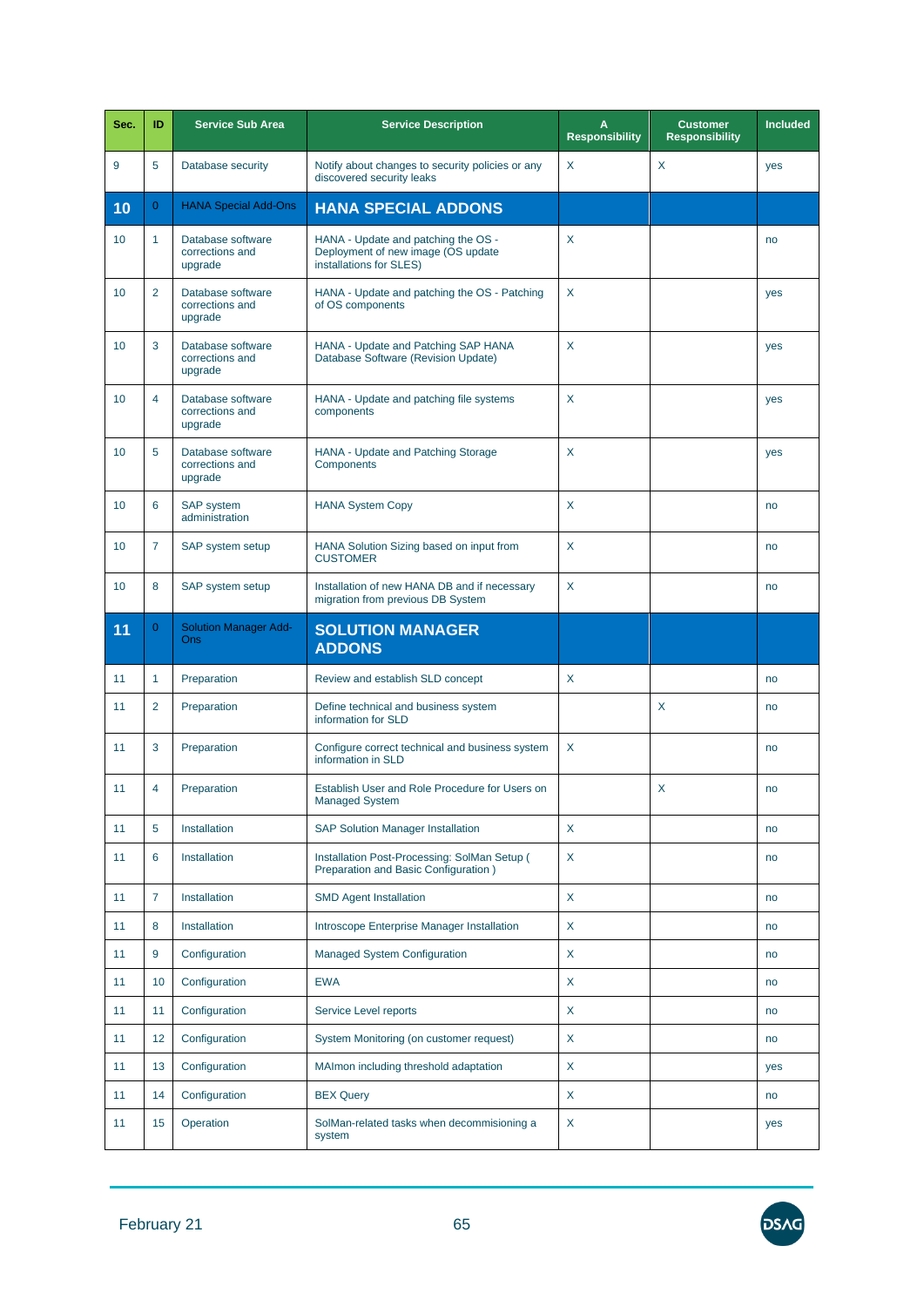| Sec. | ID | <b>Service Sub Area</b> | <b>Service Description</b>                               | А<br><b>Responsibility</b> | <b>Customer</b><br><b>Responsibility</b> | <b>Included</b> |
|------|----|-------------------------|----------------------------------------------------------|----------------------------|------------------------------------------|-----------------|
| 11   | 16 | Operation               | SolMan-related tasks when patching a satellite<br>system | $\times$                   |                                          | yes             |
| 11   |    | Operation               | SolMan SPS patching Post Action                          | ⋏                          |                                          | no              |
| 11   | 18 | Operation               | Update SLD CIM model/CR content                          | X                          |                                          | yes             |

#### **Responsibility Matrix Key:**

- D Responsible (D from the German "Durchführung") responsible for execution. The party or parties responsible for executing the activity/activities.
- V Accountable (V from the German "Verantwortlich") responsible in terms of "approving". The party that assume the responsibility, in the legal or in the business sense.
- M Consulted (from the German "Mitwirkung") provides additional, mainly business-related information. The party or parties that will collaborate in the execution of the activity by providing additional, mainly businessrelated information.
- I Information to be informed. The party or parties that will be informed about the progress or the result of the activity and is/are authorized to procure information as required.
- F Release The party or parties whose approval is required before an activity can commence.
- P Project Optional service, provision within the terms of the projects commissioned from the service provider.

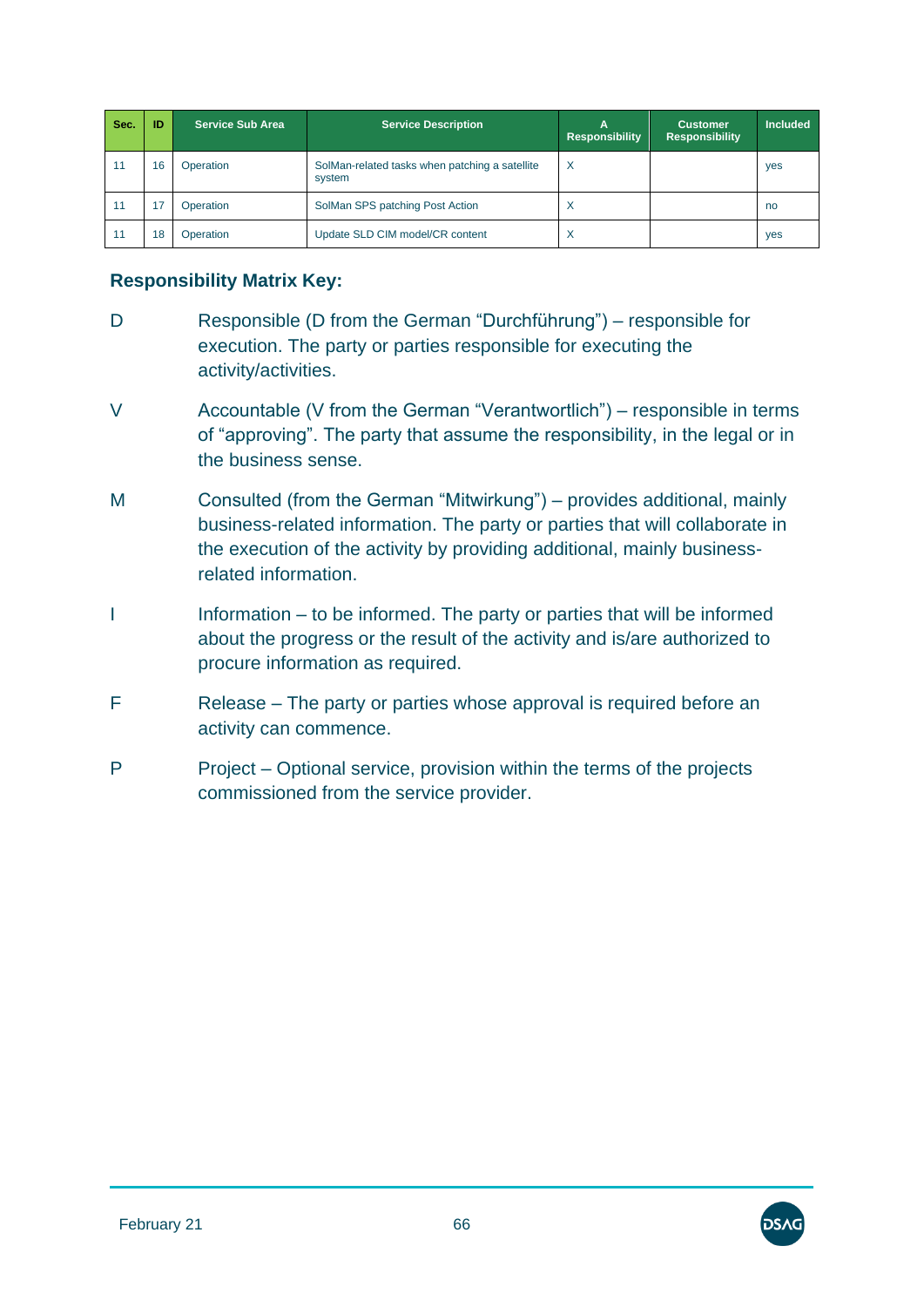# **APPENDIX B: SAP Service Parameter**

### **B. SAP Basis Operation**

#### **B.1 Provision of Services**

For services within the domain of SAP operation, the following completion times have been agreed for the provision of services.

| <b>Priority</b>              | <b>Completion Time</b> |
|------------------------------|------------------------|
| <b>Priority 1 (Critical)</b> | 8 h                    |
| Priority 2 (Major)           | 3 working days         |
| Priority 3 (default)         | 10 working days        |
| Priority 4 (request)         | 20 working days        |

#### **Category Examples of Services:**

Priority 1: Implementation of single SAP Note, setting up printers, recovery clone Priority 2: Print server, authorization changes, creating transactions, job requirements and job changes Priority 3: Creating test system, installation of SAP Add-On in development or text environment Priority 4: Installation of a new SAP productive system, installation of hot packages, swap SAP kernel in entire landscape

During the transitional phase, the services are categorized.

### **B.2 System Availability**

"Platinum" application availability for all productive SAP system landscapes (complete Landscape), including subcomponents (such as LiveCache or BWA)

"Bronze" application availability for all productive test SAP system landscapes (sandbox systems), including subcomponents (such as LiveCache or BWA)

"Platinum" application availability for all productive non-SAP components (such as MQ Series, Content Manager, Business Connector, Vertex, and Dollar Universe)

Maximum number of breakdowns allowed per year: See point 3. Data Center Services measuring criteria for system availability of SAP systems:

- Logon check in every system
- Update program must be active in every system

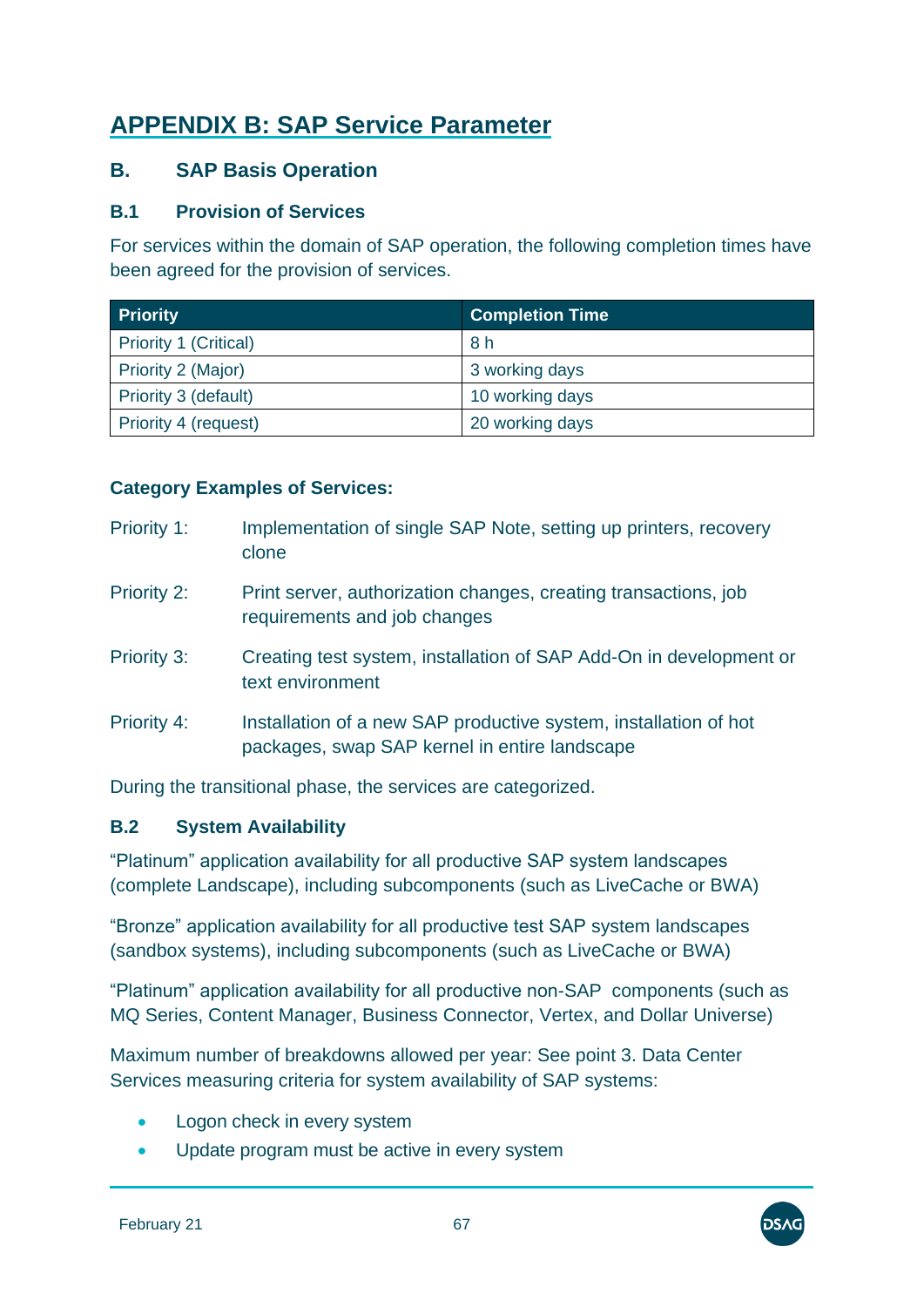Lock management must be in working order in every system

Measuring criteria for system availability of non-SAP systems:

- SAP interface must be in working order
- Individual check routines using tools, current status: SAP SolMan and/or Nagios depending on the system (for example Dollar Universe, MQ Series)

The SAP application server and database server are to be operated without specific service periods for standard system maintenance tasks (such as database and operating system patches, and SAP kernel upgrades). Implementation takes place in the customer default by means of failover mechanisms, without interruption of SAP operation.

#### **B.3 Response Times**

SAP response times are measured using the response time distribution (including dialog time) displayed in transaction ST03N. This considers the averaged monthly value of all instances using the cumulative percentage distribution. Of relevance here is the rate of transactions that attain a responsetime of <0.1s, <0.5s and <1s. For certain transaction types, the maximum hourly average during the online peak time is also considered. This is displayed in transaction ST03N in the time profile. The online peak time is the hour with the greatest number of transactions per transaction type per hour in the relevant system.

The average response times from the SAP systems are defined according to the following table. They reflect the current status of the systems plus a buffer of around 10%:

|                 |                     | < 0.1s    | < 0.5s | < 1s | <b>Peak Response</b><br>Time AVG (ms) |
|-----------------|---------------------|-----------|--------|------|---------------------------------------|
| PG <sub>1</sub> | <b>BACKGROUND</b>   | 72.5      | 85.0   | 85.0 | 2500                                  |
| PG1             | <b>DIALOG</b>       | 55.0      | 82.5   | 90.0 | 700                                   |
| PG <sub>1</sub> | <b>RFC</b>          | 42.5      | 70.0   | 85.0 | 1600                                  |
| PG1             | <b>UPDATE</b>       | 70.0      | 90.0   | 92.5 |                                       |
| PG <sub>1</sub> | UPDATE2             | 80.0      | 95.0   | 97.5 |                                       |
|                 |                     | $< 0.1$ s | < 0.5s | < 1s | <b>Peak Response</b><br>Time AVG (ms) |
| PE <sub>1</sub> | <b>BACKGROUND</b>   | 75.0      | 87.5   | 90.0 | 3000                                  |
| PE <sub>1</sub> | <b>DIALOG</b>       | 45.0      | 75.0   | 87.5 | 850                                   |
| PE <sub>1</sub> | <b>RFC</b>          | 45.0      | 75.0   | 90.0 | 3000                                  |
| PE <sub>1</sub> | <b>UPDATE</b>       | 50.0      | 80.0   | 87.5 |                                       |
| PE <sub>1</sub> | UPDATE <sub>2</sub> | 60.0      | 90.0   | 95.0 |                                       |



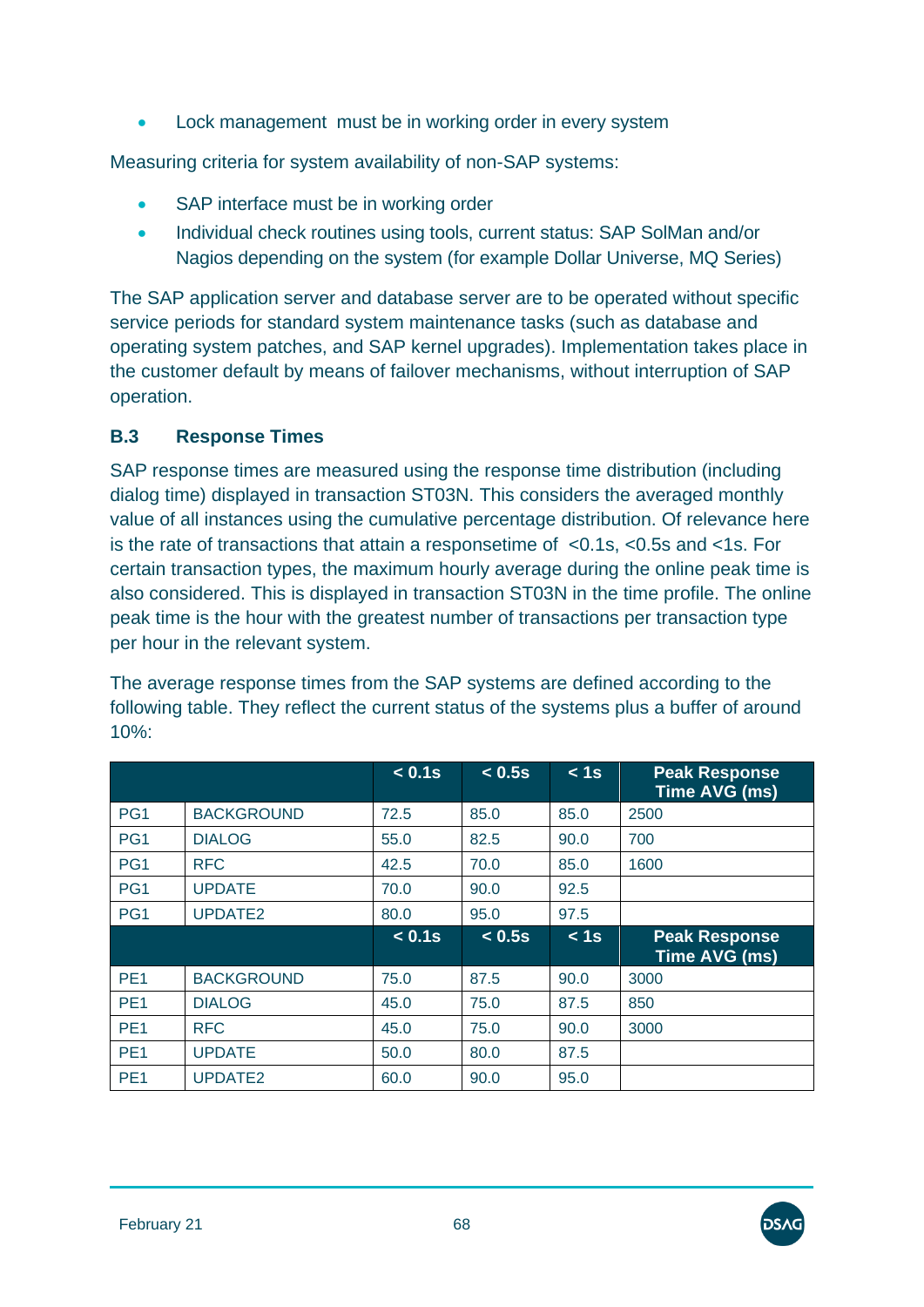|                 |                   | < 0.1s | < 0.5s | < 1s | <b>Peak Response</b><br><b>Time AVG (ms)</b> |
|-----------------|-------------------|--------|--------|------|----------------------------------------------|
| PA <sub>1</sub> | <b>BACKGROUND</b> | 80.0   | 87.5   | 90.0 | 7500                                         |
| PA <sub>1</sub> | <b>DIALOG</b>     | 35.0   | 65.0   | 80.0 | 900                                          |
| PA <sub>1</sub> | <b>RFC</b>        | 35.0   | 65.0   | 80.0 | 3000                                         |
| PA <sub>1</sub> | <b>UPDATE</b>     | 50.0   | 77.5   | 85.0 |                                              |
| PA <sub>1</sub> | UPDATE2           | 57.2   | 87.5   | 95.0 |                                              |
|                 |                   | < 0.1s | < 0.5s | < 1s | <b>Peak Response</b><br>Time AVG (ms)        |
| PP <sub>1</sub> | <b>BACKGROUND</b> | 82.5   | 90.0   | 95.0 | 800                                          |
| PP <sub>1</sub> | <b>DIALOG</b>     | 40.0   | 58.5   | 72.5 | 1100                                         |
| PP <sub>1</sub> | <b>RFC</b>        | 52.5   | 77.5   | 85.0 | 650                                          |
| PP <sub>1</sub> | <b>UPDATE</b>     | 52.5   | 80.0   | 90.0 |                                              |
| PP <sub>1</sub> | UPDATE2           | 70.0   | 95.0   | 97.5 |                                              |
|                 |                   | < 0.1s | < 0.5s | < 1s | <b>Peak Response</b><br>Time AVG (ms)        |
| PM <sub>1</sub> | <b>BACKGROUND</b> | 75.0   | 90.0   | 92.5 | 2000                                         |
| PM <sub>1</sub> | <b>DIALOG</b>     | 40.0   | 70.0   | 80.0 | 1100                                         |
| PM <sub>1</sub> | <b>RFC</b>        | 70.0   | 80.0   | 90.0 | 800                                          |
| PM <sub>1</sub> | <b>UPDATE</b>     | 42.5   | 75.0   | 85.0 |                                              |
| PM <sub>1</sub> | UPDATE2           | 60.0   | 90.0   | 95.0 |                                              |
|                 |                   | < 0.1s | < 0.5s | < 1s | <b>Peak Response</b><br>Time AVG (ms)        |
| PC <sub>1</sub> | <b>BACKGROUND</b> | 80.0   | 92.5   | 95.0 |                                              |
| PC <sub>1</sub> | <b>DIALOG</b>     | 57.5   | 80.0   | 90.0 |                                              |
| PC <sub>1</sub> | <b>RFC</b>        | 10.0   | 37.5   | 70.0 | 1100                                         |
| PC <sub>1</sub> | <b>UPDATE</b>     | 50.0   | 95.0   | 97.5 |                                              |
| PC <sub>1</sub> | <b>UPDATE2</b>    | 0.0    | 90.0   | 95.0 |                                              |
|                 |                   | < 0.1s | < 0.5s | $1s$ | <b>Peak Response</b><br>Time AVG (ms)        |
| PO <sub>1</sub> | <b>BACKGROUND</b> | 70.0   | 85.0   | 90.0 | 1100                                         |
| PO <sub>1</sub> | <b>DIALOG</b>     | 40.0   | 67.5   | 77.5 | 1300                                         |
| PO <sub>1</sub> | <b>RFC</b>        | 27.5   | 70.0   | 85.0 | 700                                          |
| PO <sub>1</sub> | <b>UPDATE</b>     | 80.0   | 95.0   | 97.5 |                                              |
| PO <sub>1</sub> | UPDATE2           | 65.0   | 82.5   | 90.0 |                                              |
|                 |                   | < 0.1s | < 0.5s | < 1s | <b>Peak Response</b><br>Time AVG (ms)        |
| PW1             | <b>BACKGROUND</b> | 60.0   | 70.0   | 75.0 | 22000                                        |
| PW1             | <b>DIALOG</b>     | 42.5   | 65.0   | 75.0 | 2800                                         |
| PW1             | <b>HTTP</b>       | 85.0   | 90.0   | 92.5 | 650                                          |
| PW <sub>1</sub> | <b>RFC</b>        | 40.0   | 65.0   | 80.0 | 3000                                         |

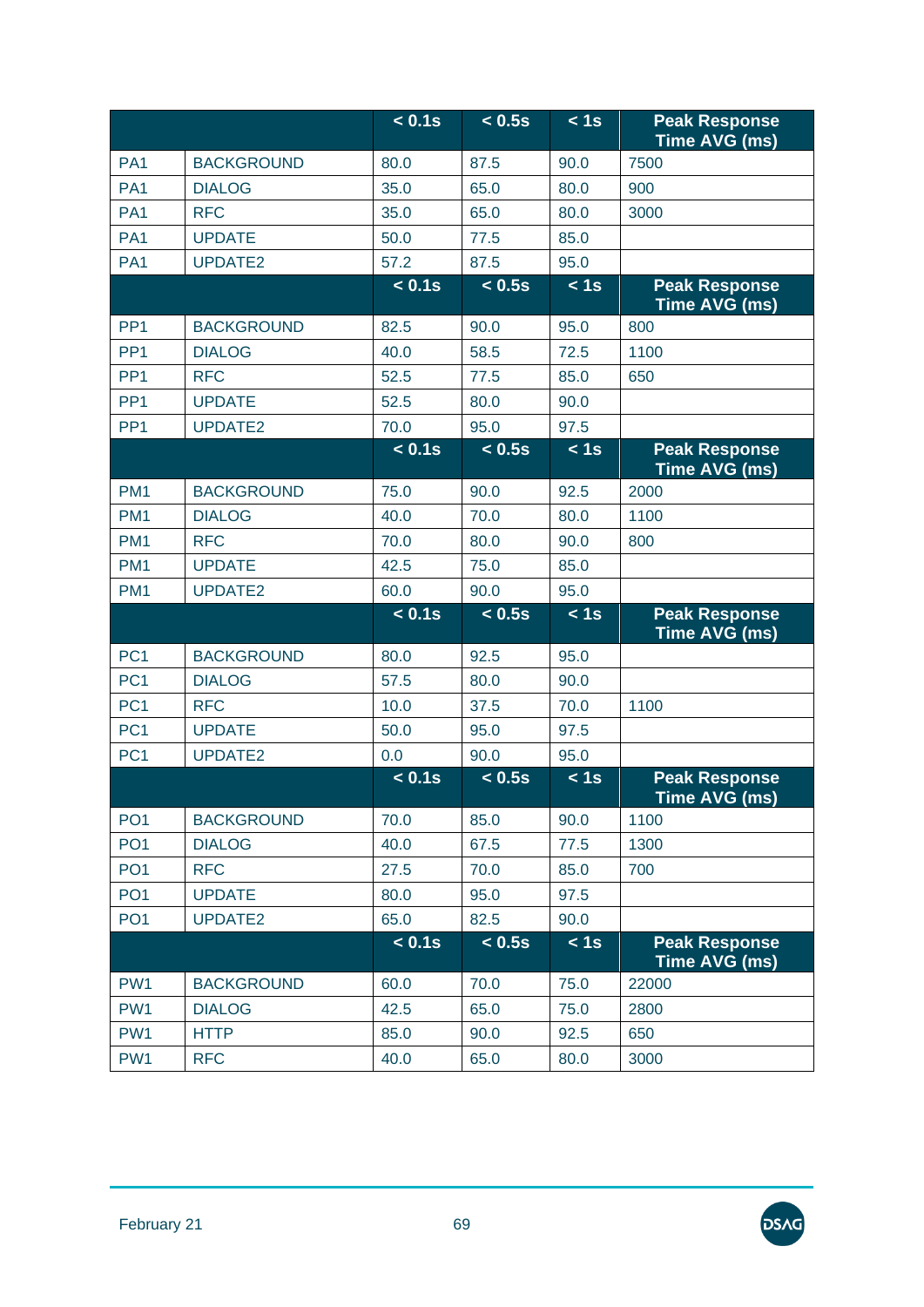|                 |                     | < 0.1s | < 0.5s | < 1s              | <b>Peak Response</b><br>Time AVG (ms)        |
|-----------------|---------------------|--------|--------|-------------------|----------------------------------------------|
| PH <sub>1</sub> | <b>BACKGROUND</b>   | 65.0   | 90.0   | 92.5              |                                              |
| PH <sub>1</sub> | <b>DIALOG</b>       | 72.5   | 87.5   | 92.5              | 650                                          |
| PH <sub>1</sub> | <b>RFC</b>          | 25.0   | 50.0   | 95.0              | 350                                          |
| PH <sub>1</sub> | <b>UPDATE</b>       | 65.0   | 90.0   | 95.0              |                                              |
| PH <sub>1</sub> | UPDATE <sub>2</sub> | 85.0   | 95.0   | 97.5              |                                              |
|                 |                     | < 0.1s | < 0.5s | < 1s              | <b>Peak Response</b><br>Time AVG (ms)        |
| PH <sub>2</sub> | <b>BACKGROUND</b>   | 57.2   | 80.0   | 85.0              | 1600                                         |
| PH <sub>2</sub> | <b>RFC</b>          | 25.0   | 60.0   | 80.0              | 800                                          |
|                 |                     | < 0.1s | < 0.5s | $\overline{<}$ 1s | <b>Peak Response</b><br><b>Time AVG (ms)</b> |
| PR <sub>1</sub> | <b>BACKGROUND</b>   | 57.5   | 85.0   | 90.0              | 18000                                        |
| PR <sub>1</sub> | <b>DIALOG</b>       | 30.0   | 65.0   | 75.0              | 850                                          |
| PR <sub>1</sub> | <b>RFC</b>          | 57.5   | 60.0   | 90.0              | 450                                          |

If these response times are not met in a given month, analyses must be performed and appropriate measures taken in order to ensure that the response times are improved. If the response time is not met in two consecutive months, this counts as non-compliance with the SLA.

The response times from SAP development, the SAP consolidation system and the SAP JAVA system, as well as from non-SAP systems, must correspond at least to today's standard, and may not impair the SAP functionality for the users.

#### **B.4 Deadlines for Batch Processing**

Provided that no job terminations or similar occur, the following time frames and deadlines have to be kept to for batch processing:

| PE1, PG1, PA1, PP1, PM1 | Night batch chain completed by 7:00 local time PE1, |
|-------------------------|-----------------------------------------------------|
| PG1, PA1, PP1, PM1      | Daily backup completed by 23:30 local time PE1,     |
| PG1, PA1, PP1, PM1      | BW trigger event completed by 06:00 local time      |
| PW <sub>1</sub>         | Data transfer from ERP systems by 8:00              |

During the transition phase, additional deadlines are added if required

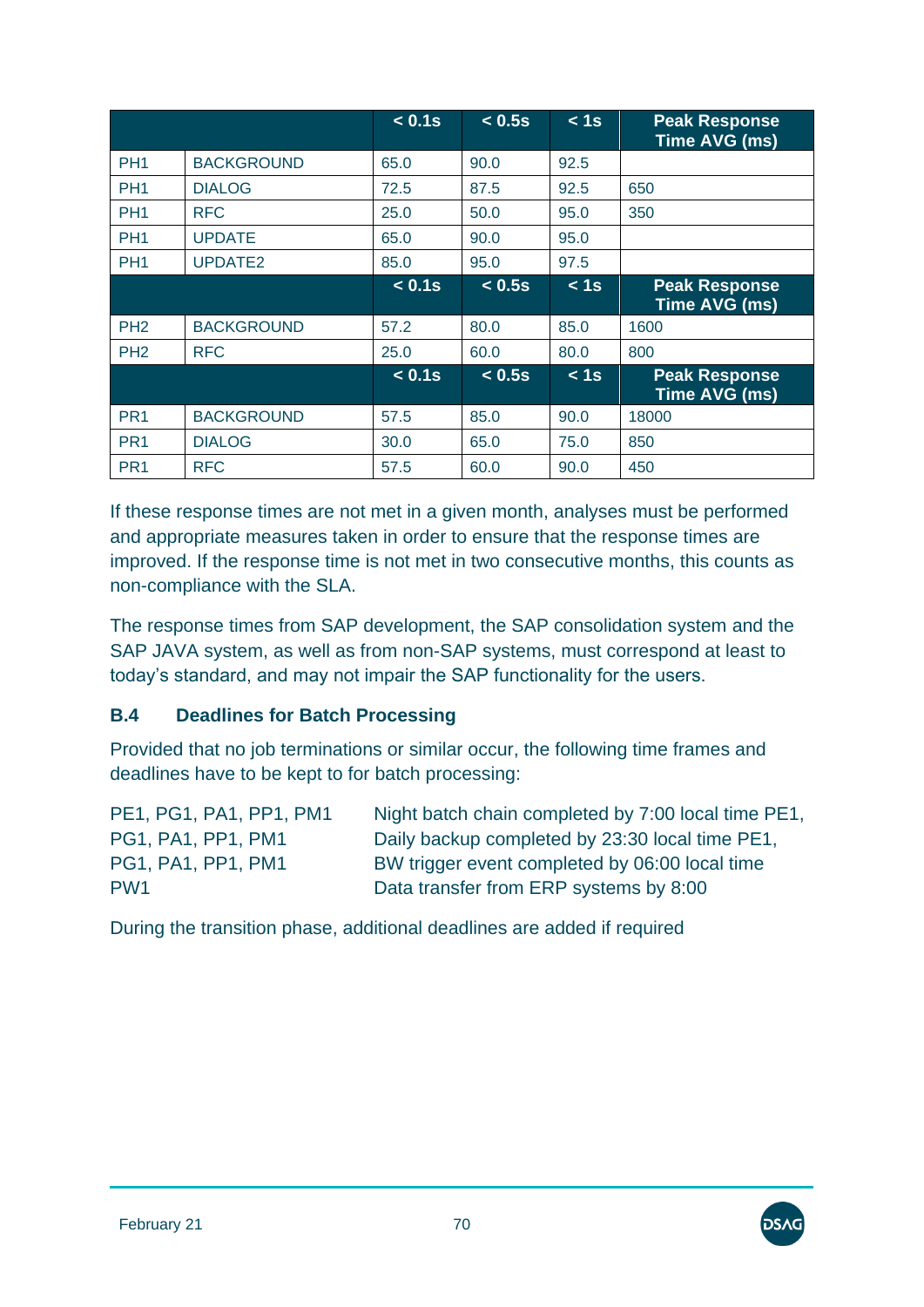### **B.5 Error Handling and Troubleshooting**

| Incident priority 0 (auto-reaction)     | 1-10 min (depending on automation) |
|-----------------------------------------|------------------------------------|
| Incident priority 1 (critical) incident | 2 hrs                              |
| Priority 2 (major)                      | 8 hrs                              |
| Incident priority 3 (standard)          | 24 hrs                             |
| Incident priority 4 (request)           | 48 hrs                             |

#### **The following incident remedy times apply:**

For critical business processes, the error priority classifications apply. VIP support must be guaranteed (such as Yellow Book in BW for senior management, HR for senior management, incidents at VIPs).

For the auto-reactions already defined using automation processes in the existing Customer Standard, priority 0 applies (for example file system monitoring, database restart upon termination, automatic reaction to hardware outages, and automatic SAP data pool enlargement when 95% of the maximum level is reached). The automatisms are necessary in order to ensure that SAP runs 24 x 7.

During the transitional phase, the escalation scenarios are defined.